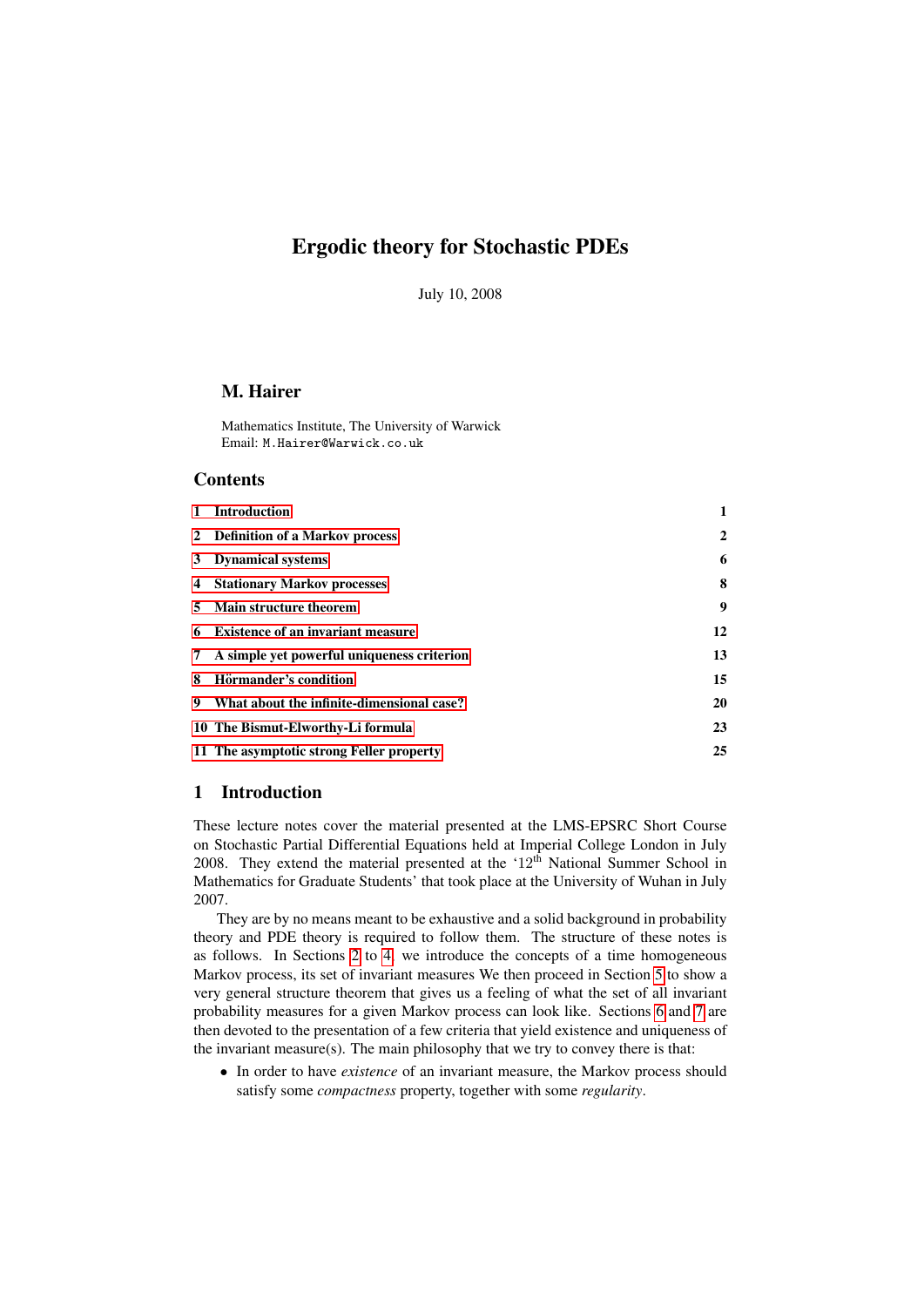#### DEFINITION OF A MARKOV PROCESS 2

• In order to have *uniqueness* of the invariant measure, the Markov process should satisfy some *irreducibility* property, together with some *regularity*.

These two claims illustrate that the interplay between measure-theoretic notions (existence and uniqueness of an invariant measure) and topological concepts (compactness, irreducibility) is a fundamental aspect of the ergodic theory of Markov processes.

Section [8](#page-14-0) is devoted to an explanation (rather than a complete proof) of Hörmander's famous 'sums of squares' theorem and how it can be used to check whether a diffusion has transition probabilities that are continuous in the total variation distance, thus satisfying the regularity condition required for showing the uniqueness of an in-variant measure. In Section [9,](#page-19-0) we then show in which ways the proof of Hörmander's theorem breaks down for infinite-dimensional diffusions.

For situation where the forcing noise is sufficiently rough, we see however in Section [10](#page-22-0) that not all is lost. In particular, we give a proof of the Bismut-Elworthy-Li formula that allows to show the strong Feller property for a rather large class of semilinear parabolic stochastic PDEs. In cases where the noise is very weak, this has no chance of being applicable. It therefore motivates the introduction in Section [11](#page-24-0) of the asymptotic strong Feller property, which is the weakest type of regularity condition so far, still ensuring uniqueness of the invariant measure when combined with topological irreducibility. We also show that the asymptotic strong Feller property is satisfied by a class of stochastic reaction-diffusion equations, provided that the noise acts on sufficiently many Fourier modes with small wave number.

#### <span id="page-1-0"></span>2 Definition of a Markov process

Loosely speaking, a Markov process is a stochastic process such that its future and its past are conditionally independent, given its present. The precise mathematical formulation of this sentence is given by:

<span id="page-1-1"></span>**Definition 2.1** A stochastic process  $\{X_t\}_{t\in\mathbb{T}}$  taking values in a state space X is called a *Markov process* if, for any  $N > 0$ , any ordered collection  $t_{-N} < \ldots < t_0 < \ldots <$  $t_N$  of times, and any two functions  $f, g \colon \mathcal{X}^N \to \mathbf{R}$ , the equality

$$
\mathbf{E}(f(X_{t_1},...,X_{t_N})g(X_{t_{-1}},...,X_{t_{-N}})|X_{t_0})
$$
  
=  $\mathbf{E}(f(X_{t_1},...,X_{t_N})|X_{t_0})\mathbf{E}(g(X_{t_{-1}},...,X_{t_{-N}})|X_{t_0})$ 

holds almost surely.

In other words, the 'future'  $(X_{t_1},...,X_{t_N})$  and the 'past'  $(X_{t_{-1}},...,X_{t_N})$  are independent, given the 'present'  $X_{t_0}$ .

In most situations, Markov processes are constructed from their *transition probabilities*, that is the specifications that give the probability  $P_{s,t}(x, A)$  that the process is in the set A at time t, given that it was located at the point x at time  $s < t$ . This motivates the following definitions:

**Definition 2.2** A *Markov transition kernel* over a Polish space X is a map  $P: X \times$  $\mathcal{B}(\mathcal{X}) \rightarrow \mathbf{R}_{+}$  such that:

- For every set  $A \in \mathcal{B}(\mathcal{X})$ , the map  $x \mapsto \mathcal{P}(x, A)$  is measurable.
- For every  $x \in \mathcal{X}$ , the map  $A \mapsto \mathcal{P}(x, A)$  is a probability measure.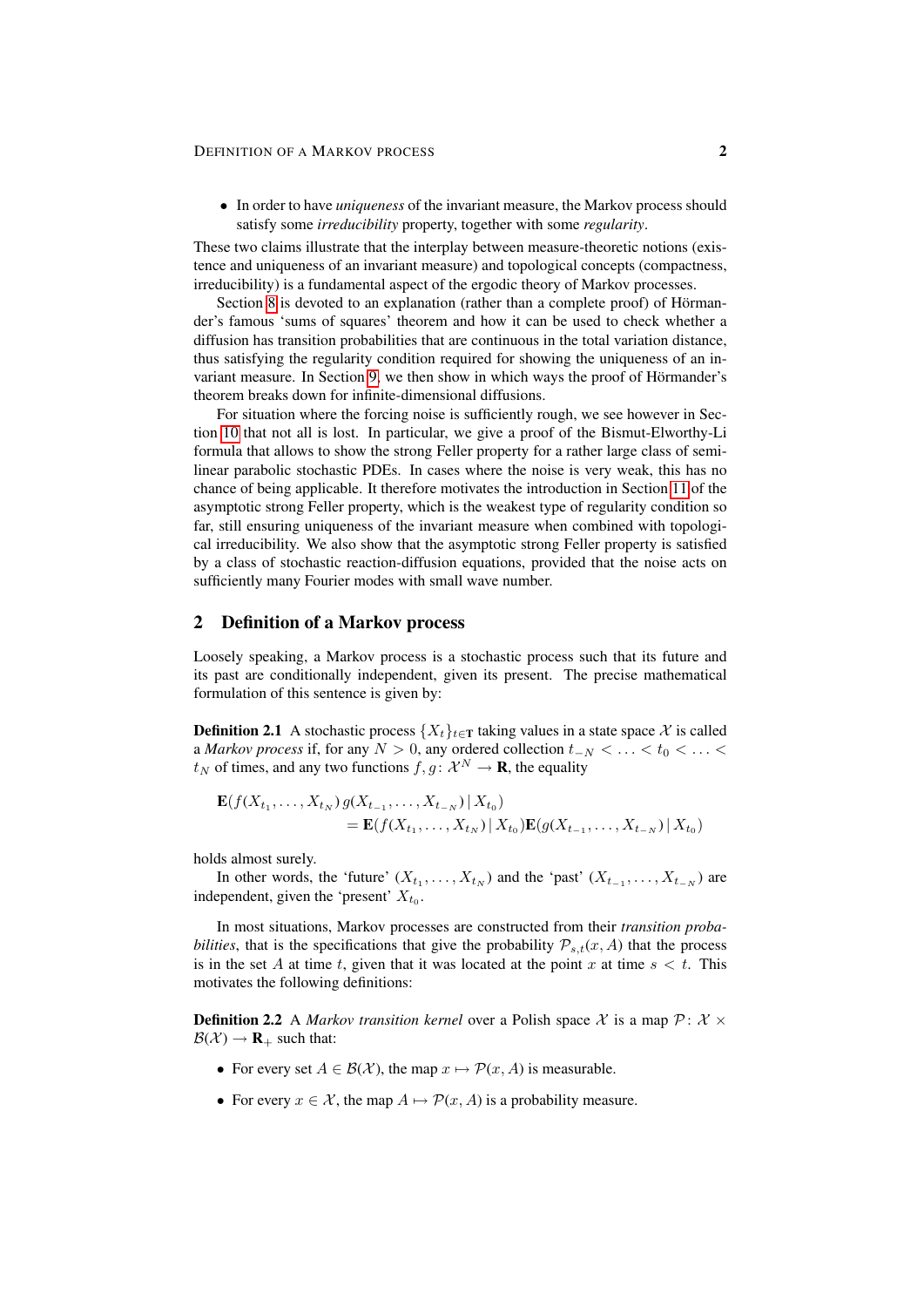**Definition 2.3** A *Markov operator* over a Polish space X is a bounded linear operator  $\mathcal{P}: \mathcal{B}_b(\mathcal{X}) \to \mathcal{B}_b(\mathcal{X})$  such that:

- $\bullet$   $\mathcal{P}1 = 1.$
- $\mathcal{P}\varphi$  is positive whenever  $\varphi$  is positive.
- If a sequence  $\{\varphi_n\} \subset \mathcal{B}_b(\mathcal{X})$  converges pointwise to an element  $\varphi \in \mathcal{B}_b(\mathcal{X})$ , then  $\mathcal{P}\varphi_n$  converges pointwise to  $\mathcal{P}\varphi$ .

It is possible to check that the two definitions actually define one and the same object in the following sense:

Lemma 2.4 *Given a Polish space* X *, there is a one-to-one correspondence between Markov transition kernels over* X *and Markov operators over* X *given by*  $P(x, A) =$  $(\mathcal{P}1_A)(x)$ .

*Proof.* It is straightforward to check that a Markov transition kernel defines a Markov operator, the past property being an immediate consequence of Lebegue's dominated convergence theorem.

Conversely, if we define a candidate for a Markov transition kernel by  $\mathcal{P}(x, A) =$  $(\mathcal{P}1_A)(x)$ , we only need to check that  $A \mapsto \mathcal{P}(x, A)$  is a probability measure for every  $x$ . The only non-trivial assertion is countable additivity, which however follows at once from the last property of a Markov operator.  $\Box$ 

We will therefore use the terminologies 'Markov transition kernel' and 'Markov operator' interchangeably. We will also use the symbol  $P$  for both a Markov operator acting on bounded measurable functions and the corresponding transition probabilities. In order to streamline the notation, we will make a further abuse of notations and use the same symbol  $P$  for the operator acting on signed measures by

$$
(\mathcal{P}\mu)(A) = \int_{\mathcal{X}} \mathcal{P}(x, A)\mu(dx) .
$$

It will hopefully always be clear from the context which is the object that we are currently talking about.

When considering Markov processes with continuous time, it is natural to consider a family of Markov operators indexed by time. We call such a family a *Markov semigroup*, provided that it satisfies the relation  $P_{t+s} = P_t \circ P_s$ , for any  $s, t > 0$ . We call a Markov process X a *time-homogeneous Markov process* with semigroup  $\{P_t\}$  if, for any two times  $s < t$ , we have

$$
\mathbf{P}(X_t \in A \,|\, X_s) = \mathcal{P}_{t-s}(X_s, A) \,,
$$

almost surely.

A probability measure  $\mu$  on X is *invariant* for the Markov operator P if the equality

$$
\int_{\mathcal{X}} (\mathcal{P}\varphi)(x) \,\mu(dx) = \int_{\mathcal{X}} \varphi(x) \,\mu(dx)
$$

holds for every function  $\varphi \in \mathcal{B}_b(\mathcal{X})$ . In other words, one has  $\mathcal{P}_t \mu = \mu$  for every positive time t.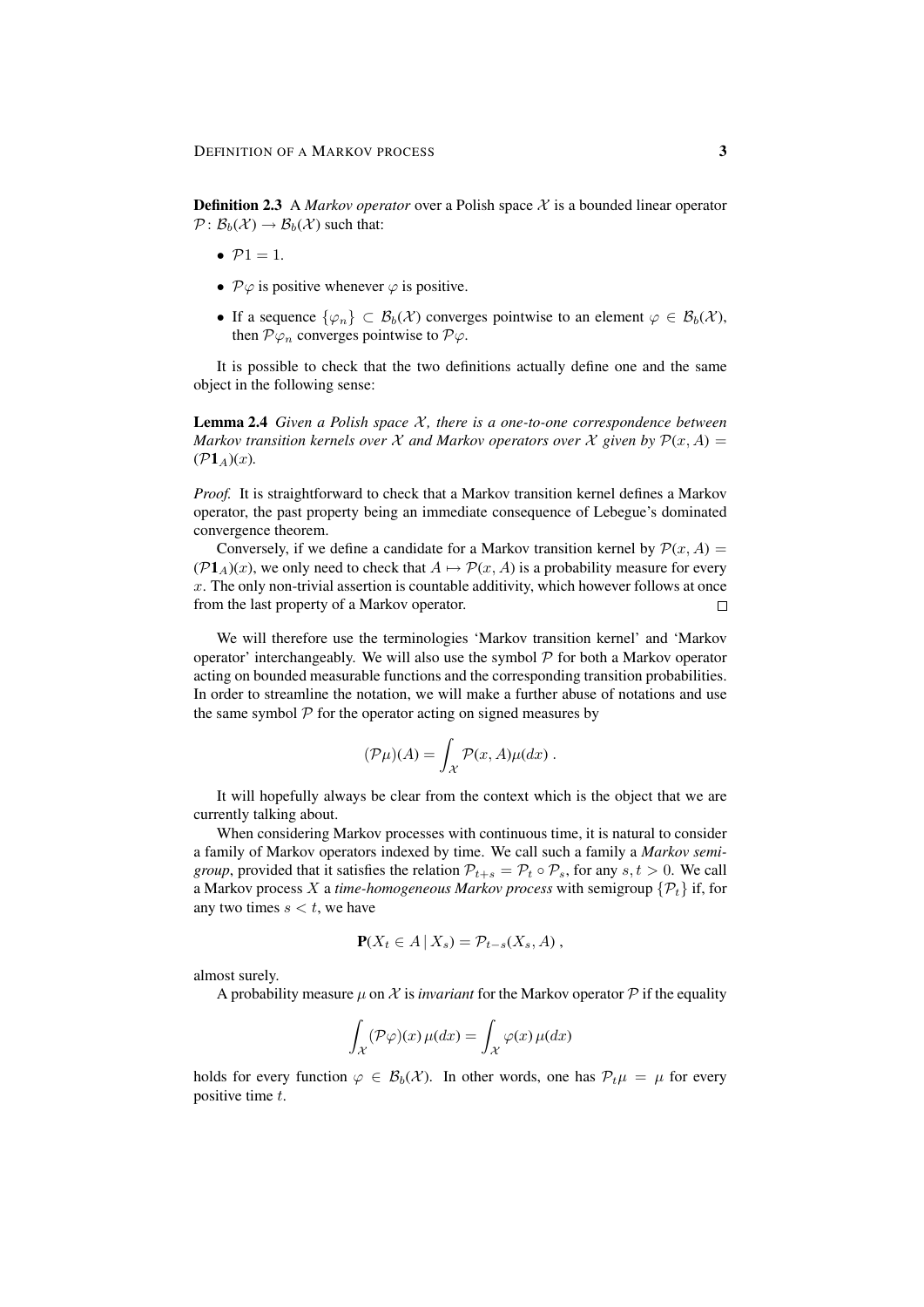#### 2.1 Examples

**Example 2.5 (Finite state space)** Take  $\mathcal{X} = \{1, \ldots, n\}$  for some  $n \in \mathbb{N}$ . In this case, both spaces  $\mathcal{B}_b(\mathcal{X})$  and  $\mathcal{M}(\mathcal{X})$  are canonically isomorphic to  $\mathbf{R}^n$  via the identifications  $\varphi_i = \varphi(i)$  for functions and  $\mu_i = \mu({i})$  for measures. The pairing between functions and measures then corresponds to the Euclidean scalar product on  $\mathbb{R}^n$ .

A Markov operator over  $X$  acting on *measures* is therefore given by an  $n \times n$ matrix P with the properties that  $P_{ij} \ge 0$  for any pair  $(i, j)$  and that  $\sum_j P_{ij} = 1$  for every *i*. The number  $P_{ij}$  represents the probability of jumping to the state *i*, given that the current state is j. The corresponding operator acting on *functions* is given by the transpose matrix  $P^T$ , since  $\langle P\mu, \varphi \rangle = \langle \mu, P^T \varphi \rangle$ .

**Example 2.6 (i.i.d. random variables)** Take an arbitrary state space  $\mathcal{X}$  and a probability measure  $\mu \in \mathcal{M}_1(\mathcal{X})$ . A sequence  $\{X_i\}$  of independent, identically distributed,  $\chi$ -valued random variables with law  $\mu$  is a Markov process. The corresponding Markov operator is given by  $(\mathcal{P}\varphi)(x) = \int_{\mathcal{X}} \varphi(y) \mu(dy)$ , which is always a constant function.

**Example 2.7 (Random walk)** Let  $\{\xi_n\}$  be a sequence of i.i.d. real-valued random variables with law  $\mu$  and define  $X_0 = 0$ ,  $X_n = \sum_{k=1}^n \xi_k$ . The process X is called a *random walk* with increments ξ. The most prominent example is the *simple random walk* which coresponds to the case where the  $\xi_n$  are Bernoulli random variables taking the values  $\pm 1$  with equal probabilities. More information about the behaviour of random walks can be found in [\[Spi76\]](#page-29-0).

Example 2.8 (Brownian motion) This is probably the most studied Markov process in continuous time, see for example the monograph  $[RY99]$ . Its state space is **R** and, for a given  $\sigma > 0$ , its Markov semigroup is given by

$$
(\mathcal{P}_t\varphi)(x) = \frac{1}{\sigma\sqrt{2\pi t}}\int_{\mathbf{R}} e^{-\frac{(x-y)^2}{2\sigma^2 t}}\varphi(y) \,dy\,. \tag{2.1}
$$

In terms of transition probabilities, we can also write this as  $P_t(x, \cdot) = \mathcal{N}(x, \sigma^2 t)$ , the Gaussian law with mean x and variance  $\sigma^2 t$ . The Brownian motion with variance  $\sigma^2 = 1$  is also called the *standard Wiener process*. Brownian motion is named after 19th century botanist Robert Brown who studied the motion of grains of pollen in suspension in a fluid [\[Bro28\]](#page-28-0). It can be obtained as a scaling limit

<span id="page-3-1"></span>
$$
B_t \sim \lim_{N \to \infty} \frac{1}{\sqrt{N}} X_{[Nt]},
$$

where  $X_n$  denotes the random walk from the previous example, provided that  $\sigma^2 =$  $\int_{\mathbf{R}} x^2 \mu(dx) < \infty$ . The modeling idea is that the grain of pollen is constantly bom-barded by water molecules which push it into a random direction<sup>[1](#page-3-0)</sup>.

It is interesting to note that the kernel appearing in the right hand side of  $(2.1)$  is the fundamental solution of the heat equation, which implies that  $\psi(x, t) = (\mathcal{P}_t\varphi)(x)$ solves the partial differential equation

$$
\frac{\partial \psi}{\partial t} = \frac{1}{2} \frac{\partial^2 \psi}{\partial x^2} , \quad \psi(x,0) = \varphi(x) .
$$

<span id="page-3-0"></span><sup>&</sup>lt;sup>1</sup>A more realistic model has a parameter  $\gamma > 0$  taking into account the inertia of the grain of pollen is given by the process  $B_{\gamma}(t) = \gamma \int_0^t e^{-\gamma(t-s)} B(s) ds$ , where B is the *mathematical Brownian motion* that we just described. The process Bγ is sometimes referred to as the *physical Brownian motion* and converges to the mathematical Brownian motion in the limit  $\gamma \to \infty$ .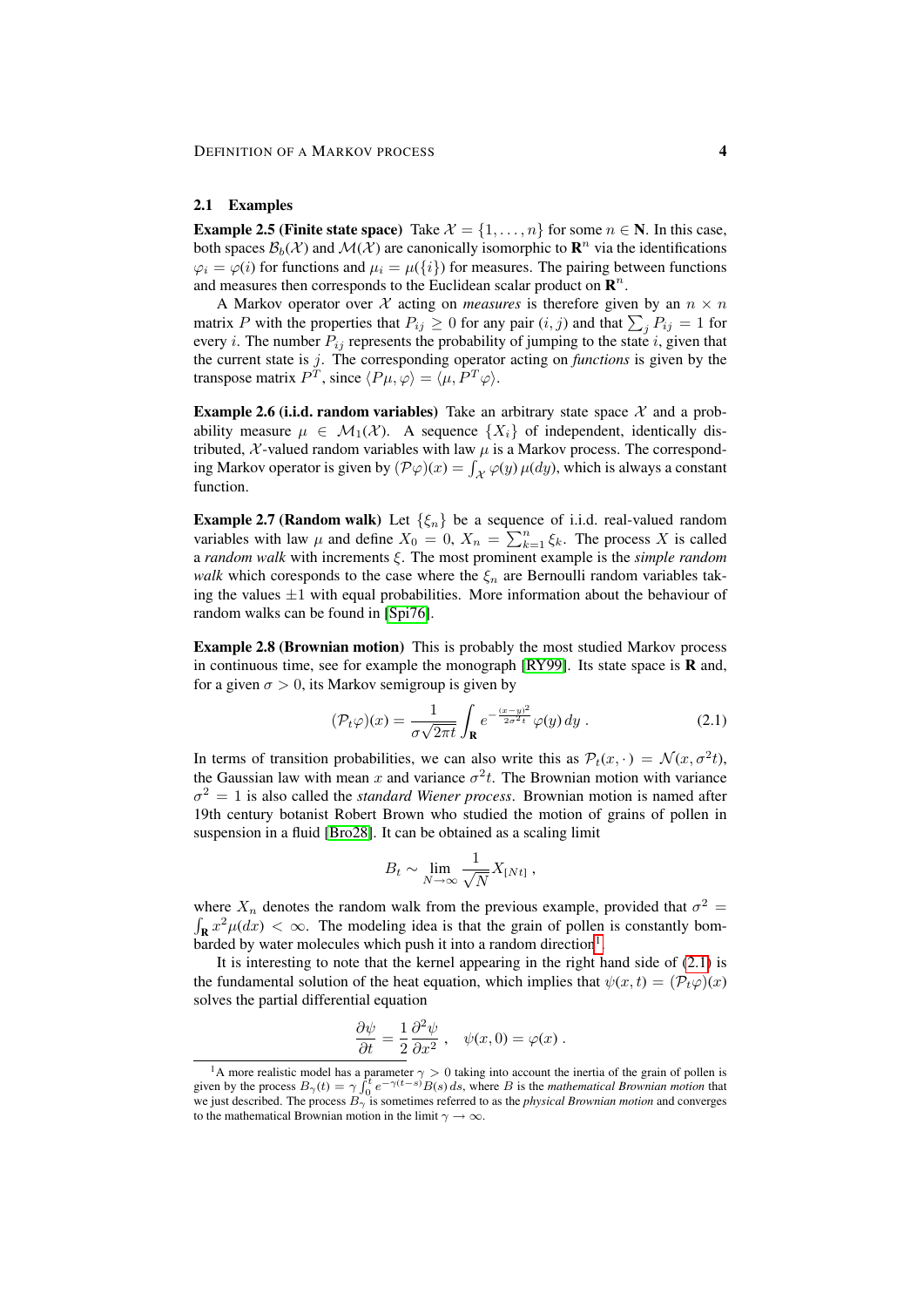This link between Brownian motion and the heat equation was discovered by Einstein in [\[Ein05\]](#page-28-1) and is still permeates much of stochastic analysis. It allows to give probabilistic proof of analytical questions and vice-versa.

Example 2.9 (Differential equations) Markov processes do not have to be random. A perfectly valid example of a continuous-time Markov process is the solution of the ordinary differential equation on  $\mathbf{R}^n$ 

<span id="page-4-0"></span>
$$
\frac{dx}{dt} = f(x) , \t x(0) = x_0 , \t (2.2)
$$

where  $f: \mathbf{R}^n \to \mathbf{R}^n$ . If we assume for example that f is globally Lipschitz continuous (that is  $|f(x) - f(y)| \le L|x - y|$  for some constant  $L > 0$ ), then [\(2.2\)](#page-4-0) has a unique solution for all times and for all initial conditions. Denote by  $\Phi_t: \mathbb{R}^n \to \mathbb{R}^n$  the solution map for [\(2.2\)](#page-4-0), that is  $\Phi_t(x_0)$  is the solution of (2.2) at time t. Obviously, uniqueness of the solutions implies that  $\Phi_s \circ \Phi_t = \Phi_{s+t}$ , so that the family of operators  $P_t$  defined by  $P_t \varphi = \varphi \circ \Phi_t$  is indeed a Markov semigroup. The corresponding transition probabilities are given by Dirac measures:  $\mathcal{P}_t(x, \cdot) = \delta_{\Phi_t(x)}$ .

**Example 2.10 (Autoregressive process)** Let  $\{\xi_n\}$  be a sequence of i.i.d. random variables on  $\mathbf{R}^d$  with law  $\mu$  and let  $\alpha \in \mathbf{R}$ . Given an  $\mathbf{R}^d$ -valued random variable  $X_0$ independent of  $\{\xi_n\}$ , we construct a sequence  $\{X_n\}$  by the recursion formula:

$$
X_{n+1} = \alpha X_n + \xi_n.
$$

This is a Markov process in discrete time and the corresponding Markov operator is given by

$$
(\mathcal{P}\varphi)(x) = \int_{\mathbf{R}^d} \varphi(\alpha x + y) \,\mu(dy) \; .
$$

Actually, we can look at more general recursions of the form

$$
X_{n+1} = F(X_n, \xi_n),
$$

which still yields a Markov process with Markov operator

$$
(\mathcal{P}\varphi)(x) = \int_{\mathbf{R}^d} \varphi(F(x,y)) \,\mu(dy) \,.
$$

The autoregressive process and the random walk are two examples of Markov processes with this structure.

Example 2.11 (Stochastic differential equations) Let  $f\colon \mathbf{R}^d\to \mathbf{R}^d$  and  $\sigma\colon \mathbf{R}^d\to$  $\mathbf{R}^{d \times m}$  be two functions that are globally Lipschitz continuous and consider the stochastic differential equation

$$
dx = f(x) dt + \sigma(x) dw , \t x(0) = x_0 , \t (2.3)
$$

where  $w$  is a standard Wiener process. For a detailed discussion of the meaning of [\(2.3\)](#page-4-1), we refer to [\[Øks03a\]](#page-29-2). The Markov semigroup  $P_t$  associated to the solutions of an SDE is, as in the case of Brownian motion, the solution of a partial differential equation:

<span id="page-4-1"></span>
$$
\partial_t \mathcal{P}_t \varphi = \mathcal{L} \mathcal{P}_t \varphi ,
$$

where the differential operator  $\mathcal L$  is given by

$$
(\mathcal{L}\varphi)(x) = \sum_i f_i(x) \frac{\partial \varphi}{\partial x_i} + \sum_{i,j,k} \sigma_{ik}(x) \sigma_{jk}(x) \frac{\partial^2 \varphi}{\partial x_i \partial x_j}.
$$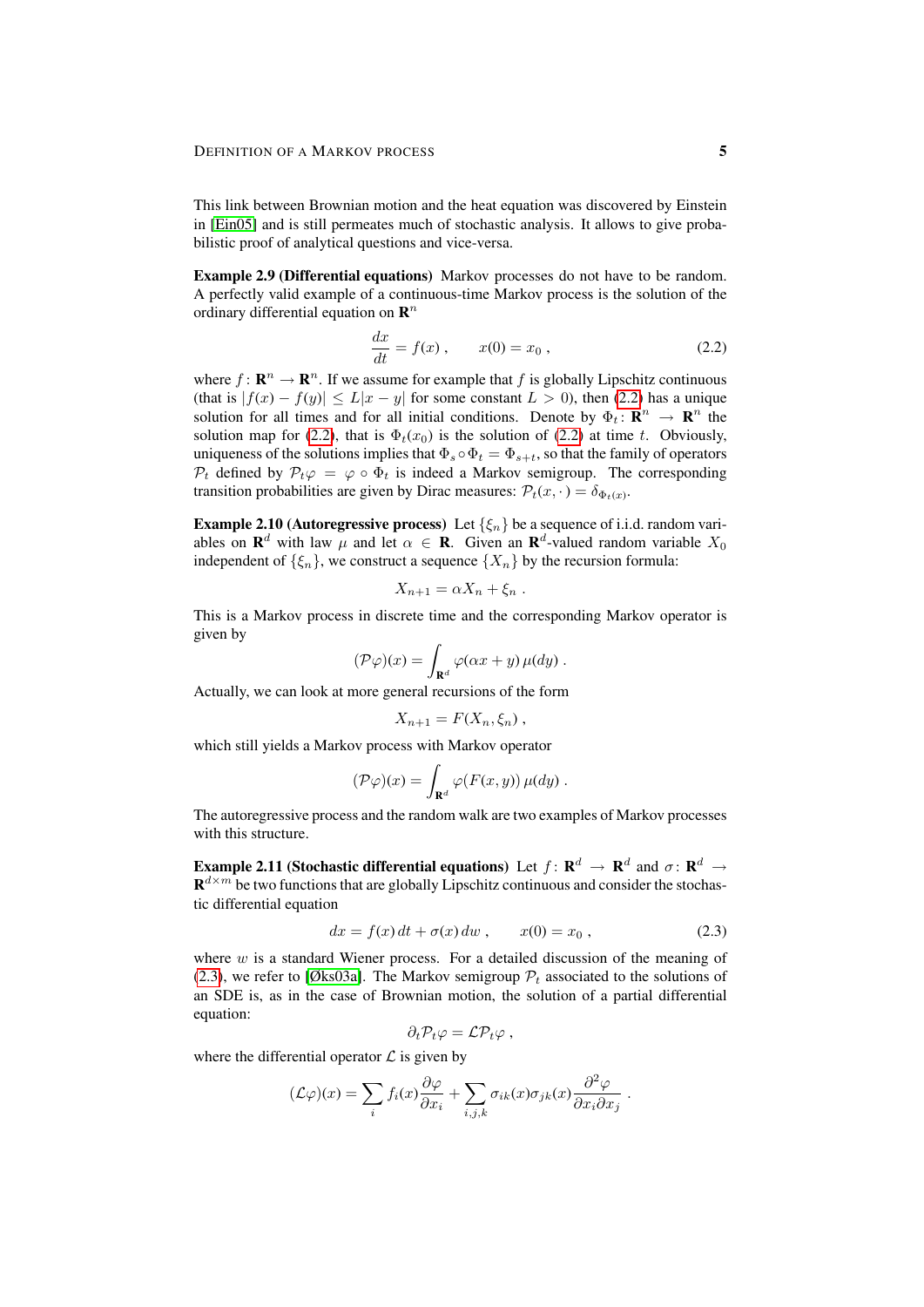### <span id="page-5-0"></span>3 Dynamical systems

In this section, we give a short survey of the basic notions and results from the theory of dynamical systems. For a much more exhaustive overview, we refer to the excellent monographs [\[Sin94,](#page-29-3) [Wal82\]](#page-29-4).

**Definition 3.1** Let E be a Polish space and let T be either N, Z,  $\mathbf{R}_{+}$ , or R. A dynamical system on E is a collection  $\{\Theta_t\}_{t\in\mathbb{T}}$  of maps  $\Theta_t : E \to E$  such that  $\Theta_t \circ \Theta_s = \Theta_{s+t}$ for every  $s, t \in \mathbf{T}$  and such that the map  $(t, x) \mapsto \Theta_t(x)$  is jointly measurable. It is called *continuous* if each of the maps  $\Theta_t$  is continuous.

**Remark 3.2** The reason why we use the letter  $E$  to denote a Polish space in this section instead of X is that in the application we are interested in, we will take  $E = \mathcal{X}^{\mathbf{Z}}$  and  $\Theta_t$  the shift map.

Given a dynamical system, a natural object of interest is the set of probability measures that are invariant under the action of  $\Theta_t$ . Denoting by  $\Theta_t^* \mu$  the push-forward of  $\mu$  under the map  $\Theta_t$ , we define the set of *invariant measures* for  $\{\Theta_t\}$  by

$$
\mathcal{J}(\Theta) = \{ \mu \in \mathcal{M}_1(E) : \Theta_t^* \mu = \mu \text{ for all } t \in \mathbf{T} \} .
$$

We can also define in a similar way the  $\sigma$ -algebra of all *invariant subsets* of E:

$$
\mathcal{I} = \{ A \subset \mathcal{X} : A \text{ Borel and } \Theta_t^{-1}(A) = A \text{ for every } t \in \mathbf{T} \}.
$$

(This set depends obviously also on the choice of dynamical system, but we will omit this in order not to get our notations overcrowded.)

One of the most striking results of the theory of dynamical systems is that some kind of 'law of large numbers' can be shown to hold in great generality:

<span id="page-5-1"></span>**Theorem 3.3 (Birkhoff's Ergodic Theorem)** Let  $(\Theta_t)_{t \in \mathbb{T}}$  be a measurable dynami*cal system over a Polish space* E. Fix an invariant measure  $\mu \in \mathcal{J}(\Theta)$  and let  $f \in L^1(E, \mu)$ . Then,

$$
\lim_{N \to \infty} \frac{1}{N} \sum_{n=0}^{N-1} f(\Theta^n(x)) = \mathbf{E}_{\mu}(f | \mathcal{I})(x)
$$

*for*  $\mu$ -almost every  $x \in E$ . In particular, the expression on the left converges to a limit *for* µ*-almost every starting point* x*.*

This theorem suggests strongly that an important class of invariant measures is given by those under which the invariant  $\sigma$ -algebra is trivial.

**Definition 3.4** An invariant measure  $\mu$  for a dynamical system  $\{\Theta_t\}$  is *ergodic* if  $\mu(A) \in \{0, 1\}$  for every  $A \in \mathcal{I}$ .

<span id="page-5-2"></span>Corollary 3.5 *With the notations of Theorem [3.3,](#page-5-1) if* µ *is ergodic, then*

$$
\lim_{N \to \infty} \frac{1}{N} \sum_{n=0}^{N-1} f(\Theta^n(x)) = \mathbf{E}_{\mu} f
$$

µ *- almost surely.*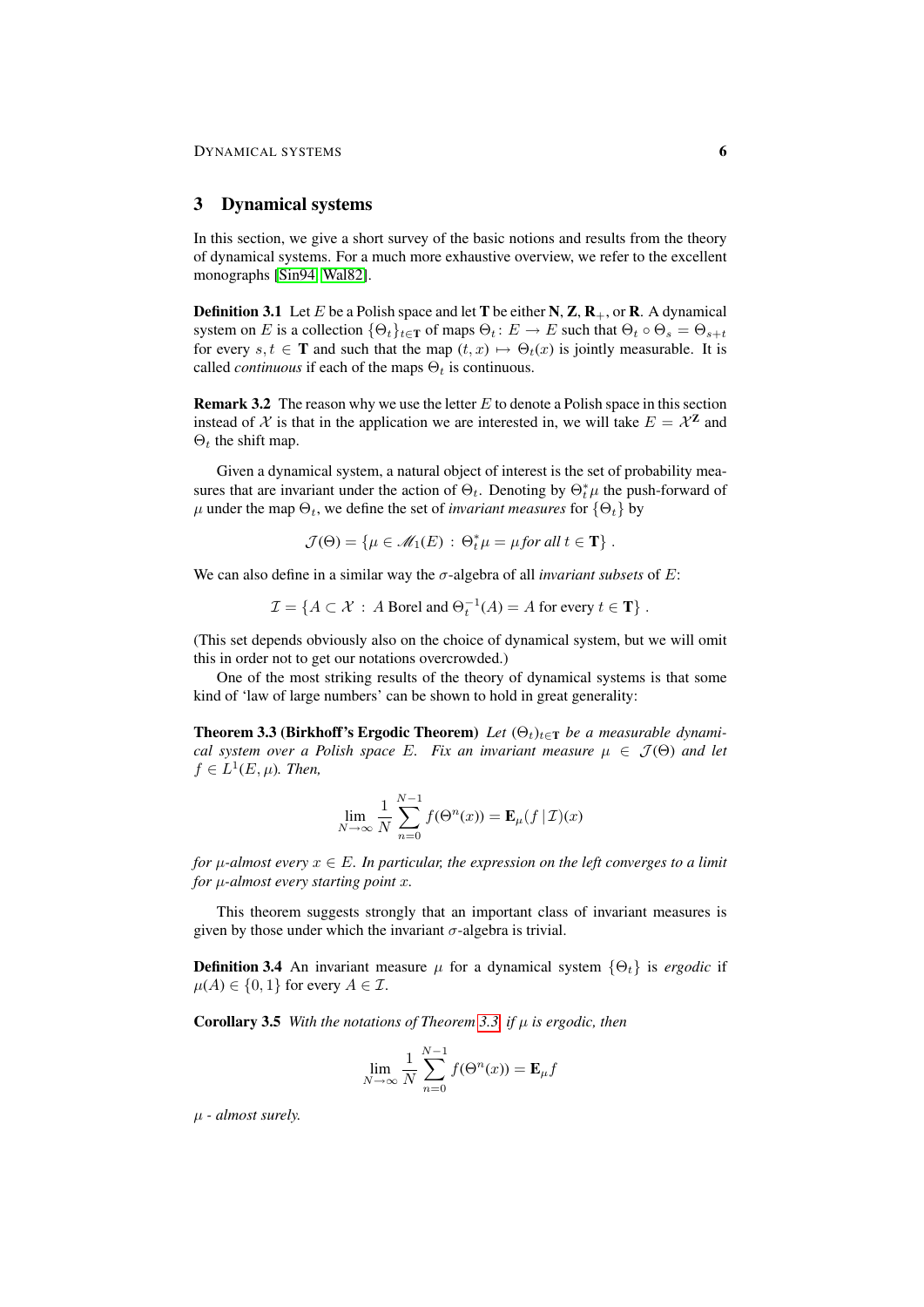*Proof of the corollary.* By definition, the function  $\bar{f} \equiv \mathbf{E}(f | \mathcal{I})$  is *T*-measurable. Define the sets  $A_+ = \{x \in E \mid \bar{f}(x) > \mathbf{E}\bar{f}\}, A_- = \{x \in E \mid \bar{f}(x) < \mathbf{E}\bar{f}\},\$ and  $A_0 = \{x \in E \mid \bar{f}(x) = \mathbf{E}\bar{f}\}\.$  All three sets belong to  $\mathcal I$  and they form a partition of E. Therefore, by ergodicity of  $\mu$ , exactly one of them has measure 1 and the other two must have measure 0. If it was  $A_+$ , one would have  $\mathbf{E} \bar{f} = \int_{A_+} f(x) \mu(dx) > \mathbf{E} \bar{f}$ , which is a contradiction and similarly for A\_. This implies that  $\mu(A_0) = 1$ , and so  $\mu(\bar{f} = \mathbf{E}\bar{f}) = 1$  as requested.  $\Box$ 

Before we trun to the proof of Theorem [3.3,](#page-5-1) we establish the following important result:

<span id="page-6-0"></span>Theorem 3.6 (Maximal Ergodic Theorem) *With the notations of Theorem [3.3,](#page-5-1) define*

$$
S_N(x) = \sum_{n=0}^{N-1} f(\theta^n x), \quad M_N(x) = \max\{S_0(x), S_1(x), \dots, S_N(x)\},
$$

with the convention  $S_0 = 0$ . Then,  $\int_{\{M_N > 0\}} f(x) \,\mu(dx) \ge 0$  for every  $N \ge 1$ .

*Proof.* For every  $N \ge k \ge 0$  and every  $x \in E$ , one has  $M_N(\Theta(x)) \ge S_k(\Theta(x))$  by definition, and so  $f(x) + M_N(\Theta(x)) > f(x) + S_k(\Theta(x)) = S_{k+1}(x)$ . Therefore

 $f(x) > \max\{S_1(x), S_2(x), \ldots, S_N(x)\} - M_N(\Theta(x)).$ 

Furthermore,  $\max\{S_1(x),\ldots,S_N(x)\} = M_N(x)$  on the set  $\{M_N > 0\}$ , so that

$$
\int_{\{M_N>0\}} f(x)\,\mu(dx) \ge \int_{\{M_N>0\}} (M_N(x) - M_N(\Theta(x)))\,\mu(dx)
$$
  

$$
\ge \mathbf{E}M_N - \int_{A_N} M_N(x)\,\mu(dx) ,
$$

where  $A_N = {\Theta(x) | M_N(x) > 0}.$  The first inequality follows from the fact that  $M_N \geq 0$  and the second inequality follows from the fact that  $\Theta$  is measure-preserving. Since  $M_N \ge 0$ ,  $\int_A M_N(x) \mu(dx) \le \mathbf{E} M_N$  for every set A, so that the expression above is greater or equal to 0, which is the required result.

We can now turn to the

*Proof of Birkhoff's Ergodic Theorem.* Replacing f by  $f - \mathbf{E}(f | \mathcal{I})$ , we can assume without loss of generality that  $\mathbf{E}(f | \mathcal{I}) = 0$ . Define  $\bar{\eta} = \limsup_{n \to \infty} S_n/n$  and  $\eta =$ lim inf $n \to \infty$   $S_n/n$ . It is sufficient to show that  $\bar{\eta} \leq 0$  almost surely, since this implies (by considering  $-f$  instead of f) that  $\eta \ge 0$  and so  $\bar{\eta} = \eta = 0$ .

It is clear that  $\bar{\eta}(\Theta(x)) = \bar{\eta}(x)$  for every x, so that, for every  $\varepsilon > 0$ , one has  $A^{\varepsilon} = {\bar{\eta}}(x) > \varepsilon$   $\in \mathcal{I}$ . Define

<span id="page-6-1"></span>
$$
f^{\varepsilon}(x) = (f(x) - \varepsilon) \mathbf{1}_{A^{\varepsilon}}(x) ,
$$

and define  $S_N^{\varepsilon}$  and  $M_N^{\varepsilon}$  accordingly. It follows from The maximal ergodic theorem, Theorem [3.6,](#page-6-0) that  $\int_{\{M_N^{\varepsilon} > 0\}} f^{\varepsilon}(x) \mu(dx) \ge 0$  for every  $N \ge 1$ . Note that with these definitions we have that

$$
\frac{S_N^{\varepsilon}(x)}{N} = \begin{cases} 0 & \text{if } \bar{\eta}(x) \le \varepsilon \\ \frac{S_N(x)}{N} - \varepsilon & \text{otherwise.} \end{cases}
$$
(3.1)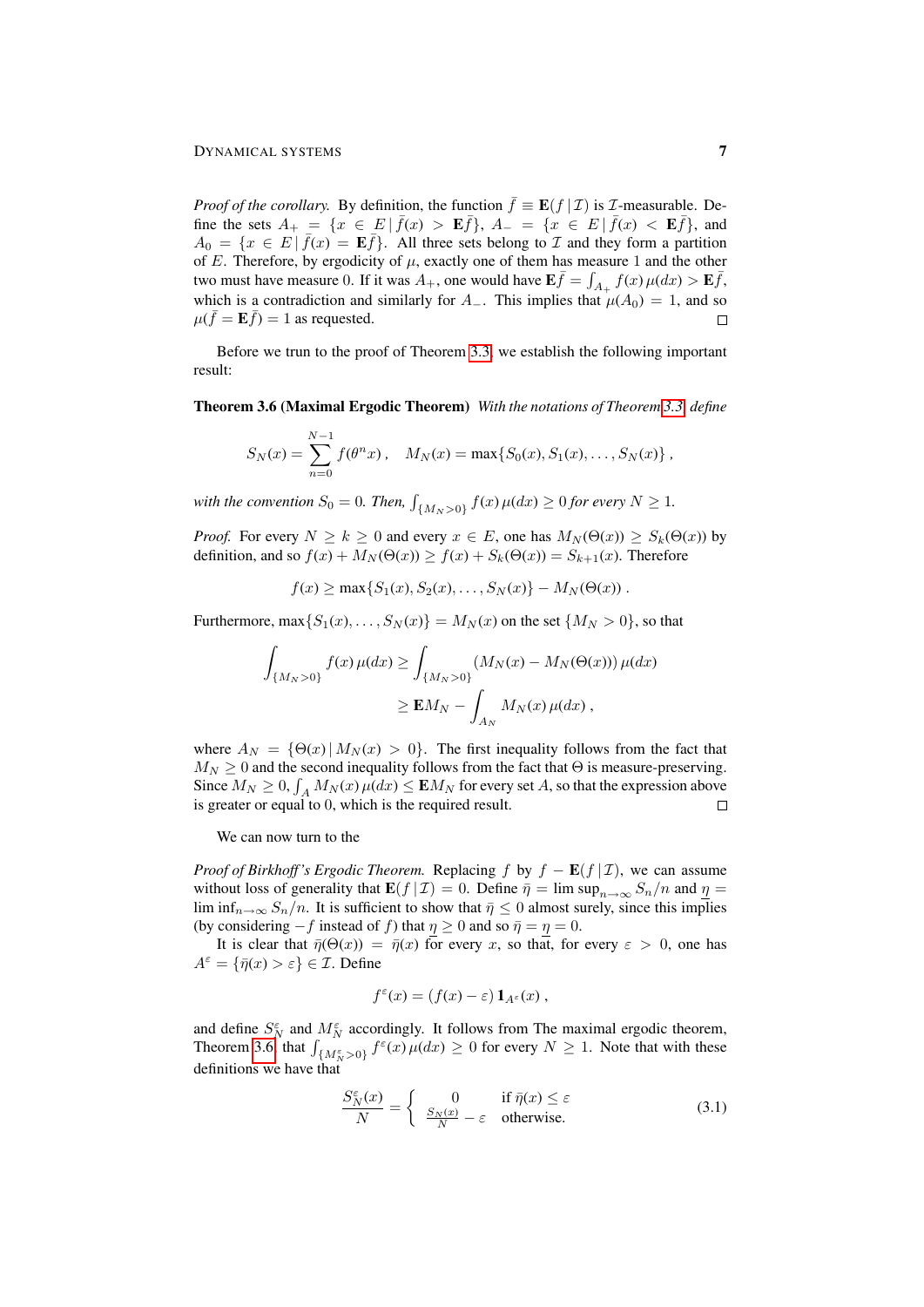The sequence of sets  $\{M_N^{\varepsilon} > 0\}$  increases to the set  $B^{\varepsilon} \equiv \{\sup_N S_N^{\varepsilon} > 0\}$  $\{\sup_N \frac{S_N^{\epsilon}}{N} > 0\}$ . It follows from [\(3.1\)](#page-6-1) that

$$
B^{\varepsilon} = \{ \bar{\eta} > \varepsilon \} \cap \left\{ \sup_{N} \frac{S_{N}}{N} > \varepsilon \right\} = \{ \bar{\eta} > \varepsilon \} = A^{\varepsilon} .
$$

Since  $\mathbf{E}|f^{\varepsilon}| \leq \mathbf{E}|f| + \varepsilon < \infty$ , the dominated convergence theorem implies that

$$
\lim_{N \to \infty} \int_{\{M_N^{\varepsilon} > 0\}} f^{\varepsilon}(x) \,\mu(dx) = \int_{A^{\varepsilon}} f^{\varepsilon}(x) \,\mu(dx) \ge 0,
$$

and so

$$
0 \leq \int_{A^{\varepsilon}} f^{\varepsilon}(x) \,\mu(dx) = \int_{A^{\varepsilon}} (f(x) - \varepsilon) \,\mu(dx) = \int_{A^{\varepsilon}} f(x) \,\mu(dx) - \varepsilon \mu(A^{\varepsilon})
$$

$$
= \int_{A^{\varepsilon}} \mathbf{E}(f(x) \,|\, \mathcal{I}) \,\mu(dx) - \varepsilon \mu(A^{\varepsilon}) = -\varepsilon \mu(A^{\varepsilon}) \,,
$$

where we used the fact that  $A^{\varepsilon} \in \mathcal{I}$  to go from the first to the second line. Therefore, one must have  $\mu(A^{\varepsilon}) = 0$  for every  $\varepsilon > 0$ , which implies that  $\bar{\eta} \le 0$  almost surely.

### <span id="page-7-0"></span>4 Stationary Markov processes

In this section, we show that, to every invariant measure for a given Markov semigroup, one can associate a dynamical system in a canonical way. This allows to take over all the definitions from the previous section and to apply them to the study of stationary Markov processes.

Given a Markov semigroup  $P_t$  over a Polish space X and an invariant probability measure  $\mu$  for  $\mathcal{P}_t$ , we associate to it a probability measure  $\mathbf{P}_{\mu}$  on  $\mathcal{X}^{\mathbf{R}}$  in the following way. For any bounded measurable function  $\varphi \colon \mathcal{X}^R \to \mathbf{R}$  such that there exists a function  $\tilde{\varphi}$ :  $\mathcal{X}^n \to \mathbf{R}$  and an *n*-tuple of times  $t_1 < \ldots < t_n$ , we write

$$
(\mathbf{P}_{\mu})\varphi = \int_{\mathcal{X}} \cdots \int_{\mathcal{X}} \tilde{\varphi}(x_1,\ldots,x_n) \mathcal{P}_{t_n-t_{n-1}}(x_{n-1},dx_n) \ldots \mathcal{P}_{t_2-t_1}(x_1,dx_2) \mu(x_1) \; .
$$
\n
$$
(4.1)
$$

It is straightforward to check that this set of specifications is consistent and that there-fore, by Kolmogorov's extension theorem [\[RY99\]](#page-29-1), there exists a unique measure  $P_\mu$  on  $\mathcal{X}^{\mathbf{R}}$  such that [\(4.1\)](#page-7-1) holds.

Since  $\mu$  is invariant, the measure  $P_{\mu}$  is stationary, that is  $\theta_t^* P_{\mu} = P_{\mu}$  for every  $t \in \mathbf{R}$ , where the shift map  $\theta_t : \mathcal{X}^{\mathbf{R}} \to \mathcal{X}^{\mathbf{R}}$  is defined by

<span id="page-7-1"></span>
$$
(\theta_t x)(s) = x(t+s) .
$$

Therefore, the measure  $P_{\mu}$  is an invariant measure for the dynamical system  $\theta_t$  over  $\mathcal{X}^R$ . This allows to carry over in a natural way the following notions from the theory of dynamical systems:

**Definition 4.1** An invariant measure  $\mu$  for a Markov semigroup  $\mathcal{P}_t$  is *ergodic* if  $\mathbf{P}_\mu$  is ergodic for the shift map  $\theta_t$ .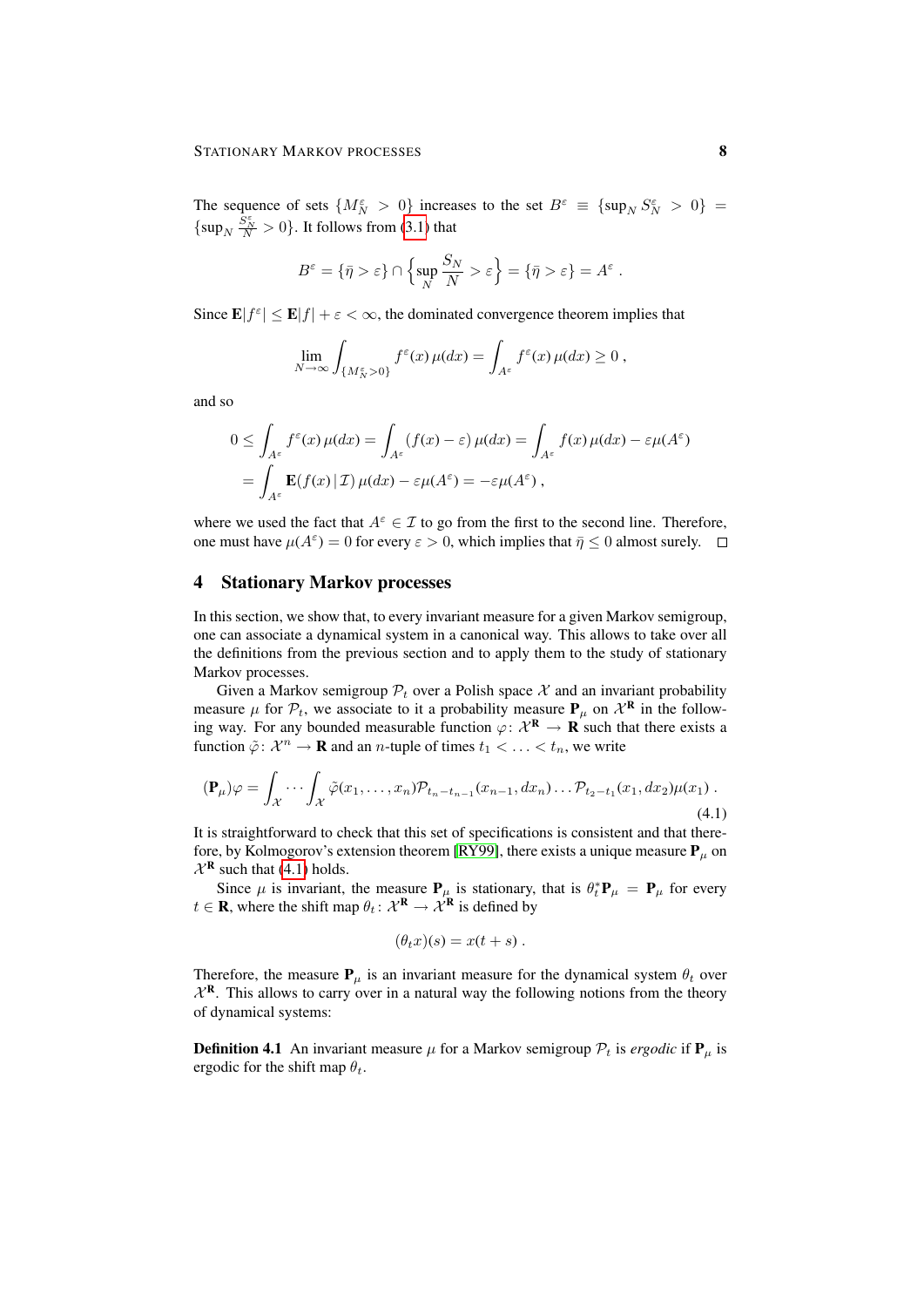#### <span id="page-8-0"></span>5 Main structure theorem

Recall the construction from Section [4](#page-7-0) that associates to every invariant probability measure  $\mu$  of a given transition operator a measure  $P_{\mu}$  on the space  $\mathcal{X}^{\mathbf{Z}}$  of  $\mathcal{X}$ -valued processes. We furthermore defined the shifts  $\theta_n$  on  $\mathcal{X}^{\mathbf{Z}}$  by

$$
(\theta_n x)(m) = x(n+m),
$$

and we write  $\theta = \theta_1$ . By the definition of stationarity, one has:

In this section, we will often approximate sets belonging to one particular  $\sigma$ -algebra by sets belonging to another  $\sigma$ -algebra. In this context, it is convenient to introduce a notation for the *completion* of a σ-algebra under a given probability measure. Assuming that it is clear from the context what the probability measure  $P$  is, we define the completion F of a  $\sigma$ -algebra F to be the smallest  $\sigma$ -algebra containing F with the additional property that if  $A \in \overline{\mathcal{F}}$  with  $P(A) = 0$  and  $B \subset A$  is any subset of A, then  $B \in \overline{\mathcal{F}}$ .

The main result of this section is the following characterisation of the set of all invariant measure for a given Markov semigroup:

<span id="page-8-1"></span>**Theorem 5.1** *The set*  $\mathcal{J}(\mathcal{P})$  *of all invariant probability measures for a Markov semigroup*  $\{\mathcal{P}_t\}$  *is convex and*  $\mu \in \mathcal{J}(\mathcal{P})$  *is ergodic if and only if it is an extremal point of*  $\mathcal{J}(\mathcal{P})$  *(that is it cannot be decomposed as*  $\mu = t\mu_1 + (1-t)\mu_2$  *with*  $t \in (0,1)$  *and*  $\mu_i \in \mathcal{J}(\mathcal{P})$ ).

*Furthermore, any two ergodic invariant probability measures are either identical or mutually singular and, for every invariant measure*  $\mu \in \mathcal{J}(\mathcal{P})$  *there exists a probability measure*  $\rho_{\mu}$  *on the set*  $\mathcal{E}(\mathcal{P})$  *of ergodic invariant measures for*  $\mathcal{P}$  *such that*  $\mu(A)$  =  $\int_{\mathcal{J}(\mathcal{P})} \nu(A) \varrho_{\mu}(d\nu).$ 

Before we turn to the proof of Theorem [5.1,](#page-8-1) we prove the following very important preliminary result:

<span id="page-8-3"></span>**Proposition 5.2** Let **P** be the law of a stationary Markov process on  $\mathcal{X}^{\mathbf{Z}}$ . Then, the  $\sigma$ -algebra  ${\cal I}$  of all subsets invariant under  $\theta$  is contained in the completion  $\bar{\cal F}^0_0$  of  ${\cal F}^0_0$ *under* P*.*

*Proof.* We introduce the following notation. For any subset  $A \subset \mathcal{X}^{\mathbb{Z}}$  and any subset  $I \subset \mathbb{Z}$ , denote by  $\Pi_I A \subset \mathcal{X}^{\mathbb{Z}}$  the set<sup>[2](#page-8-2)</sup>

$$
\Pi_I A = \{ y \in \mathcal{X}^{\mathbf{Z}} \mid \exists x \in A \text{ with } x_k = y_k \forall k \in I \}.
$$

Note that one has  $A \subset \Pi_I A$  for any I. Furthermore, we have  $A = \bigcap_{n \geq 0} \Pi_{[-n,n]} A$ , so that  $\mathbf{P}(\Pi_{[-n,n]}A \setminus A) \to 0$  as  $n \to \infty$ . Note also that if  $A = \Pi_{[k,\ell]}A$ , then  $A \in \mathcal{F}_k^{\ell}$ .

Fix now  $k > 0$ . Since  $A \in \mathcal{I}$ , one has

$$
x \in \Pi_{[-n,n]}A \quad \Leftrightarrow \quad \theta^{-(k+n)}x \in \Pi_{[k,2n+k]}A .
$$

Since furthermore  $(\theta^{\ell})^* \mathbf{P} = \mathbf{P}$  for every  $\ell \in \mathbf{Z}$ , this implies that  $\mathbf{P}(\Pi_{[-n,n]}A) =$  ${\bf P}(\Pi_{[1,1+2n]}A)$  for every  $n \geq 0$ , so that  ${\bf P}(\Pi_{[1,1+2n]}A \setminus A) \to 0$  as  $n \to \infty$ . This

<span id="page-8-2"></span><sup>&</sup>lt;sup>2</sup>Note that in complete generality, the fact that A is a Borel set doesn't imply that  $\Pi_I A$  is again a Borel set. However, a result from geometric measure theory [\[Fed69\]](#page-28-2) states that such sets (*i.e.* images of Borel sets under a continuous map) are *universally measurable*, which means that they belong to the Lebesgue completion of the Borel sets under *any* finite Borel measure.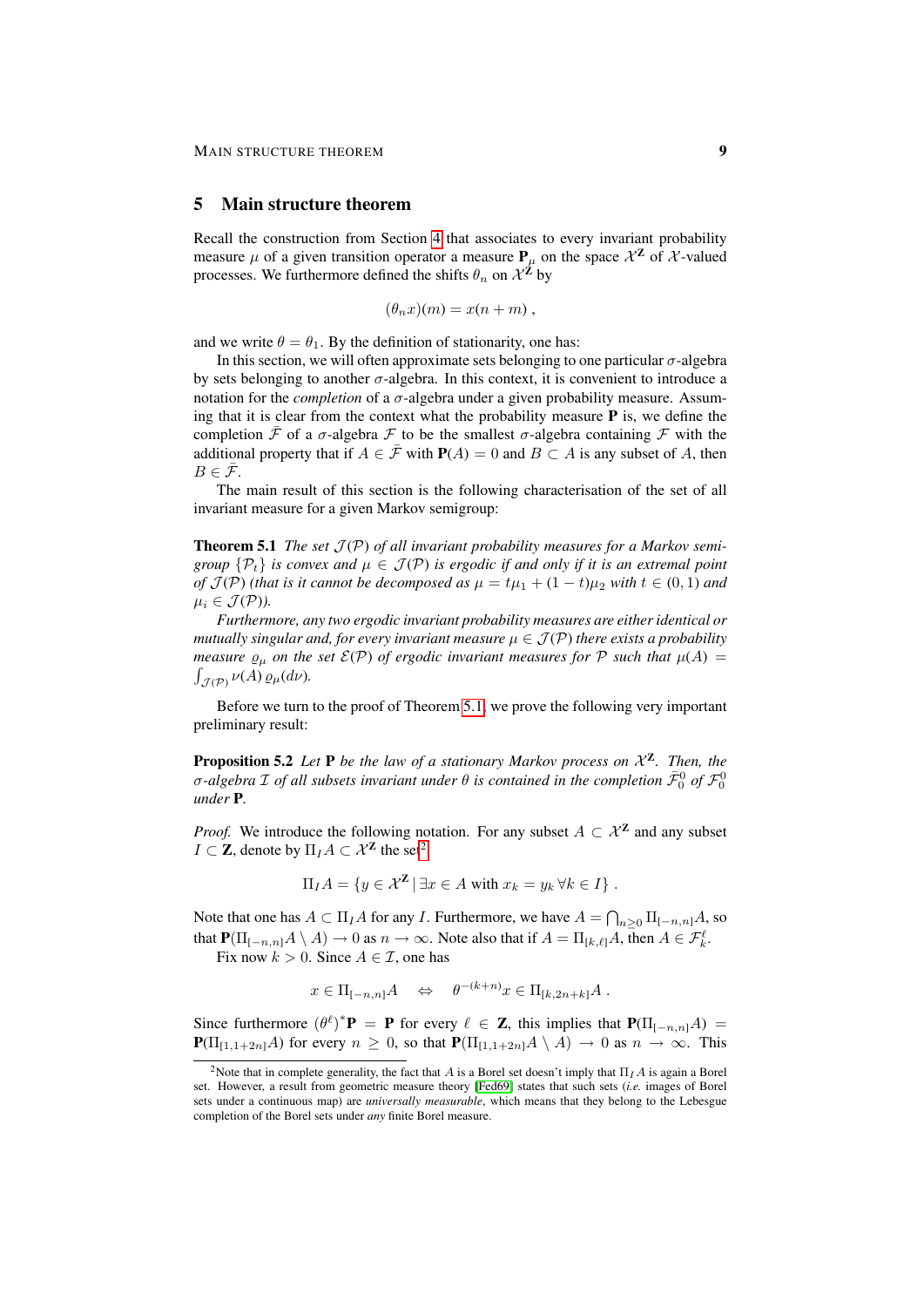shows that  $A \in \bar{\mathcal{F}}_1^{\infty}$ . The same reasoning shows that  $\mathbf{P}(\Pi_{[-1-2n,-1]}A \setminus A) \to 0$  as  $n \to \infty$ , so that  $A \in \bar{\mathcal{F}}_{-\infty}^{-1}$ .

We use from now on the notation  $A \sim B$  to signify that A and B differ by a set of **P**-measure 0. By the Definition [2.1](#page-1-1) of a Markov process, if  $f$  and  $g$  are two functions that are respectively  $\bar{\mathcal{F}}_1^{\infty}$  and  $\bar{\mathcal{F}}_{-\infty}^{-1}$ -measurable, then the equality

$$
\mathbf{E}(fg | \mathcal{F}_0^0) = \mathbf{E}(f | \mathcal{F}_0^0) \mathbf{E}(g | \mathcal{F}_0^0),
$$

holds **P**-almost surely. Applying this result with  $f = g = \mathbf{1}_A$ , we find that

$$
\mathbf{E}(\mathbf{1}_A^2 | \mathcal{F}_0^0) = \left(\mathbf{E}(\mathbf{1}_A | \mathcal{F}_0^0)\right)^2.
$$

Since on the other hand  $1_A^2 = 1_A$  and  $\mathbf{E}(1_A | \mathcal{F}_0^0) \in [0, 1]$ , one has  $\mathbf{E}(1_A | \mathcal{F}_0^0) \in \{0, 1\}$ almost surely. Let  $\hat{A}$  denote the points such that  $\mathbf{E}(\mathbf{1}_A | \mathcal{F}_0^0) = 1$ , so that  $\hat{A} \in \mathcal{F}_0^0$ by the definition of conditional expectations. Furthermore, the same definition yields  $P(A \cap B) = P(A \cap B)$  for every set  $B \in \mathcal{F}_0^0$  and (using the same reasoning as above for  $1 - \mathbf{1}_A$ )  $\mathbf{P}(\hat{A}^c \cap B) = \mathbf{P}(A^c \cap B)$  as well. Using this for  $B = \hat{A}$  and  $B = \hat{A}^c$ respectively shows that  $A \sim \hat{A}$ , as required.

<span id="page-9-0"></span>Corollary 5.3 *Let again* P *be the law of a stationary Markov process. Then, for every set*  $A \in \mathcal{I}$  *there exists a measurable set*  $\bar{A} \subset \mathcal{X}$  *such that*  $A \sim \bar{A}^{\mathbf{Z}}$ *.* 

*Proof.* We know by Proposition [5.2](#page-8-3) that  $A \in \overline{\mathcal{F}}_0^0$ , so that the event A is equivalent to an event of the form  $\{x_0 \in \overline{A}\}$  for some  $\overline{A} \subset \mathcal{X}$ . Since **P** is stationary and  $A \in \mathcal{I}$ , the time  $0$  is not distinguishable from any other time, so that this implies that  $A$  is equivalent to the event  $\{x_n \in \overline{A}\}$  for every  $n \in \mathbb{Z}$ . In particular, it is equivalent to the event  $\{x_n \in \overline{A} \text{ for every } n\}.$  $\Box$ 

Note that this result is crucial in the proof of the structure theorem, since it allows us to relate invariant sets  $A \in \mathcal{I}$  to invariant sets  $\overline{A} \subset \mathcal{X}$ , in the following sense:

**Definition 5.4** Let  $P$  be a transition operator on a space X and let  $\mu$  be an invariant probability measure for P. We say that a measurable set  $\overline{A} \subset \mathcal{X}$  is  $\mu$ -invariant if  $P(x, \overline{A}) = 1$  for  $\mu$ -almost every  $x \in \overline{A}$ .

With this definition, we have

<span id="page-9-1"></span>**Corollary 5.5** Let  $\mathcal{P}$  be a transition operator on a space  $\mathcal{X}$  and let  $\mu$  be an invariant *probability measure for*  $\mathcal{P}$ *. Then*  $\mu$  *is ergodic if and only if every*  $\mu$ *-invariant set*  $\tilde{A}$  *is of* µ*-measure* 0 *or* 1*.*

*Proof.* It follows immediately from the definition of an invariant set that one has  $\mu(\bar{A}) =$  ${\bf P}_\mu(\bar{A}^{\bf Z})$  for every  $\mu$ -invariant set  $\bar{A}$ .

Now if  $\mu$  is ergodic, then  $P_{\mu}(\bar{A}^{\mathbf{Z}}) \in \{0,1\}$  for every set  $\bar{A}$ , so that in particular  $\mu(\bar{A}) \in \{0,1\}$  for every  $\mu$ -invariant set. If  $\mu$  is not ergodic, then there exists a set  $A \in \mathcal{I}$  such that  $\mathbf{P}_{\mu}(A) \notin \{0,1\}$ . By Corollary [5.3,](#page-9-0) there exists a set  $\overline{A} \subset \mathcal{X}$  such that  $A \sim \{x_0 \in \overline{A}\} \sim \overline{A}^{\mathbf{Z}}$ . The set  $\overline{A}$  must be  $\mu$ -invariant, since otherwise the relation  ${x_0 \in \bar{A}} \sim \bar{A}^{\mathbf{Z}}$  would fail.  $\Box$ 

*Proof of Theorem [5.1.](#page-8-1)* Assume first that  $\mu \in \mathcal{J}(\mathcal{P})$  is not extremal, *i.e.* it is of the form  $\mu = t\mu_1 + (1-t)\mu_2$  with  $t \in (0,1)$  and  $\mu_i \in \mathcal{J}(\mathcal{P})$ . (Note that therefore  $\mathbf{P}_{\mu}$  $t\mathbf{P}_{\mu_1} + (1-t)\mathbf{P}_{\mu_2}$ .) Assume by contradiction that  $\mu$  is ergodic, so that  $\mathbf{P}_{\mu}(A) \in \{0,1\}$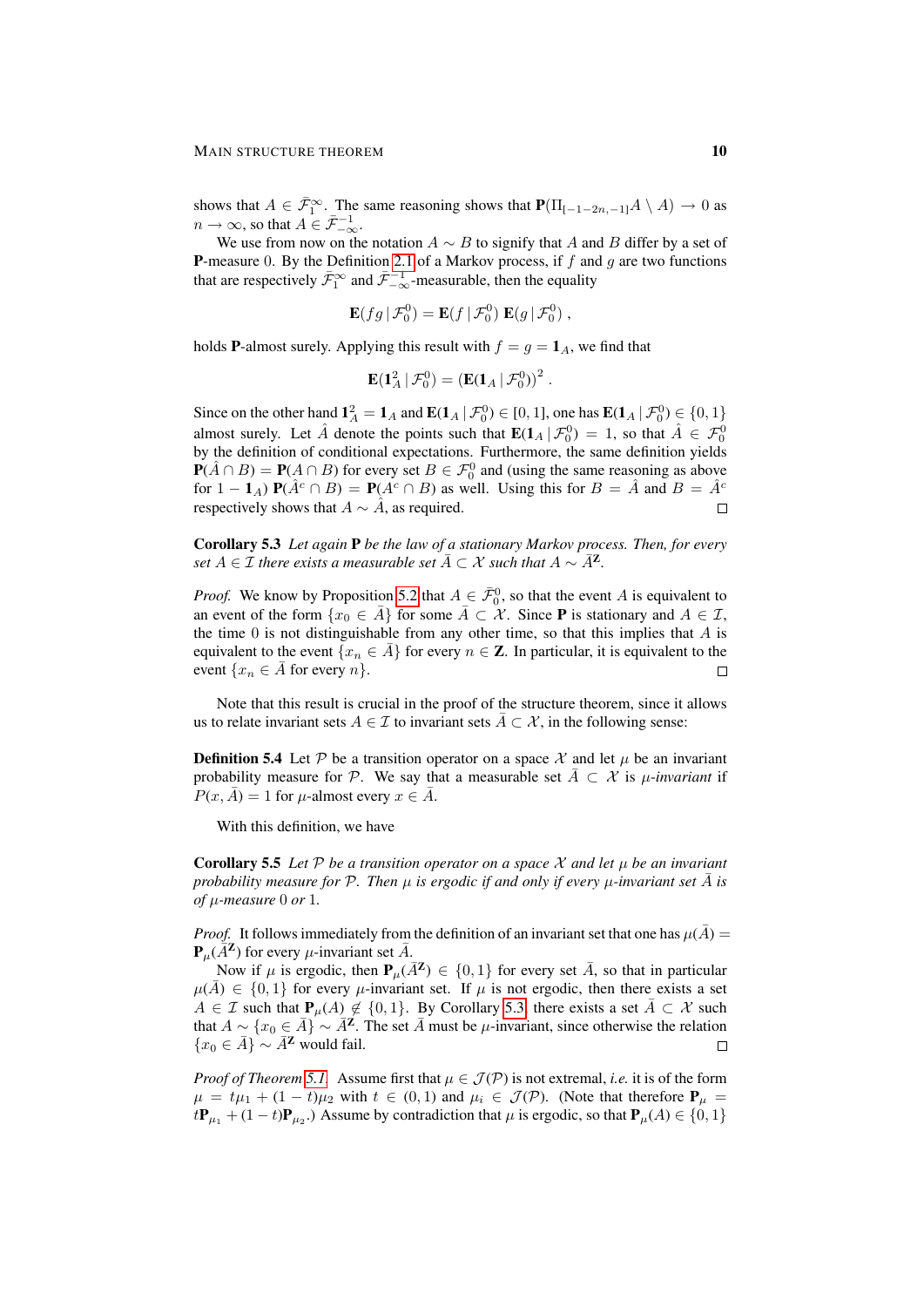for every  $A \in \mathcal{I}$ . If  $\mathbf{P}_{\mu}(A) = 0$ , then one must have  $\mathbf{P}_{\mu_1}(A) = \mathbf{P}_{\mu_2}(A) = 0$  and smilarly if  $P_\mu(A) = 1$ . Therefore,  $P_{\mu_1}$  and  $P_{\mu_2}$  agree on *T*, so that both  $P_{\mu_1}$  and  $P_{\mu_2}$ are ergodic. Let now  $f: \mathcal{X}^{\mathbf{Z}} \to \mathbf{R}$  be an arbitrary bounded measurable function and consider the function  $f^*: \mathcal{X}^{\mathbb{Z}} \to \mathbb{R}$  which is defined by

$$
f^*(x) = \lim_{n \to \infty} \frac{1}{n} \sum_{k=1}^n f(\theta^k(x)),
$$

on the set E on which this limit exists and by  $f^*(x) = 0$  otherwise. Denote by  $E_i$  the set of points x such that  $f^*(x) = \int f(x) \mathbf{P}_{\mu_i}(dx)$ . By Corollary [3.5,](#page-5-2) one has  $\mathbf{P}_{\mu_i}(E_i) =$ 1, so that in particular  $P_{\mu}(E_1) = P_{\mu}(E_2) = 1$ . Since f was arbitrary, one can choose it so that  $\int f(x) \mathbf{P}_{\mu_1}(dx) \neq \int f(x) \mathbf{P}_{\mu_2}(dx)$ , which would imply  $E_1 \cap E_2 = \phi$ , thus contradicting the fact that  $P_{\mu}(E_1) = P_{\mu}(E_2) = 1$ .

Let now  $\mu \in \mathcal{J}(\mathcal{P})$  be an invariant measure that is not ergodic, we want to show that it can be written as  $\mu = t\mu_1 + (1 - t)\mu_2$  for some  $\mu_i \in \mathcal{J}(\mathcal{P})$  and  $t \in (0, 1)$ . By Corollary [5.5,](#page-9-1) there exists a set  $\overline{A} \subset \mathcal{X}$  such that  $\mu(\overline{A}) = t$  and such that  $P(x, \overline{A}) = 1$ for  $\mu$ -almost every  $x \in \overline{A}$ . Furthermore, one has  $\mu(\overline{A}^c) = 1 - t$  and the stationarity of  $\mu$  implies that one must have  $P(x, \bar{A}^c) = 1$  for  $\mu$ -almost every  $x \in \bar{A}^c$ . This invariance property immediately implies that the measures  $\mu_i$  defined by

$$
\mu_1(B) = \frac{1}{t} \mu(\bar{A} \cap B), \qquad \mu_2(B) = \frac{1}{1-t} \mu(\bar{A}^c \cap B),
$$

belong to  $J(P)$  and therefore have the required property.

The statement about the mutual singularity of any two elements of  $\mathcal{E}(\mathcal{P})$  follows immediately from Corollary [3.5.](#page-5-2) Let indeed  $\mu_1$  and  $\mu_2$  be two distinct ergodic invariant probability measures. Since they are distinct, there exists a measurable bounded function  $f: \mathcal{X} \to \mathbf{R}$  such that  $\int f(x) \mu_1(dx) \neq \int f(x) \mu_2(dx)$ . Let us denote by  $\{x_n\}$ the Markov process with transition operator  $P$  starting at  $x_0$ . Then, using the shift map  $\theta$  in Corollary [3.5,](#page-5-2) we find that the equality

$$
\lim_{N \to \infty} \frac{1}{N} \sum_{n=1}^{N} f(x_n) = \int f(x) \,\mu_i(dx)
$$

holds almost surely for  $\mu_i$ -almost every initial condition  $x_0$  (which is the same as to say that it holds for  $P_{\mu_i}$ -almost every sequence x). Since  $\int f(x) \mu_1(dx) \neq \int f(x) \mu_2(dx)$ by assumption, this implies that  $\mu_1$  and  $\mu_2$  are mutually singular.

The proof of the fact that every invariant measure can be obtained as a convex combination of ergodic invariant measures is a consequence of the ergodic decomposition and will not be given here.  $\Box$ 

This structure theorem allows to draw several important conclusions concerning the set of all invariant probability measures of a given Markov process. For example, we have that

Corollary 5.6 *If a Markov process with transition operator* P *has a unique invariant measure*  $\mu$ *, then*  $\mu$  *is ergodic.* 

*Proof.* In this case 
$$
\mathcal{J}(\mathcal{P}) = {\mu}
$$
, so that  $\mu$  is an extremal point of  $\mathcal{J}(\mathcal{P})$ .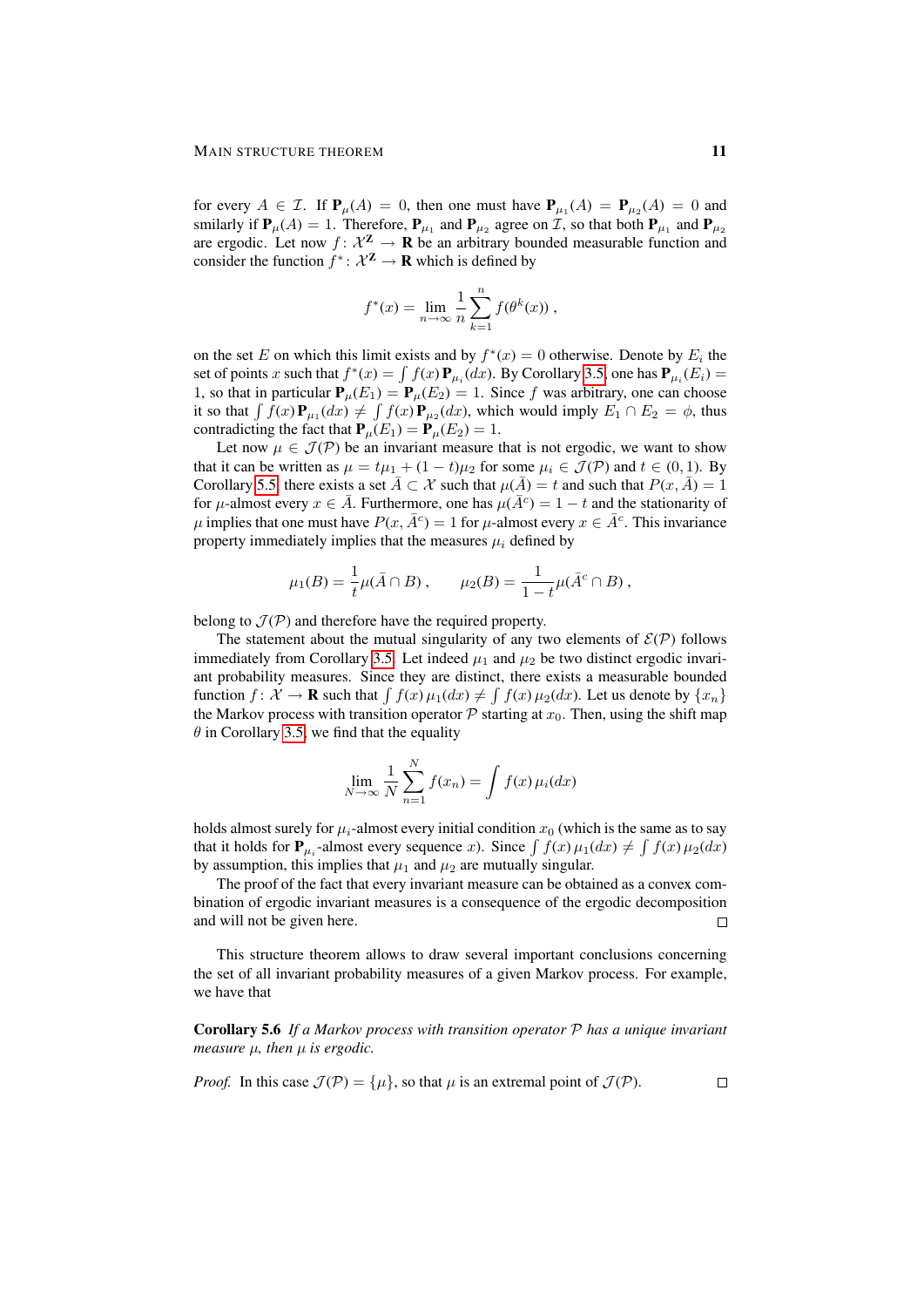#### <span id="page-11-0"></span>6 Existence of an invariant measure

This section is devoted to the study of criteria for the existence of an invariant measure for a Markov semigroup  $(\mathcal{P}_t)_{t>0}$  over a Polish space X. In most of this section, we will assume that the semigroup has the *Feller property*, that is it maps the space  $C_b(\mathcal{X})$ of continuous bounded functions into itself. This is a sufficient regularity property to be able to apply the following general criterion:

**Theorem 6.1 (Krylov-Bogolioubov)** *Let*  $(\mathcal{P}_t)_{t>0}$  *be a Feller Markov semigroup over a Polish space* X. Assume that there exists  $\mu_0 \in \mathcal{M}_1(\mathcal{X})$  such that the sequence  $\{\mathcal{P}_t\mu_0\}$ *is tight. Then, there exists at least one invariant probability measure for*  $(\mathcal{P}_t)_{t>0}$ *.* 

*Proof.* Let  $\mathcal{R}_t$  be the sequence of probability measures defined by

$$
\mu_t(A) = \frac{1}{t} \int_0^t (\mathcal{P}_s \mu_0)(A) \, ds \; .
$$

Since we assumed that  $\{P_t\mu_0\}$  is tight, it is straightforward to check that  $\{\mu_t\}$  is also tight (just take the same compact set). Therefore, there exists at least one accumulation point  $\mu_*$  and a sequence  $t_n$  with  $t_n \to \infty$  such that  $\mu_{t_n} \to \mu_*$  weakly. Take now an arbitrary test function  $\varphi \in C_b(\mathcal{X})$ . One has

$$
\begin{aligned} |(\mathcal{P}_t \mu_*)(\varphi) - \mu_*(\varphi)| &= |\mu_*(\mathcal{P}_t \varphi) - \mu_*(\varphi)| = \lim_{n \to \infty} |\mu_{t_n}(\mathcal{P}_t \varphi) - \mu_{t_n}(\varphi)| \\ &= \lim_{n \to \infty} |\mu_{t_n}(\mathcal{P}_t \varphi) - \mu_{t_n}(\varphi)| \\ &= \lim_{n \to \infty} \frac{1}{t_n} \Big| \int_{t_n}^{t + t_n} \mu_0(\mathcal{P}_s \varphi) \, ds - \int_0^t \mu_0(\mathcal{P}_s \varphi) \, ds \Big| \\ &\leq \lim_{n \to \infty} \frac{2t}{t_n} \sup_{x \in \mathcal{X}} |\varphi(x)| = 0 \,. \end{aligned}
$$

Here, the second equality relies on the fact that  $\mathcal{P}_t\varphi$  is continuous since  $\mathcal{P}_t$  was assumed to be Feller. Since both  $\varphi$  and t were arbitrary, this shows that  $\mathcal{P}_{t}\mu_{*} = \mu_{*}$  for every t as requested.  $\Box$ 

Remark 6.2 It is a straightforward exercise to show that the same proof also works for discrete times by taking  $\mu_N(A) = \frac{1}{N} \sum_{n=1}^N (\mathcal{P}^n \mu_0)(A)$ .

<span id="page-11-1"></span>**Example 6.3** Take  $\mathcal{X} = [0, 1]$  and consider the transition probabilities defined by

$$
\mathcal{P}(x,\cdot) = \begin{cases} \delta_{x/2} & \text{if } x > 0\\ \delta_1 & \text{if } x = 0. \end{cases}
$$

It is clear that this Markov operator cannot have any invariant probability measure. Indeed, assume that  $\mu$  is invariant. Clearly, one must have  $\mu({0}) = 0$  since  $\mathcal{P}(x, {0}) =$ 0 for every x. Since, for  $x \neq 0$ , one has  $\mathcal{P}(x, \{(1/2, 1]\}) = 0$ , one must also have  $\mu((1/2, 1]) = 0$ . Proceeding by induction, we have that  $\mu((1/2<sup>n</sup>, 1]) = 0$  for every n and therefore  $\mu((0,1]) = 0$ . Therefore,  $\mu(\mathcal{X}) = 0$  which is a contradiction.

Endowing  $X$  with the usual topology, it is clear that the 'Feller' assumption of the Krylov-Bogolioubov criteria is not satisfied around 0. The tightness criterion however is satisfied since X is a compact space. On the other hand, we could add the set  $\{0\}$ to the topology of X, therefore really interpreting it as  $\mathcal{X} = \{0\} \sqcup (0, 1]$ . Since  $\{0\}$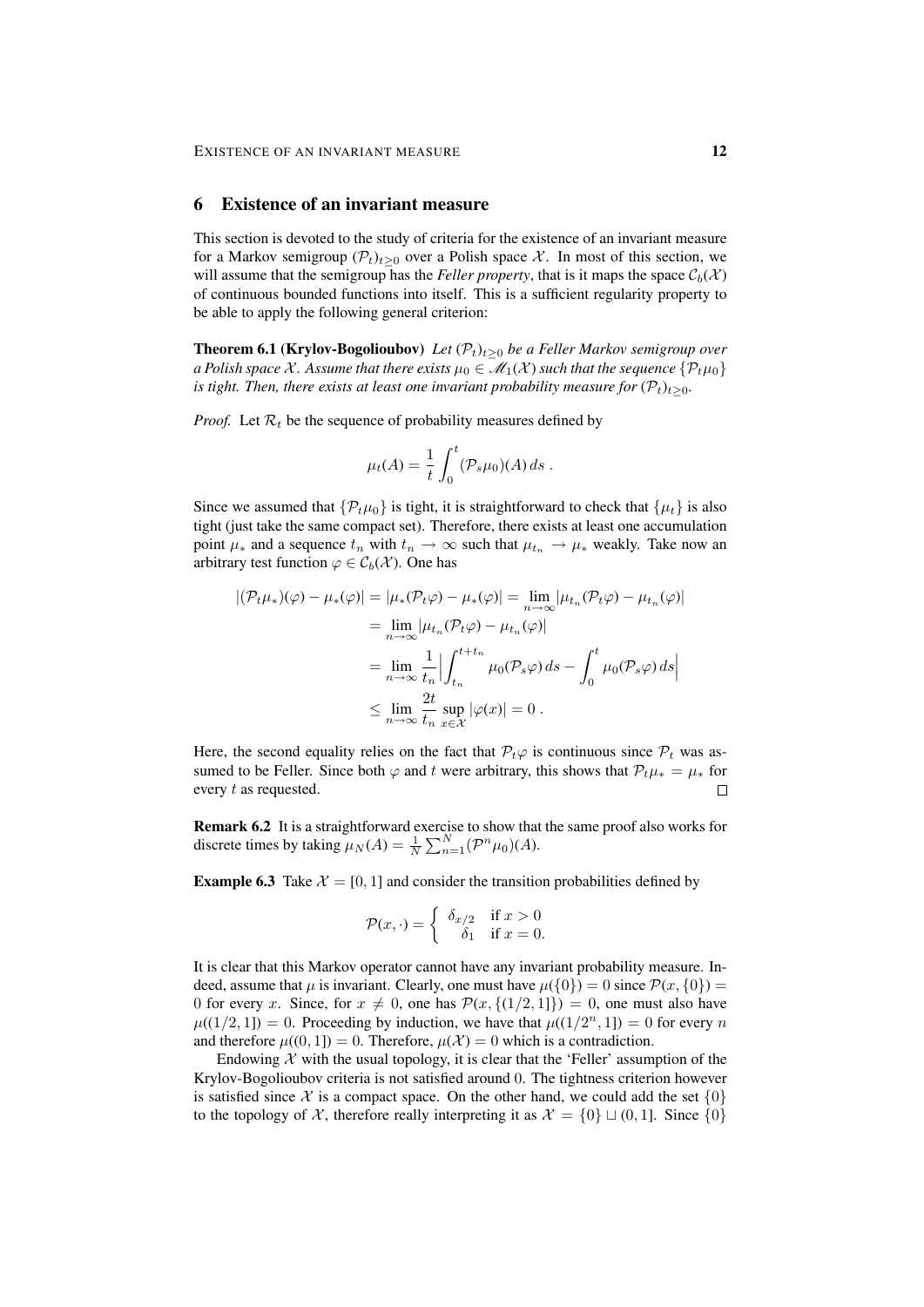already belongs to the Borel  $\sigma$ -algebra of X, this change of topology does not affect the Borel sets. Furthermore, the space  $\mathcal X$  is still a Polish space and it is easy to check that the Markov operator P now has the Feller property! However, the space  $\mathcal X$  is no longer compact and a sequence  ${x_n}$  accumulating at 0 is no longer a precompact set, so that it is now the tightness assumption that is no longer satisfied.

### <span id="page-12-0"></span>7 A simple yet powerful uniqueness criterion

Many uniqueness criteria for the invariant measure of a Markov process rely at a fundamental level on the following simple lemma:

**Lemma 7.1** If the set  $\mathcal{J}(\mathcal{P})$  of invariant measure for a Markov operator  $\mathcal{P}$  over a *Polish space* X *contains more than one element, then there exist at least two elements*  $\mu_1, \mu_2 \in \mathcal{J}(\mathcal{P})$  *such that*  $\mu_1$  *and*  $\mu_2$  *are mutually singular.* 

*Proof.* Assume that  $\mathcal{J}(\mathcal{P})$  has at least two elements. Since, by Theorem [5.1,](#page-8-1) every invariant measure can be obtained as a convex combination of ergodic ones,  $\mathcal{J}(\mathcal{P})$ must contain at least two distinct ergodic invariant measures, say  $\mu_1$  and  $\mu_2$ , which are mutually singular by Theorem [5.1.](#page-8-1)  $\Box$ 

As a consequence of this lemma, if  $\mathcal{J}(P)$  contains more than one invariant measure, the state space X can be partitioned into (at least) two disjoint parts  $\mathcal{X} = \mathcal{X}_1 \sqcup \mathcal{X}_2$  with the property that if the process starts in  $\mathcal{X}_1$ , then it will stay in  $\mathcal{X}_1$  for all times almost surely and the same applies to  $\mathcal{X}_2$ . The intuition that derives from this consideration is that uniqueness of the invariant measure is a consequence of the process visiting a "sufficiently large" portion of the phase space, independently of its initial position. The remainder of this section is devoted to several ways of formalising this intuition.

The following definition captures what we mean by the fact that a given point of the state space can be 'visited' by the dynamic:

**Definition 7.2** Let  $\{\mathcal{P}_t\}$  be a Markov semigroup over a Polish space X and let  $x \in \mathcal{X}$ . Define the resolvent operator  $\mathcal{R}_{\lambda}$  for  $\mathcal{P}_{t}$  by

$$
\mathcal{R}_{\lambda}(y,U) = \lambda \int_0^{\infty} e^{-\lambda t} \mathcal{P}_t(y,U) dt,
$$

which is again a Markov operator over X. We say that x is *accessible* for  $\{\mathcal{P}_t\}$  if, for every  $y \in \mathcal{X}$  and every open neighborhood U of x, one has  $\mathcal{R}_{\lambda}(y, U) > 0$ . (Note that this definition does not depend on the choice of  $\lambda$ .)

It is straightforward to show that if a given point is reachable, then it must belong to the topological support of every invariant measure of the semigroup:

**Lemma 7.3** *Let*  $\{\mathcal{P}_t\}$  *be a Markov semigroup over a Polish space* X *and let*  $x \in \mathcal{X}$  *be accessible. Then,*  $x \in \text{supp }\mu$  *for every*  $\mu \in \mathcal{J}(\mathcal{P})$ *.* 

*Proof.* Let  $\mu$  be invariant for the Markov semigroup  $\{\mathcal{P}_t\}$ , let  $\lambda > 0$ , and let  $U \subset \mathcal{X}$ be an arbitrary neighborhood of x. The invariance of  $\mu$  implies that

<span id="page-12-1"></span>
$$
\mu(U) = \int_{\mathcal{X}} \mathcal{R}_{\lambda}(y, U) \,\mu(dy) > 0,
$$

as required.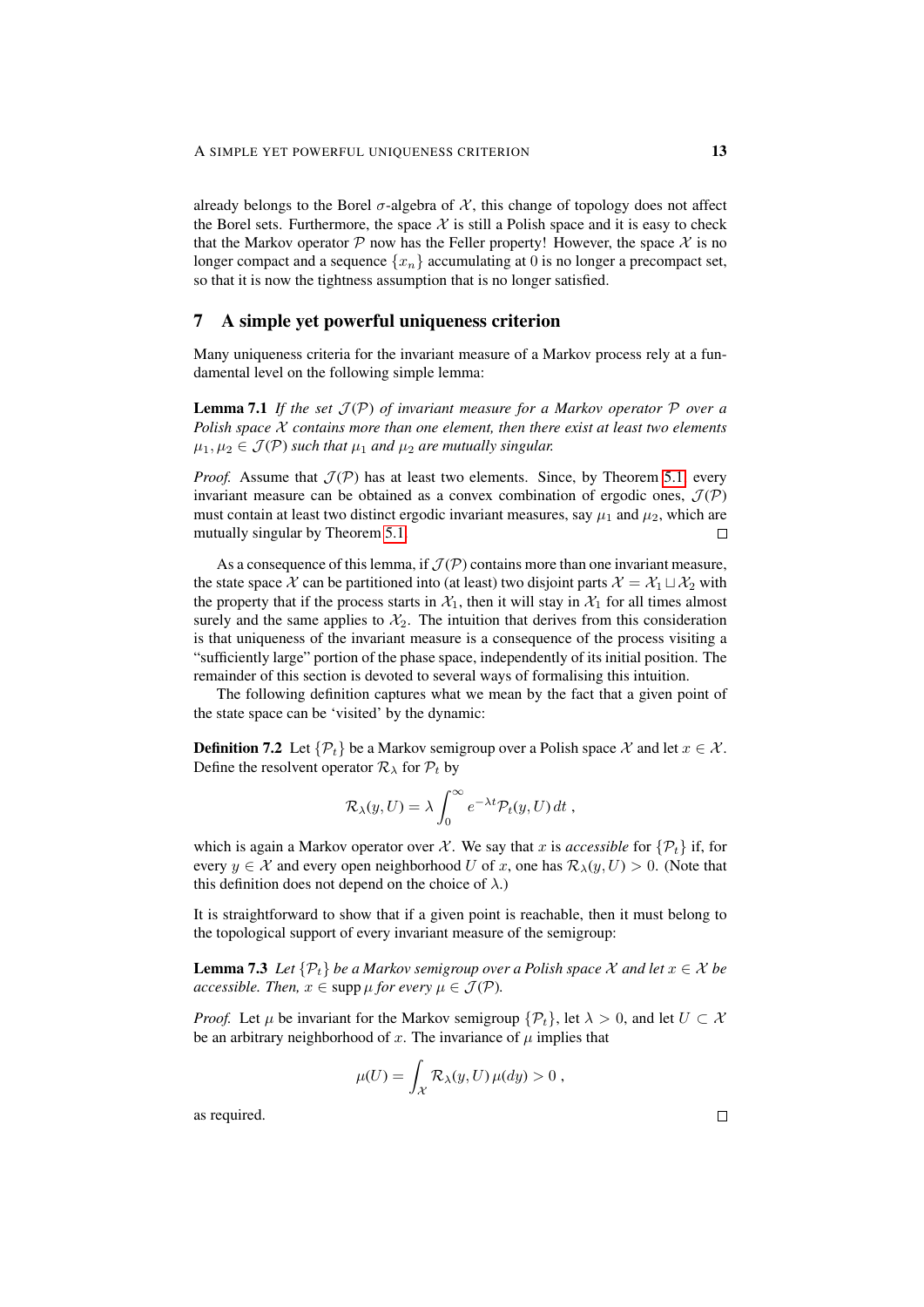It is important to realise that this definition depends on the topology of  $X$  and not just on the Borel  $\sigma$ -algebra. Considering again Example [6.3,](#page-11-1) we see that the point 0 is reachable when [0, 1] is endowed with its usual topology, whereas it is *not* reachable if we interpret the state space as  $\{0\} \sqcup (0, 1]$ . Therefore, as in the previous section, this definition can be useful only in conjunction with an appropriate regularity property of the Markov semigroup. The following example shows that the Feller property is too weak to serve our purpose.

Example 7.4 (Ising model) The Ising model is one of the most popular toy models of statistical mechanics. It is one of the simplest models describing the evolution of a ferromagnet. The physical space is modelled by a lattice  $\mathbf{Z}^{d}$  and the magnetisation at each lattice site is modelled by a 'spin', an element of  $\{\pm 1\}$ . The state space of the system is therefore given by  $\mathcal{X} = {\pm 1}^{\mathbf{Z}^2}$ , which we endow with the product topology. This topology can be metrized for example by the distance function

$$
d(x,y) = \sum_{k \in \mathbb{Z}^2} \frac{|x_k - y_k|}{2^{|k|}},
$$

and the space  $\mathcal X$  endowed with this distance function is easily seen to be separable.

The (Glauber) dynamic for the Ising model depends on a parameter  $\beta$  and can be described in the following way. At each lattice site, we consider independent clocks that ring at Poisson distributed times. Whenever the clock at a given site (say the site k) rings, we consider the quantity  $\delta E_k(x) = \sum_{j \sim k} x_j x_k$ , where the sum runs over all sites j that are nearest neighbors of  $k$ . We then flip the spin at site  $k$  with probability  $min{1, exp(-\beta \delta E_k(x))}$ .

Let us first show that every point is accessible for this dynamic. Fix an arbitrary configuration  $x \in \mathcal{X}$  and a neighbourhood U containing x. By the definition of the product topology, U contains an 'elementary' neighbourhood  $U<sub>N</sub>(x)$  of the type  $U_N(x) = \{y \in \mathcal{X} \mid y_k = x_k \forall |k| \leq N\}$ . Given now an arbitrary initial condition  $y \in \mathcal{X}$ , we can find a sequence of m spin flips at distinct locations  $k_1, \ldots, k_m$ , all of them located inside the ball  $\{|k| \leq N\}$ , that allows to go from y into  $U_N(x)$ . Fix now  $t > 0$ . There is a very small but nevertheless strictly positive probability that within that time interval, the Poisson clocks located at  $k_1, \ldots, k_m$  ring exactly once and exactly in that order, whereas all the other clocks located in the ball  $\{|k| \le N + 2\}$  do not ring. Furthermore, there is a strictly positive probability that all the corresponding spin flips do actually happen. As a consequence, the Ising model is *topologically irreducible* in the sense that for any state  $x \in \mathcal{X}$ , any open set  $U \subset \mathcal{X}$  and any  $t > 0$ , one has  $P_t(x, U) > 0$ .

It is also relatively straightforward to show that the dynamic has the Feller property, but this is outside the scope of these notes. However, despite the fact that the dynamic is both Feller and topologically irreducible, one has the following:

**Theorem 7.5** *For*  $d \geq 2$  *there exists*  $\beta_c > 0$  *such that the Ising model has at least two distinct invariant measures for*  $\beta > \beta_c$ *.* 

The proof of this theorem is not simple and we will not give it here. It was a celebrated The proof of this theorem is not simple and we will not give it here. It was a celebrated tour de force by Onsager to be able to compute the critical value  $\beta_c = \ln(1 + \sqrt{2})/2$ explicitly in [\[Ons44\]](#page-29-5) for the case  $d = 2$ . We refer to the monograph [\[Geo88\]](#page-28-3) for a more detailed discussion of this and related models.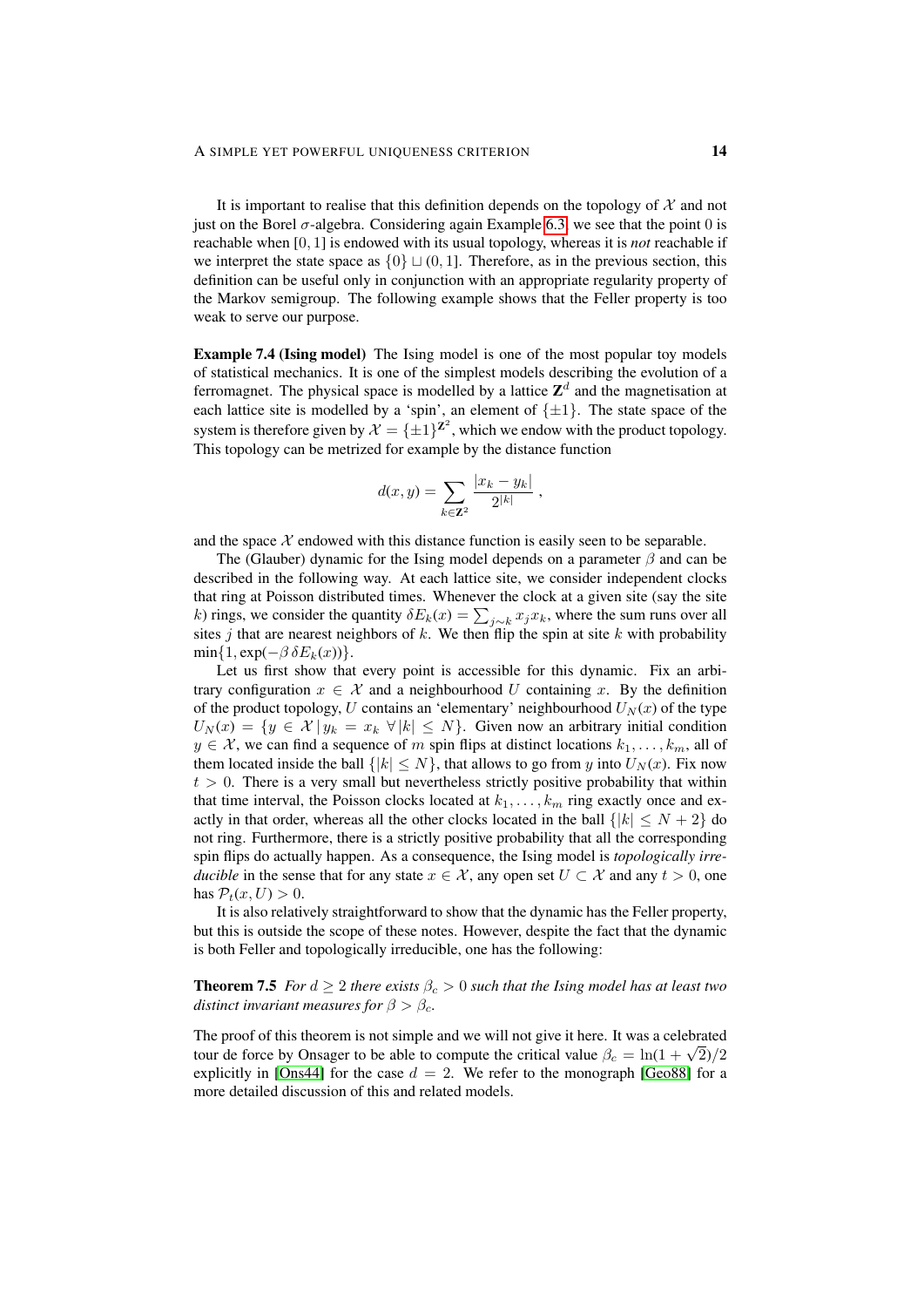This example shows that if we wish to base a uniqueness argument on the accessibility of a point or on the topological irreduciblity of a system, we need to combine this with a stronger regularity property than the Feller property. One possible regularity property that yields the required properties is the *strong Feller* property:

**Definition 7.6** A Markov operator  $P$  over a Polish space  $\chi$  has the *strong Feller* property if, for every function  $\varphi \in \mathcal{B}_b(\mathcal{X})$ , one has  $\mathcal{P}\varphi \in \mathcal{C}_b(\mathcal{X})$ .

With this definition, one has:

<span id="page-14-1"></span>Proposition 7.7 *If a Markov operator* P *over a Polish space* X *has the strong Feller property, then the topological supports of any two mutually singular invariant measures are disjoint.*

*Proof.* Let  $\mu$  and  $\nu$  be two mutually singular invariant measures for  $\mathcal{P}$ . Since they must be mutually singular by Theorem [5.1,](#page-8-1) there exists a set  $A \subset \mathcal{X}$  such that  $\mu(A) = 1$  and  $\nu(A) = 0$ . The invariance of  $\mu$  and  $\nu$  then implies that  $\mathcal{P}(x, A) = 1$  for  $\mu$ -almost every x and  $P(x, A) = 0$  for v-almost every x.

Set  $\varphi = \mathcal{P}1_A$ , where  $1_A$  is the characteristic function of A. It follows from the previous remarks that  $\varphi(x) = 1$  µ-almost everywhere and  $\varphi(x) = 0$  v-almost everywhere. Since  $\varphi$  is continuous by the strong Feller property, the claim now follows from the fact that if a continuous function is constant  $\mu$ -almost everywhere, it must be constant on the topological support of  $\mu$ .  $\Box$ 

Actually, by looking at the proof of Proposition [7.7,](#page-14-1) one realises that one could have introduced a notion of being strong Feller at a point  $x \in \mathcal{X}$  in a natural way by imposing that  $\mathcal{P}\varphi$  is continuous at x for every bounded measurable function  $\varphi$ . With this notation, the same proof as above allows to conclude that if  $P$  is strong Feller at  $x$ , then  $x$  can belong to the support of at most one invariant probability measure. This leads to one of the most general uniqueness criteria commonly used in the literature:

<span id="page-14-3"></span>**Corollary 7.8** *If* P *is strong Feller at an accessible point*  $x \in \mathcal{X}$  *for* P, *then it can have at most one invariant measure.*

*Proof.* Combine Proposition [7.7](#page-14-1) with Lemma [7.3](#page-12-1) and the fact that if  $\mathcal{J}(\mathcal{P})$  contains more than one element, then by Theorem [5.1](#page-8-1) there must be at least two distinct ergodic invariant measures for P.  $\Box$ 

**Exercise 7.9** Let  $\xi_n$  be an i.i.d. sequence of real-valued random variables with law  $\mu$ . Define a real-valued Markov process  $x_n$  by  $x_{n+1} = \frac{1}{2}x_n + \xi_n$ . Show that if  $\mu$  has a continuous density with respect to Lebesgue measure, then the corresponding Markov operator has the strong Feller property.

## <span id="page-14-0"></span>8 Hörmander's condition

The Markov processes considered in this section are diffusions with smooth coefficients:

<span id="page-14-2"></span>
$$
dx(t) = f_0(x(t)) dt + \sum_{i=1}^{m} f_i(x(t)) \circ dw_i(t).
$$
 (8.1)

Here, the process x is  $\mathbb{R}^n$ -valued, the functions  $f_j : \mathbb{R}^n \to \mathbb{R}^n$  are assumed to be  $\mathcal{C}^{\infty}$ with bounded derivatives of all orders, and the  $w_i$ 's are i.i.d. standard Wiener processes.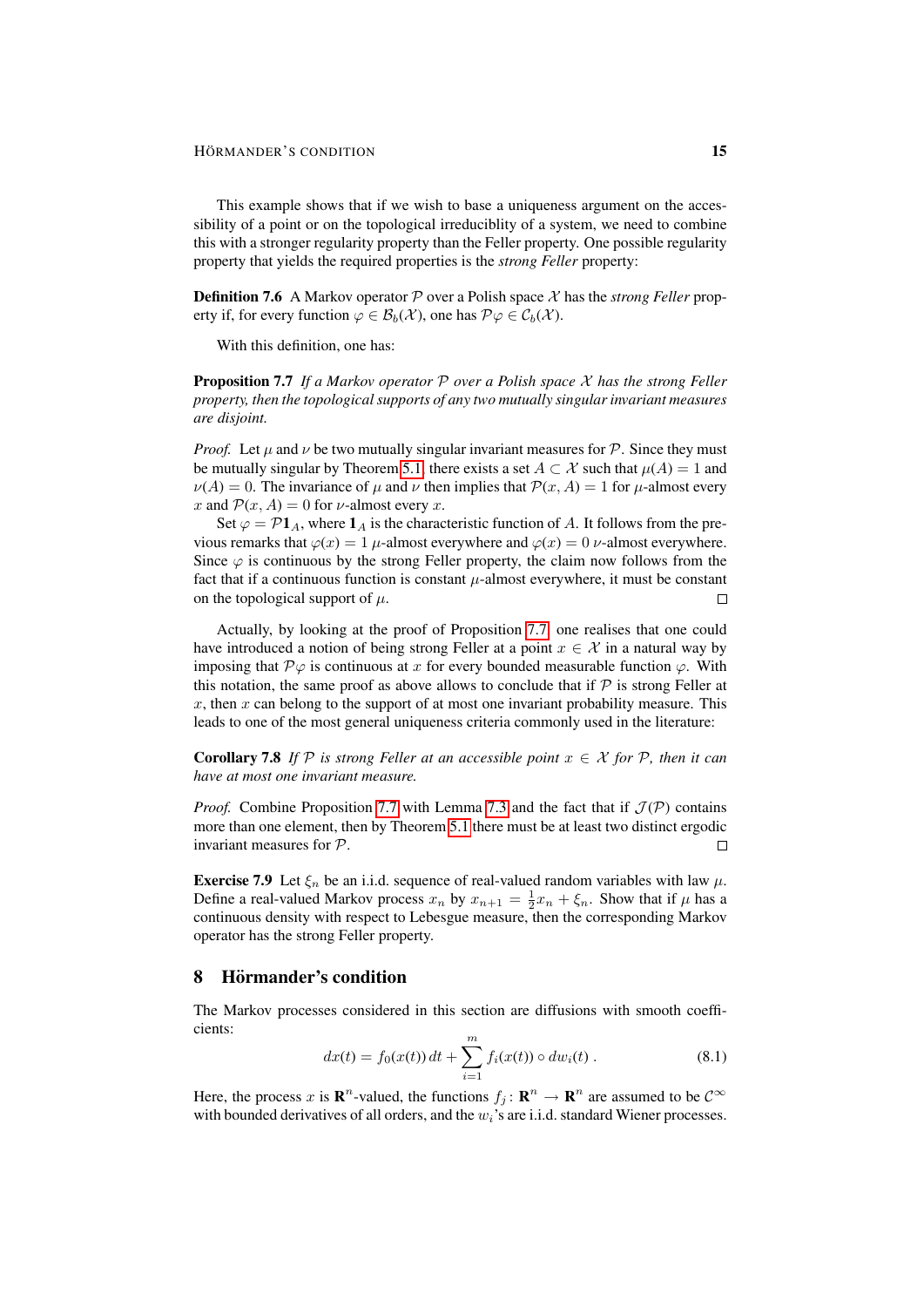It is a standard result from stochastic analysis that [\(8.1\)](#page-14-2) has a unique solution for every initial condition  $x_0 \in \mathbb{R}^n$  and that these solutions have the Markov property [\[Øks03b,](#page-29-6) [Kry95\]](#page-28-4).

Denote by  $P_t$  the Markov semigroup associated to solutions of [\(8.1\)](#page-14-2), that is

$$
(\mathcal{P}_t\varphi)(x) = \mathbf{E}(\varphi(x(t)) : x(0) = x) .
$$

The aim of this section is to provide a criteria that is not difficult to verify in practice and that guarantees that  $P_t\varphi$  is smooth for every bounded measurable function  $\varphi$ .

Given two smooth vector fields  $f, g \colon \mathbf{R}^n \to \mathbf{R}^n$ , we define their Lie bracket by

$$
[f,g](x) = Dg(x)f(x) - Df(x)g(x) .
$$

Here,  $Df$  and  $Dg$  denote the Fréchet derivatives of  $f$  and  $g$ . With this notation at hand, we define an increasing sequence of families of vector fields recursively by

$$
A_0 = \{f_j : j = 1, ..., m\},
$$
  

$$
A_{k+1} = A_k \cup \{[g, f_j] : g \in A_k, j = 0, ..., m\}.
$$

Denoting  $A_{\infty} = \bigcup_{k \geq 0} A_k$ , we can associate to each point  $x \in \mathbb{R}^n$  a family of subspaces  $\overline{A}_k(x)$  of  $\mathbb{R}^n$  by

$$
\bar{A}_k(x) = \text{span}\{g(x) : g \in A_k\}.
$$

We will say that *Hörmander's condition holds* at a point  $x \in \mathbb{R}^n$  if  $\bar{A}_{\infty}(x) = \mathbb{R}^n$ . With this notation, we have the following result:

**Theorem 8.1 (Hörmander)** If Hörmander's condition holds at some  $x \in \mathbb{R}^n$  then, for *every bounded measurable function*  $\varphi$ , the function  $\mathcal{P}_t\varphi$  is smooth in a neighbourhood *of* x*.*

**Remark 8.2** The easiest way for Hörmander's condition to hold is if  $\bar{A}_0(x) = \mathbf{R}^n$  for every  $x$ . In this case, the generator

<span id="page-15-0"></span>
$$
\mathcal{L} = f_0 \nabla + \sum_{i=1}^{m} (f_i \nabla)^2
$$
\n(8.2)

of the diffusion  $(8.1)$  is an elliptic operator. If Hörmander's condition is satisfied at every x, then we will say that [\(8.2\)](#page-15-0) is a *hypoelliptic* operator.

This result was first proven by Hörmander in a slightly different form in [Hör67] (see also the monograph [Hör85]) by using purely functional-analytic techniques. Since this result has such strong implications in probability theory, there was a rush in the seventies to obtain a probabilistic proof. This finally emerged from the works of Malliavin, Bismut, Stroock and Kusuoka [\[Mal78,](#page-29-7) [Bis81,](#page-28-7) [KS84,](#page-28-8) [KS85,](#page-28-9) [KS87\]](#page-28-10), using Malliavin calculus techniques. We are now going to give a short overview along the lines of [\[Nor86\]](#page-29-8) on how this probabilistic proof works, but without entering into all the technical details. For a complete proof, we refer for example to the monograph [\[Nua95\]](#page-29-9).

The main technical tool used for the proof of Hörmander's theorem is Malliavin's integration by part formula, so let us start by giving a short survey of Malliavin calculus. The idea is to generalise to Wiener space the fact that, if  $\mu$  is a product of d independent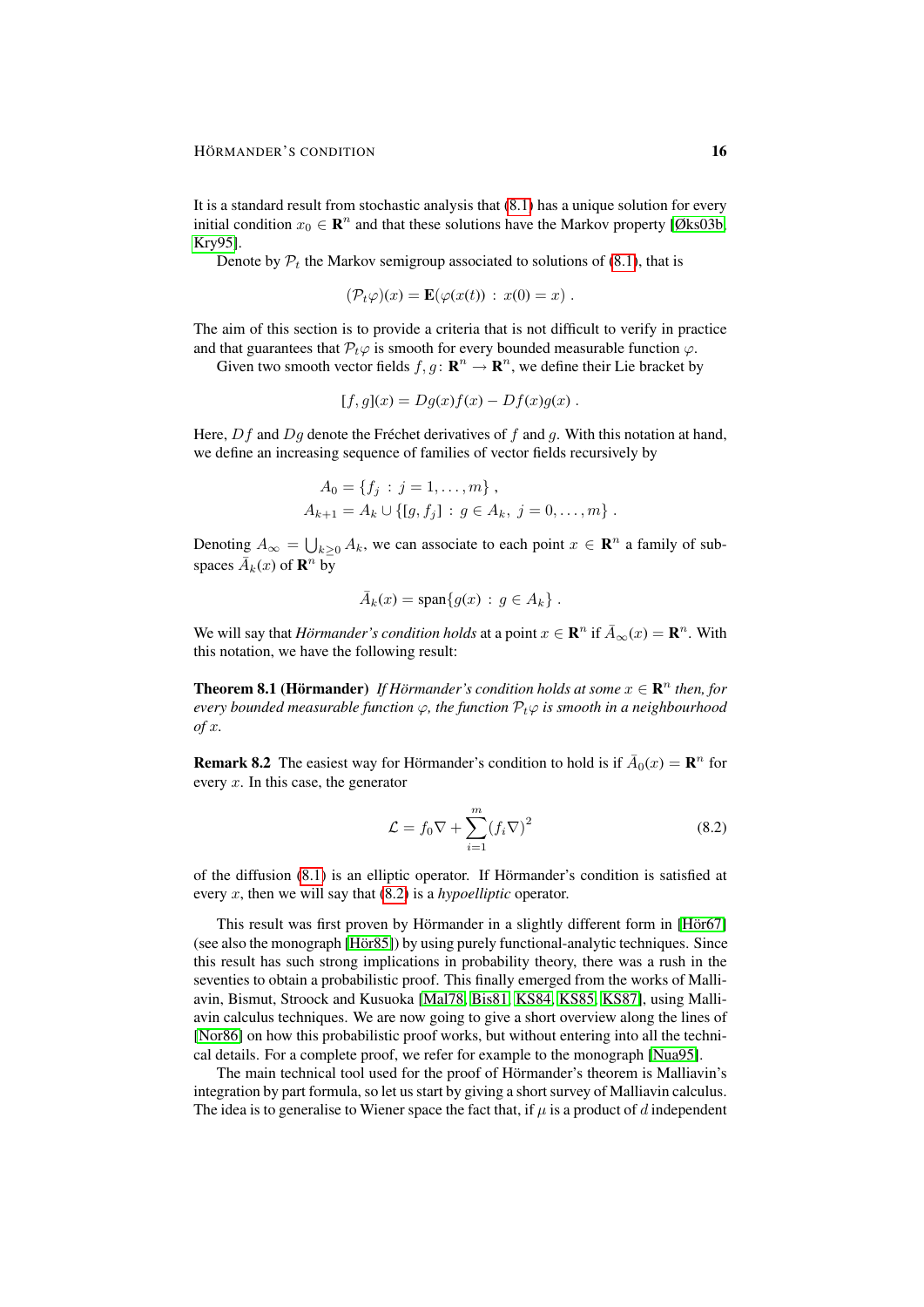standard Gaussian measures with variance  $\sigma^2$  and  $f: \mathbf{R}^d \to \mathbf{R}$  is a smooth function, one has the identity

<span id="page-16-0"></span>
$$
\int_{\mathbf{R}^d} D_v f(x) \,\mu(dx) = \frac{1}{\sigma^2} \int_{\mathbf{R}^d} f(x) \sum_{k=1}^d v_k x_k \,\mu(dx) \,, \tag{8.3}
$$

where  $D_v$  denotes the directional derivative in the direction  $v \in \mathbf{R}^d$ .

Denote by  $(\Omega, \mathbf{P})$  standard Wiener space (say on the time interval [0, 1]) endowed with Wiener measure. It is a basic fact in the theory of Brownian motion that  $P$  is quasiinvariant under translations by elements in the Cameron-Martin space  $\mathcal{H} = H^1 =$  $\{\int_0^{\cdot} v(t) dt : v \in L^2([0,1])\}$ . Furthermore, although H itself is of **P**-measure 0, it can be characterised as the intersection of all linear subspaces of  $\Omega$  that have full measure [\[Bog98\]](#page-28-11). This suggests that the 'right' set of directions in which to consider directional derivatives in Wiener space is given by the Cameron-Martin space  $H$ . Furthermore, if we 'slice' the time interval [0, 1] into small slices of size  $\delta t$ , then all these increments are independent Gaussians with variance  $\delta t$ . A perturbation of Brownian motion into the direction  $h = \int_0^1 v(s) ds$  then corresponds precisely to a perturbation of each increment into the direction  $v(t)$   $\delta t$ . Equation [\(8.3\)](#page-16-0) then yields

$$
\int_{\Omega} D_h f(w) \mathbf{P}(dw) \approx \frac{1}{\delta t} \int_{\Omega} f(w) \sum v(t) \delta t \delta w(t) \mathbf{P}(dw)
$$

$$
\approx \int_{\Omega} f(w) \int_0^1 h(t) \, dw(t) \mathbf{P}(dw) .
$$

These approximations can be justified rigorously, and lead to the integration by parts formula:

$$
\mathbf{E}\mathscr{D}_v f(w) = \mathbf{E}\left(f(w)\int_0^1 v(t) \, dw(t)\right). \tag{8.4}
$$

Here,  $f: \Omega \to \mathbf{R}$  is a random variable with sufficient smoothness,  $v \in L^2([0,1])$ , and the Malliavin derivative  $\mathcal{D}_{\nu} f$  of f in the direction v is defined as

<span id="page-16-2"></span><span id="page-16-1"></span>
$$
\mathscr{D}_v f = \lim_{\varepsilon \to 0} \frac{1}{\varepsilon} (\tau_{\varepsilon v} f - f) , \qquad (8.5)
$$

where the translation operatur  $\tau$  is defined by  $(\tau_v f)(w) = f(w + \int_0^v v(s) ds)$  and the limit in [\(8.5\)](#page-16-1) is a limit in probability. It turns out that [\(8.4\)](#page-16-2) is still true if v is not a deterministic element of  $H$ , but an  $H$ -valued random variable (which is a stochastic process with sample paths that are almost surely  $L^2$ -valued). If it turns out that v is adapted, then the stochastic integral appearing in the right hand side of [\(8.4\)](#page-16-2) is the usual Itô integral. If  $v$  is not adapted, then it is a Skorokhod integral, see [\[Nua95\]](#page-29-9).

We are not going to enter into the details of the definition of the Skorokhod integral in these notes. Suffices to say that one has an extension of the usual Itô isometry which is given by

$$
\mathbf{E}\Big(\int_0^1 v(s)dw(s)\Big)^2 = \mathbf{E}\int_0^1 v^2(s) ds + \mathbf{E}\int_0^1 \int_0^1 \mathcal{D}_s v(t)\mathcal{D}_t v(s) ds dt,
$$

where, at least at a formal level,  $\mathcal{D}_t f$  is given by the limit of  $\mathcal{D}_v f$  as v approaches a Dirac delta-function centred in  $t$ . Of course, for this to be well-defined, additional regularity is required on v and simply being an  $L^2$ -valued process is not sufficient. An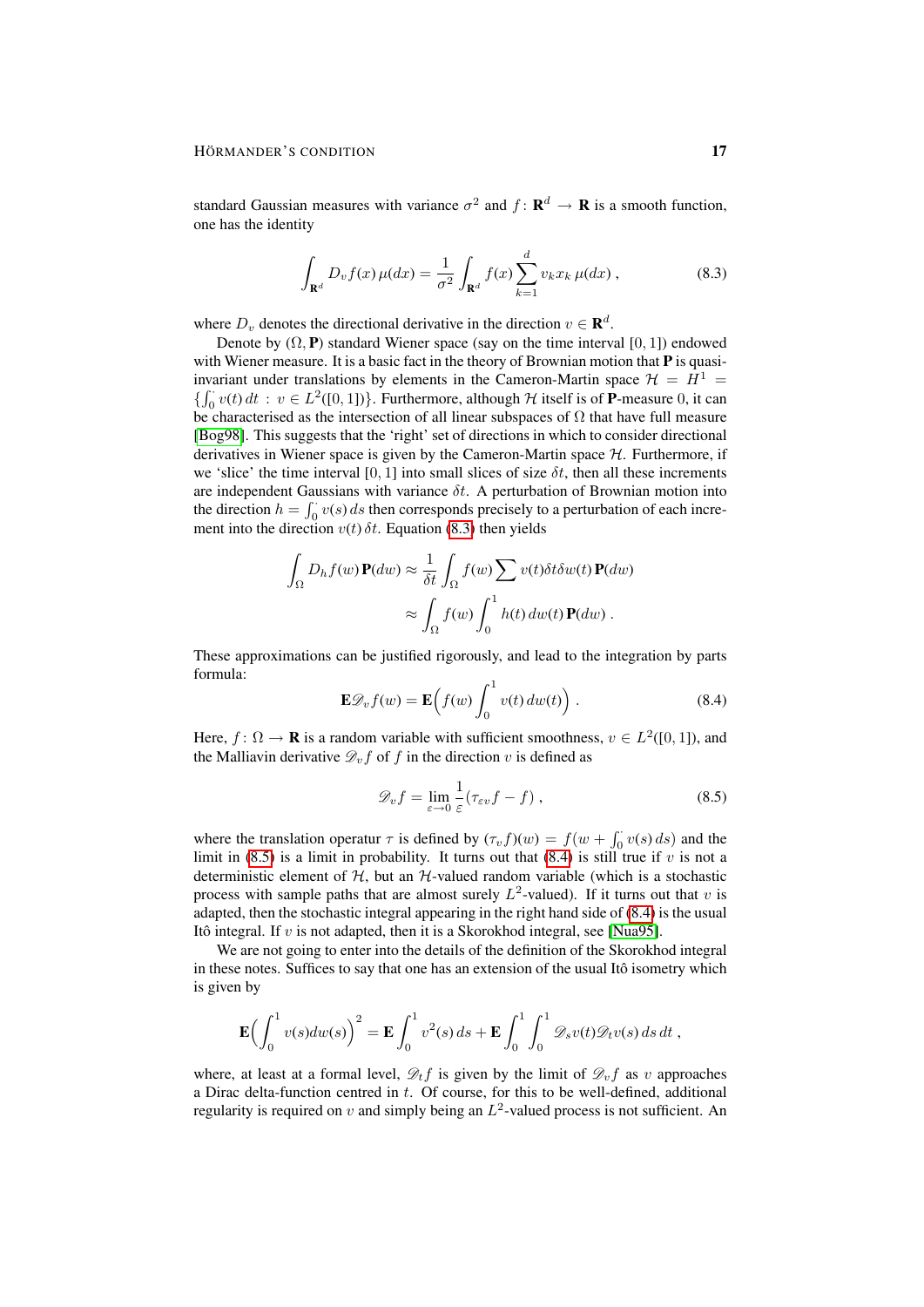exception is the situation where  $v$  is an adapted process. In this case,  $v(t)$  does not depend on the increments of the Wiener process before time t, so that  $\mathscr{D}_{s}v(t) = 0$ for  $s < t$ . Therefore, one of the two factors appearing in the double integral always vanishes and one recovers the usual Itô isometry.

How does all this help for the proof of Hörmander's theorem? Using the chain rule and Fubini's theorem, we see that if  $\varphi$  is a sufficiently smooth function and  $\xi$  is an arbitrary element of  $\mathbb{R}^n$ , one has the identity

$$
D_{\xi} \mathcal{P}_t \varphi(x) = \mathbf{E}(D\varphi(x_t)D_{\xi}x_t) = \mathbf{E}(D\varphi(x_t)J_{0,t}\xi) ,
$$

were we denoted by  $J_{s,t}$  the Jacobian of the solution map of [\(8.1\)](#page-14-2) between two times s and t. Suppose now that, given  $\xi \in \mathbb{R}^n$ , we can find a process  $v_{\xi} \in L^2([0, t], \mathbb{R}^m)$ such that the derivative  $J_{0,t}\xi$  of the solution to [\(8.1\)](#page-14-2) in the direction  $\xi$  with respect to its initial condition is *equal* to its Malliavin derivative  $\mathscr{D}_{v_{\varepsilon}} x_t$  in the direction of the process  $v_{\xi}$ . We could then use [\(8.4\)](#page-16-2) to write

$$
D_{\xi} \mathcal{P}_{t} \varphi(x) = \mathbf{E}(D\varphi(x_t) \mathcal{D}_{v_{\xi}} x_t) = \mathbf{E}(\mathcal{D}_{v_{\xi}}(\varphi(x_t))) = \mathbf{E}(\varphi(x_t) \int_0^t v_{\xi}(s) dw(s)),
$$

thus obtaining a bound on the derivative of  $P_t\varphi$  which is uniform over all functions  $\varphi$ with a given supremum bound. Iterating such a procedure would then lead to the proof of Hörmander's theorem. The main moral that one should take home from this story is that Malliavin calculus allows to transform a regularity problem (showing that  $P_t$  has a smoothing property) into a linear control problem (find a control  $v$  such that perturbing the noise by  $v$  has the same effect as a given perturbation in the initial condition).

The aim of the remainder of this section is to give an idea on how to construct such a 'control'  $v_{\xi}$  in the framework given by the assumptions of Hörmander's theorem. The main insight required to perform such a construction is to realise that the Malliavin derivative of  $x_t$  is intimately related to the Jacobian. Formally taking the derivative of  $(8.1)$  in the direction of the  $w_i$  indeed yields

$$
d\mathcal{D}_v x_t = Df_0(x_t) \mathcal{D}_v x_t dt + \sum_{i=1}^m Df_i(x_t) \mathcal{D}_v x_t \circ dw_i(t) + \sum_{i=1}^m f_i(x_t) v_i(t) dt,
$$

endowed with the initial condition  $\mathcal{D}_v x_0 = 0$ , whereas taking derivatives with respect to the initial condition yields the very similar expression

$$
dJ_{s,t}\xi = Df_0(x_t)J_{s,t}\xi dt + \sum_{i=1}^m Df_i(x_t)J_{s,t}\xi \circ dw_i(t) ,
$$

endowed with the initial condition  $J_{s,s}\xi = \xi$ . This allows to solve the equation for  $\mathscr{D}_{v}x_{t}$  using the variation of constants formula, thus obtaining the expression

$$
\mathscr{D}_v x_t = \int_0^t J_{s,t} f_i(x_s) v_i(s) \, ds = J_{0,t} \int_0^t J_{0,s}^{-1} f_i(x_s) v_i(s) \, ds \equiv J_{0,t} \mathscr{A}_{0,t} v \,,
$$

where the (random) linear operator  $\mathcal{A}_{0,t}$  maps  $L^2([0,t], \mathbb{R}^n)$  into  $\mathbb{R}^n$ . With these notations in place, our control problem is now to find a control  $v_{\xi}$  such that one has the identity  $J_{0,t}\mathscr{A}_{0,t}v = J_{0,t}\xi$  which, since the Jacobian is invertible for the class of problems that we consider, is equivalent to the identity

<span id="page-17-0"></span>
$$
\mathscr{A}_{0,t}v = \xi \tag{8.6}
$$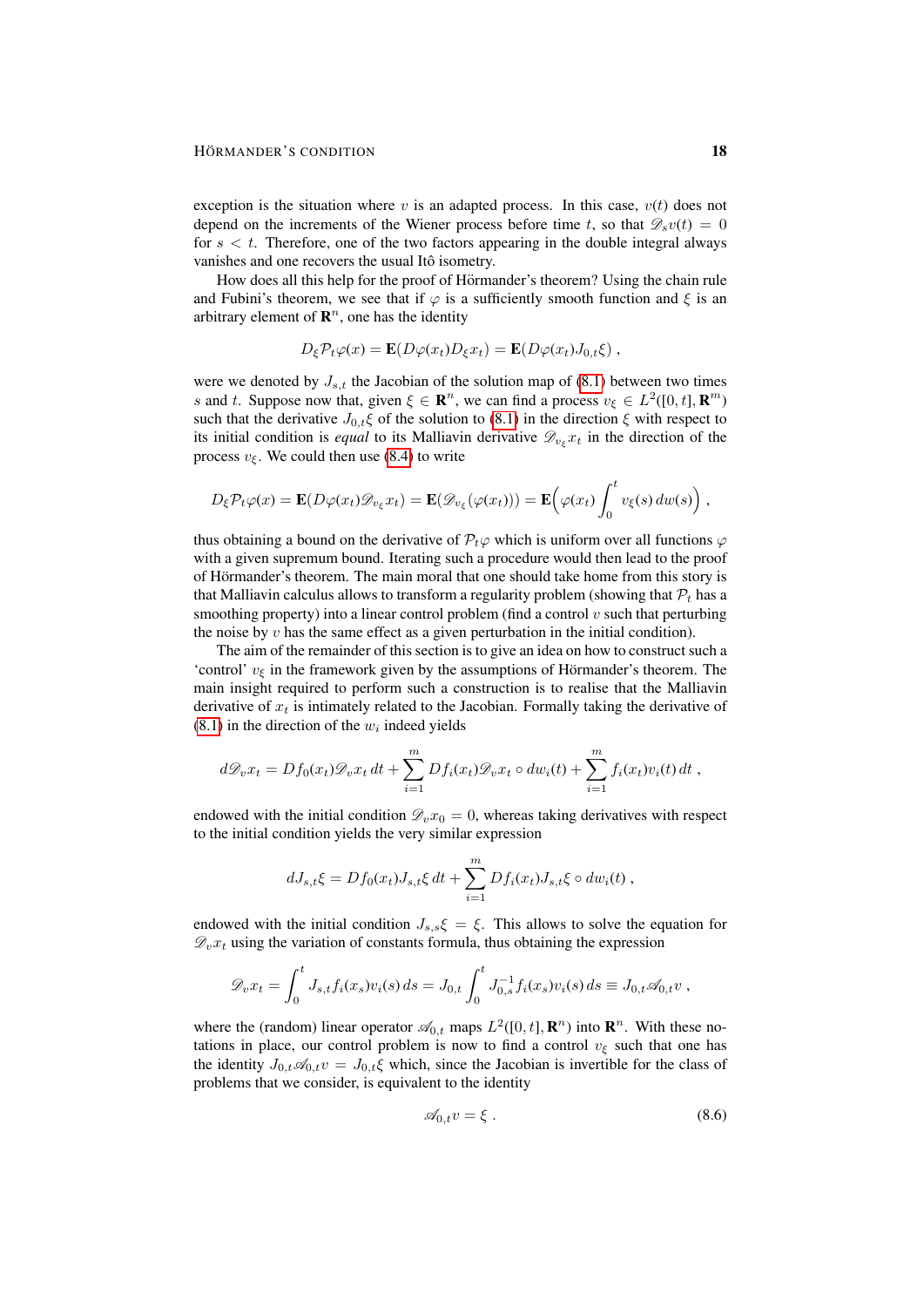At this stage, if we knew that the operator  $\mathcal{M}_{0,t} \equiv \mathcal{A}_{0,t} \mathcal{A}_{0,t}^*$  was invertible, we could solve [\(8.6\)](#page-17-0) by setting

<span id="page-18-1"></span>
$$
v = \mathscr{A}_{0,t}^* \mathscr{M}_{0,t}^{-1} \xi .
$$

It therefore remains to argue that  $\mathcal{M}_{0,t}$  is indeed invertible, provided that Hörmander's condition holds at the initial point  $x$ .

Note first that, given  $\xi \in \mathbf{R}^n$ , the expression  $\langle \xi, \mathcal{M}_{0,t} \xi \rangle$  is given by

$$
\langle \xi, \mathcal{M}_{0,t} \xi \rangle = \sum_{i=1}^{m} \int_0^t \langle \xi, J_{0,s}^{-1} f_i(x_s) \rangle^2 ds . \tag{8.7}
$$

We will argue that if  $\xi$  is any deterministic element in  $\mathbb{R}^n$ , then the probability of  $\langle \xi, \mathcal{M}_{0,t} \xi \rangle$  being small is very small. We hope that it is plausible to the reader in view of Exercise [8.3](#page-18-0) below that such a statement can indeed be turned into a more quantifiable statement on the invertibility of  $\mathcal{M}_{0,t}$ . The main technical tool at this stage is Norris' lemma which is a quantitative version of the Meyer-Doob decomposition.

<span id="page-18-0"></span>**Exercise 8.3** Let M be a random positive semidefinite  $d \times d$  matrix such that  $||M|| \leq 1$ almost surely. Assume that for every  $p > 0$  one can find a constant  $C_p > 0$  such that the bound

$$
\sup_{\|\xi\|=1} \mathbf{P}(\langle \xi, M\xi \rangle \leq \varepsilon) \leq C_p \varepsilon^p ,
$$

holds for  $\varepsilon$  sufficiently small. Show that this implies the existence of a possibly different family of constants  $C_p'$  such that the bound

$$
\mathbf{P}\Bigl(\inf_{\|\xi\|=1}\langle \xi,M\xi\rangle\leq \varepsilon\Bigr)\leq C_p'\varepsilon^p\;,
$$

holds for  $\varepsilon$  small enough. Deduce that the matrix M is then invertible almost surely and that its inverse has moments of all orders.

**Hint:** Decompose the sphere  $\|\xi\| = 1$  into small patches of radius  $\varepsilon^2$  and argue separately on each patch.

Let a and b be two adapted real-valued and  $\mathbf{R}^m$ -valued process respectively satisfying sufficient regularity assumptions and consider the process  $z$  defined by

<span id="page-18-2"></span>
$$
z(t) = \int_0^t a(s) ds + \int_0^t b(s) \circ dw(s) .
$$

Then Norris' lemma states that if  $z$  is small then, with high probability, both  $a$  and  $b$ are small. Using the fact that the inverse of the Jacobian satisfies the equation

$$
dJ_{s,t}^{-1} = -J_{s,t}^{-1} Df_0(x_t) dt - \sum_{i=1}^m J_{s,t}^{-1} Df_i(x_t) \circ dw_i(t) ,
$$

It is now straightforward to check that if  $g$  is any smooth vector field, then the process  $z(t) = \langle \xi, J_{0,s}^{-1} g(x_s) \rangle$  satisfies the SDE

$$
dz(t) = \langle \xi, J_{0,s}^{-1}[f_0, g](x_s) \rangle dt + \sum_{i=1}^{m} \langle \xi, J_{0,s}^{-1}[f_i, g](x_s) \rangle \circ dw_i(t)
$$
(8.8)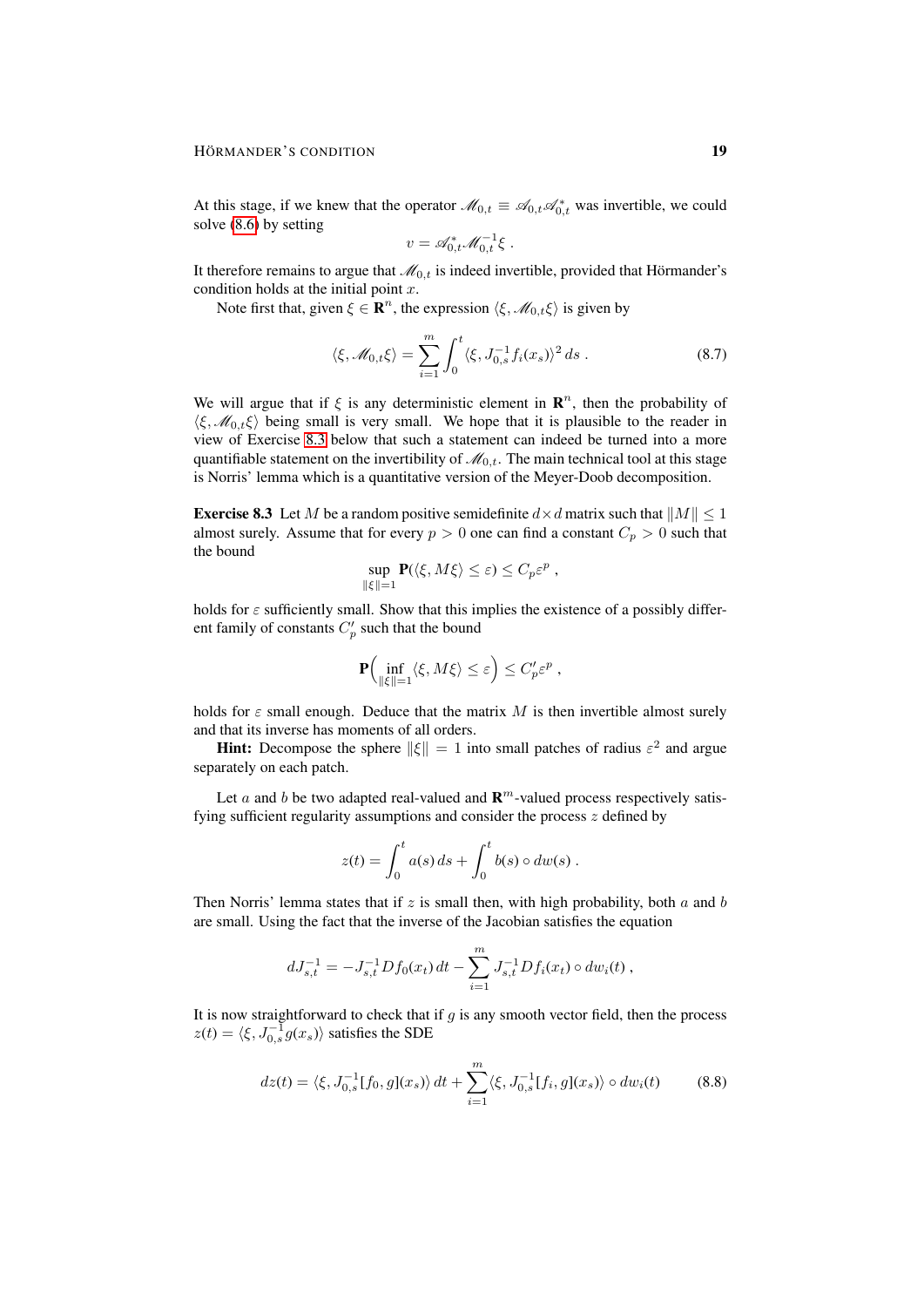In order to show that  $\langle \xi, \mathcal{M}_{0,t} \xi \rangle$  cannot be too small, we now argue by contradiction. Assume that  $\langle \xi, \mathcal{M}_{0,t} \xi \rangle$  is very small then, by [\(8.7\)](#page-18-1), the processes  $\langle \xi, J_{0,s}^{-1} f_i(x_s) \rangle$ must all be very small as well. On the other hand, Norris' lemma combined with [\(8.8\)](#page-18-2) shows that if any process of the type  $\langle \xi, J_{0,s}^{-1} g(x_s) \rangle$  is small, then the processes  $\langle \xi, J_{0,s}^{-1}[f_i,g](x_s) \rangle$  must also be small for  $j = 0, \ldots, m$ . In particular,  $\langle \xi, [f_i,g](x_0) \rangle$ must be small.

Iterating this argument shows that if  $\langle \xi, \mathcal{M}_{0,t} \xi \rangle$  is very small, then  $\langle \xi, g(x_0) \rangle$  must be small for all  $g \in A_{\infty}$ , which is in direct contradiction with Hörmander's condition.

Hörmander's theorem is a very neat way of showing that a diffusion has the strong Feller property. Combined with Stroock-Varadhan's support theorem, it allows very often to verify that the assumptions of Corollary [7.8](#page-14-3) hold:

Theorem 8.4 (Stroock-Varadhan) *Given a diffusion [\(8.1\)](#page-14-2) written in Stratonowich form, we associate to it the control problem*

<span id="page-19-1"></span>
$$
\frac{dx(t)}{dt} = f_0(x(t)) + \sum_{i=1}^{m} f_i(x(t)) u_i(t), \quad x(0) = x.
$$
 (8.9)

Then, the support of the transition probabilities  $P_t(x, \cdot)$  is precisely given by the clo*sure of all points in*  $\mathbf{R}^d$  *that can be reached in time t by solutions to* [\(8.9\)](#page-19-1) with the  $u_i$ *given by arbitrary smooth functions.*

Exercise 8.5 Consider the folloving Langevin equation:

<span id="page-19-2"></span>
$$
dq = p dt, \t dp = -\nabla V(q) dt - p dt + dw(t), \t (8.10)
$$

Here, both p and q take values in  $\mathbf{R}^n$ ,  $V: \mathbf{R}^n \to \mathbf{R}$  is a smooth function that we assume to grow to infinity at least at algebraic speed and  $w$  is a standard n-dimensional Wiener process. Show that [\(8.10\)](#page-19-2) can have at most one invariant probability measure.

Exercise 8.6 A slight elaboration on the previous example is given by a finite chain of nonlinear oscillators coupled to heat baths at the ends:

$$
dq_i = p_i dt, \qquad i = 0,...,N,
$$
  
\n
$$
dp_0 = -\nabla V_1(q_0) dt - \nabla V_2(q_0 - q_1) dt - p_0 dt + \sqrt{2T_L} dw_L(t),
$$
  
\n
$$
dp_j = -\nabla V_1(q_j) dt - \nabla V_2(q_j - q_{j-1}) dt - \nabla V_2(q_j - q_{j+1}) dt,
$$
  
\n
$$
dp_N = -\nabla V_1(q_N) dt - \nabla V_2(q_N - q_{N-1}) dt - p_N dt + \sqrt{2T_R} dw_R(t).
$$

Show that if the coupling potential  $V_2$  is strictly convex (so that its Hessian is strictly positive definite in every point), then this equation does satisfy Hörmander's condition, so that it satisfies the strong Feller property. *Harder:* Show that every point is reachable, using Stroock-Varadhan's support theorem.

### <span id="page-19-0"></span>9 What about the infinite-dimensional case?

There are various problems that arise if one tries to transpose the kind of arguments presented previously to the setting of stochastic PDEs, where the Markov process  $x$ takes values in some infinite-dimensional space of functions (either a Banach space or a Hilbert space).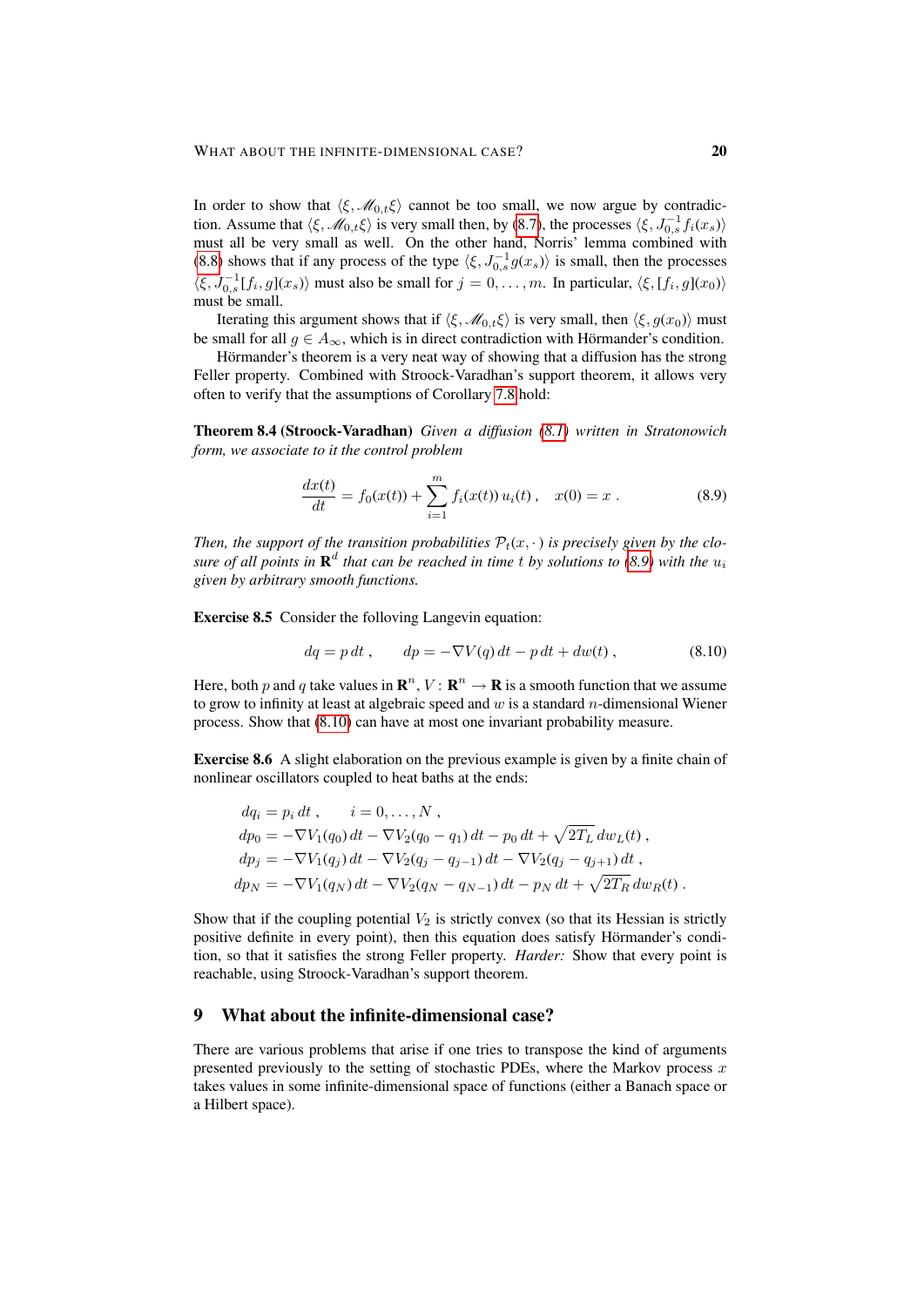First, the Jacobian for a parabolic PDE (or SPDE) is not usually an invertible operator, so we can not reduce ourselves to the situation [\(8.6\)](#page-17-0) where the process appearing in the definition of  $\mathscr A$  is adapted. Furthermore, the question of the invertibility of the operator  $\mathcal{M}_{0,t}$  is much more subtle in infinite dimensions. As a consequence, one cannot expect in general that a smoothing theorem along the lines of the statement of Hörmander's theorem given previously holds in infinite dimensions.

Let us for example consider the following infinite-dimensional system of SDEs:

$$
dx_k = -x_k dt + e^{-k^2} dw_k(t), \quad k \in \mathbb{Z},
$$
\n(9.1)

which we consider as an evolution in the Hilbert space  $\ell^2$  of square-summable sequences. It follows from the variation of constants formula that the solution to [\(9.1\)](#page-20-0) is given by

$$
x(t) = e^{-t}x_0 + \int_0^t e^{-(t-s)}Q \, dW(t) \,. \tag{9.2}
$$

Here, we denote by  $Q: \ell^2 \to \ell^2$  the operator acting on the canonical unit vectors as  $Qe_k = e^{-k^2}e_k$ , and W is a cylindrical Wiener process on  $\ell$ , that is

<span id="page-20-2"></span><span id="page-20-1"></span><span id="page-20-0"></span>
$$
W(t) = \sum_{k \in \mathbb{Z}} e_k w_k(t), \qquad (9.3)
$$

with the  $w_k$ 's a sequence of i.i.d. standard Wiener processes. Note that the sum in [\(9.3\)](#page-20-1) does *not* converge in  $\ell^2$ , but one can convince oneself that the expression [\(9.2\)](#page-20-2) is well-defined and does take values in  $\ell^2$ .

**Exercise 9.1** Show that the solution to [\(9.1\)](#page-20-0) does indeed live in  $\ell^2$  almost surely and that the Markov semigroup given by [\(9.2\)](#page-20-2) has the Feller property.

Consider now the subset  $A \subset \ell^2$  of sequences with fast decay:

$$
A = \left\{ x \in \ell^2 \, : \, \sup_k |x_k| |k|^N < \infty \quad \forall N > 0 \right\} \, .
$$

It a straightforward calculation to show that, if  $x_0 = 0$ , then the right hand side of [\(9.2\)](#page-20-2) belongs to A almost surely. Therefore, since A is a vector space, one has  $x(t) \in A$ if and only if  $x_0 \in A$ . In other words, the characteristic function of the set A is left invariant by the Markov semigroup associated to [\(9.2\)](#page-20-2), thus showing that it does *not* have the strong Feller property, despite the diffusion [\(9.1\)](#page-20-0) looking perfectly 'elliptic'.

This is however not the generic situation. Before we show an example showing that the strong Feller property can sometimes also be satisfied in infinite-dimensional spaces, let us recall some basics of the theory of Gaussian measures on Hilbert spaces. A measure  $\mu$  on a (separable) Banach space B is called *Gaussian* if the law of  $\ell^* \mu$  is Gaussian for every continuous linear functional  $\ell : \mathcal{B} \to \mathbf{R}$ . The *covariance operator*  $C_{\mu}$  of  $\mu$  is the bounded linear operator from  $\mathcal{B}^*$  to  $\mathcal{B}$  such that the identity

$$
u(C_{\mu}v) = \int_{\mathcal{H}} u(x)v(x)\,\mu(dx) ,
$$

holds for any  $u, v \in \mathcal{B}^*$ . The two main theorems from Gaussian measure theory are then given by:

Theorem 9.2 (Fernique) *Let* µ *be a Gaussian measure on a Banach space* B*. Then, the norm of*  $x \in \mathcal{B}$  *has Gaussian tails under*  $\mu$ *.*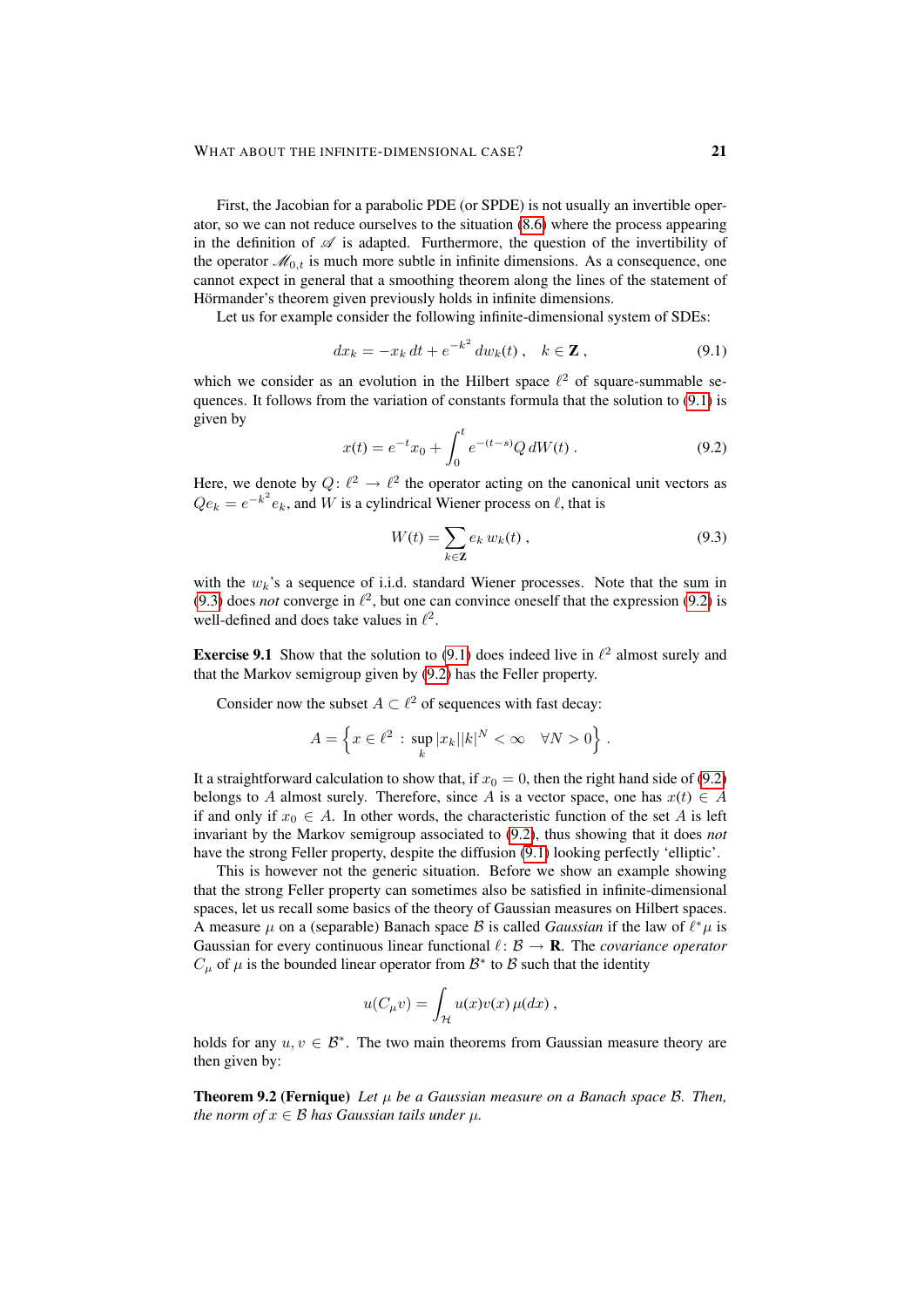<span id="page-21-2"></span>Theorem 9.3 (Cameron-Martin) *Let* µ *be a Gaussian measure on a separable Banach space B. Then, there exists a Hilbert space*  $H<sub>\mu</sub> \subset B$  *which can be equivalently characterised as*

• *The closure of the space*

$$
\hat{\mathcal{H}}_{\mu} = \{ h \in \mathcal{B} : \exists h^* \in \mathcal{B}^* \text{ with } C_{\mu}(h^*, \ell) = \ell(h) \ \forall \ell \in \mathcal{B}^* \},
$$

*under the norm*  $||h||^2_{\mu} = C_{\mu}(h^*, h^*).$ 

- *The intersection of all measurable subspaces of* B *that have measure* 1 *under* µ*.*
- The set of all elements  $h \in \mathcal{B}$  such that  $\tau_h^* \mu$  is absolutely continuous with respect  $to$   $\mu$ .

*Furthermore, the correspondence*  $h \leftrightarrow h^*$  *extends to an isometry between*  $\mathcal{H}_{\mu}$  *and the closure*  $\mathcal{R}_{\mu}$  *of*  $\mathcal{B}^*$  *viewed as a subset of*  $L^2(\mathcal{B}, \mu)$ *. For any*  $h \in \mathcal{H}_{\mu}$ *, the Radon-Nikodym density of*  $\tau_h^*\mu$  *with respect to*  $\mu$  *is given by*  $\exp(h^*(x) - \frac{1}{2}||h||^2_{\mu})$ .

<span id="page-21-1"></span>**Exercise 9.4** If  $\mu$  is a Gaussian measure on a Hilbert space  $\mathcal{H}$ , the Riesz's representation theorem allows to identify  $C_{\mu}$  with an operator from H to H. As a consequence of Fernique's theorem, show that in this case, the operator  $C_{\mu}$  is selfadjoint, positive semidefinite, and trace class, that is  $\sum_k \langle e_k, C_\mu e_k \rangle < \infty$  for any orthonormal basis  ${e_k}$  of  $H$ .

<span id="page-21-3"></span>**Remark 9.5** If y is an  $H$ -valued random variable with covariance C and A is a bounded linear operator on  $H$ , then  $Ay$  is Gaussian with covariance  $ACA^*$ . This suggests that  $C^{-1/2}y$  would be Gaussian with the identity as its covariance operator. If H is infinitedimensional, then the identity is not trace class, so such a random variable obviously doesn't exist. However, for  $h \in \mathcal{H}$ , it is always possible to extend  $C^{-1/2}h$  to a measurable linear functional on H such that the variance of  $\langle C^{-1/2}h, Y \rangle$  is  $||h||^2$ , see [\[Bog98\]](#page-28-11). This shows that one can 'pretend' that  $C^{-1/2}y$  is an  $H$ -valued random variable with the identity as its covariance operator, as long as one only considers

Exercise 9.6 Again in the case of a Gaussian measure on a Hilbert space, show that  $\mathcal{H}_{\mu}$  is given by the range of  $C_{\mu}^{1/2}$  and that  $||h||_{\mu} = ||C_{\mu}^{-1/2}h||$ .

Consider now a general linear SPDE with additive noise on a Hilbert space  $H$ driven by additive noise written as an evolution equation:

<span id="page-21-0"></span>
$$
dx = -Ax dt + Q dW(t).
$$
 (9.4)

Here A is assumed to be the generator of a strongly continuous semigroup  $e^{-At}$  on H, W is a cylindrical process on H, and  $Q: H \rightarrow H$  is a bounded operator. By the variation of constants formula, the solution to [\(9.4\)](#page-21-0) is given by

$$
x(t) = e^{-At}x_0 + \int_0^t e^{-A(t-s)}Q dW(s) .
$$

In other words, the law of  $x(t)$  is a Gaussian measure centred at  $e^{-At}x_0$  with covariance

<span id="page-21-4"></span>
$$
Q_t = \int_0^t e^{-A(t-s)} Q Q^* e^{-A^*(t-s)} ds . \qquad (9.5)
$$

In view of Exercise [9.4,](#page-21-1) we obtain the following condition for a linear evolution equation on a Hilbert space to possess the strong Feller property: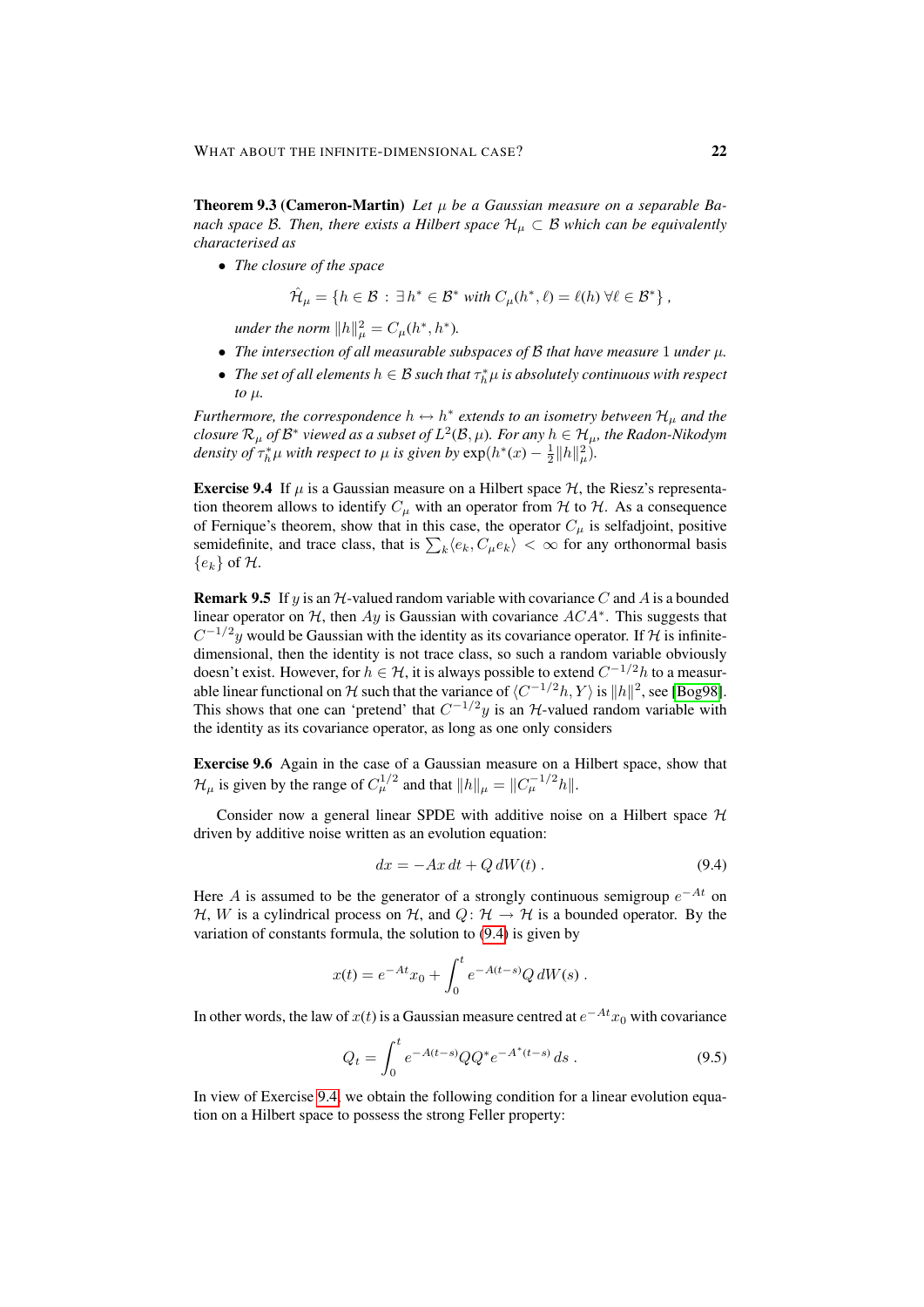#### THE BISMUT-ELWORTHY-LI FORMULA 23

**Proposition 9.7** *The Markov operator*  $P_t$  *associated to [\(9.4\)](#page-21-0) has the strong Feller* property if and only if the range of  $e^{-At}$  is contained in the range of  $Q_t^{1/2}$ .

*Proof.* Let us first show that the condition is sufficient. Denote by  $\mu$  the law of the centred Gaussian measure with covariance  $Q_t$ . It then follows from Theorem [9.3](#page-21-2) that the transition probabilities  $\mathcal{P}_t(x, dy)$  have a density  $p_t(x, y)$  with respect to  $\mu$  given by

$$
p_t(x,y) = \exp\left(\langle Q_t^{-1/2}e^{-At}x, Q_t^{-1/2}y \rangle - \frac{1}{2} \|Q_t^{-1/2}e^{-At}x\|^2\right).
$$

In particular, it follows that the directional derivative  $D_{\xi}P_t\varphi$  in the direction  $\xi \in \mathcal{H}$  is given by

$$
D_{\xi} \mathcal{P}_{t} \varphi(x) = \int \left( \langle Q_t^{-1/2} e^{-At} \xi, Q_t^{-1/2} (y - e^{-At} x_0) \rangle \right) \varphi(y) p_t(x, y) \mu(dy)
$$
  

$$
\leq \sqrt{\mathcal{P}_t \varphi^2(x)} \sqrt{\int |\langle Q_t^{-1/2} e^{-At} \xi, Q_t^{-1/2} y \rangle|^2 \mu(dy)}
$$
  

$$
= ||Q_t^{-1/2} e^{-At} \xi||^2 \sqrt{\mathcal{P}_t \varphi^2(x)}.
$$

Here,  $Q_t^{-1/2}Y$  should be interpreted as in Remark [9.5.](#page-21-3) Note that all of these calculations were formal, but can easily be made rigorous by approximation. Since  $Q_t^{-1/2}e^{-At}$  is a bounded operator by assumption, the right hand side is bounded uniformly for all bounded measurable functions  $\varphi$ , showing that  $\mathcal{P}_t\varphi$  is uniformly Lipschitz, so that  $P_t$  is strong Feller.

Suppose now that the range of  $e^{-At}$  is *not* contained in the range of  $Q_t^{1/2}$ . In this case, one can find  $x_0 \in \mathcal{H}$  such that  $h \equiv e^{-At}x_0$  does *not* belong to the Cameron-Martin space of  $\mu$ . By Theorem [9.3,](#page-21-2) the measures  $\tau_{\varepsilon h}^* \mu$  are all mutually singular, so that we can find a measurable subset  $B \subset \mathcal{H}$  such that  $\mu(B) = 1$  and such that  $(\tau_{\varepsilon h}^* \mu)(B) = 0$  for every rational  $\varepsilon$ . This shows that  $\mathcal{P}_t \mathbf{1}_B$  is equal to 1 at the origin, but equal to 0 at  $\epsilon x_0$  for every rational  $\epsilon$ . It is therefore discontinuous at 0, showing that  $P_t$  is not strong Feller.  $\Box$ 

#### <span id="page-22-0"></span>10 The Bismut-Elworthy-Li formula

We now finally turn to the study of a class of nonlinear stochastic PDEs. The class that we are going to consider are PDEs written in 'Da Prato - Zabczyk form' [\[DPZ92,](#page-28-12) [DPZ96\]](#page-28-13) as

<span id="page-22-1"></span>
$$
du = -Au dt + F(u) dt + Q dW(t), \qquad u \in \mathcal{H}.
$$
 (10.1)

This really stands as a shorthand for the solution to the fixed point equation

$$
u(t) = e^{-At}u_0 + \int_0^t e^{-A(t-s)} F(u(s)) ds + \int_0^t e^{-A(t-s)} Q dW(s) .
$$

Here, we make the standing simplifying assumptions that

- 1. The operator A is selfadjoint and positive definite in the separable Hilbert space  $\mathcal{H}.$
- 2. There exists  $\alpha \in [0, 1)$  such that  $u \mapsto A^{-\alpha}F(u)$  is a function from H to H that has bounded Fréchet derivative on bounded sets.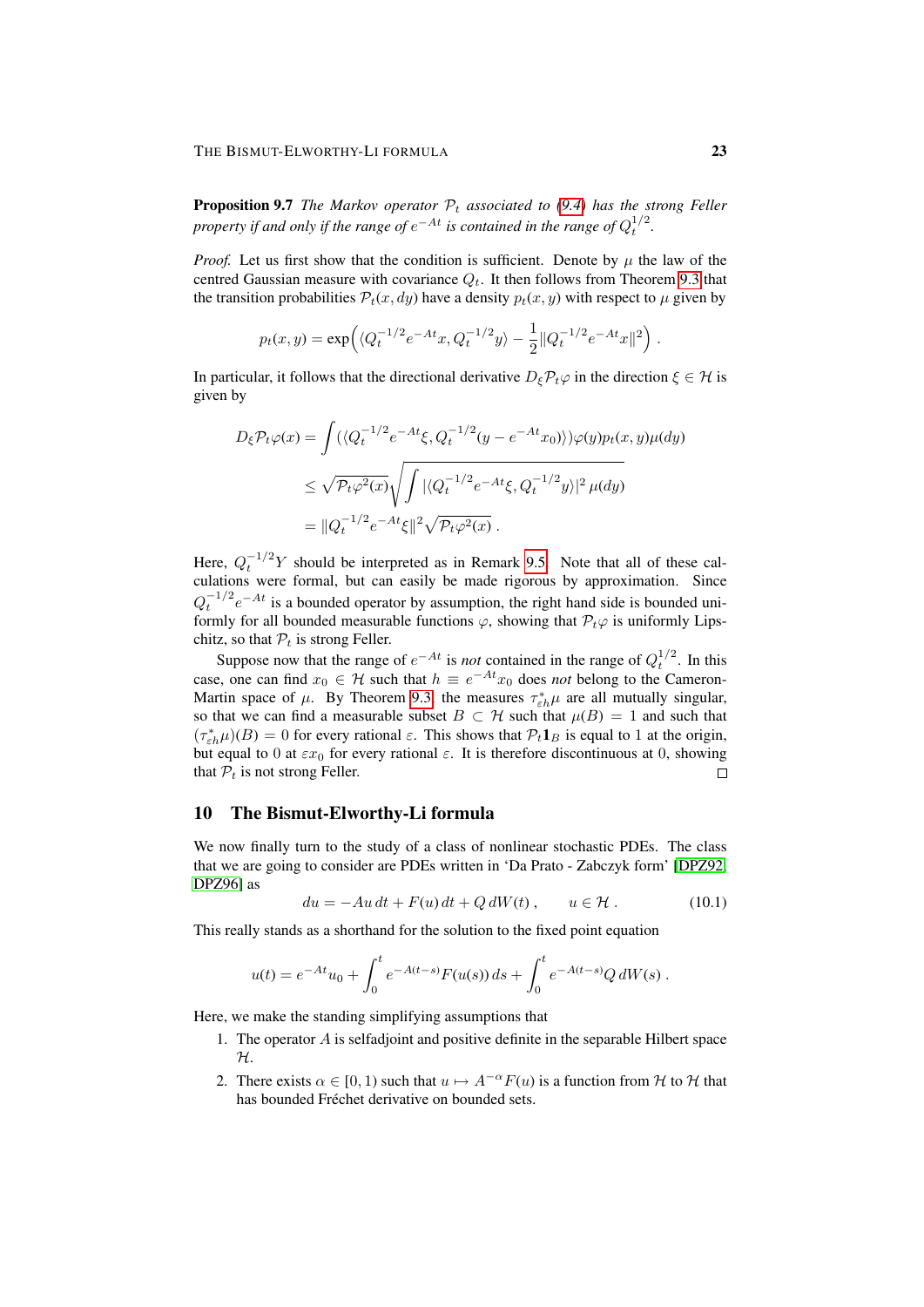3. W is a cylindrical Wiener process on  $H$  and  $Q$  and  $A$  are such that the solution to the linearised equation (that is [\(10.1\)](#page-22-1) where we set  $F \equiv 0$ ) has almost surely continuous sample paths in  $H$ .

With these assumptions, one can show that  $(10.1)$  can be solved pathwise by the usual Picard iteration procedure, see for example [\[Hai08\]](#page-28-14). This solution can be continued in the usual way up to a (random) explosion time  $\tau$  such that  $\lim_{t \to \tau} ||u(t)|| = \infty$ . Since we do not wish to deal with exploding solution, we assume that one can obtain an *a priori* estimate on the size of the solution such that

4. The explosion time  $\tau$  is infinite almost surely.

**Exercise 10.1** Given  $T > 0$  and  $\alpha > 0$  and a positive definite selfadjoint operator A, show that there exists a constant C such that  $||e^{-At}A^{\alpha}|| \leq Ct^{-\alpha}$  holds for every  $t \in [0, T]$ .

Exercise 10.2 Show that all the simplifying assumptions are satisfied for *reaction diffusion equations*, that is  $\mathcal{H} = L^2(D, \mathbf{R}^m)$  for some smooth domain  $D \subset \mathbf{R}^d$ ,  $A = -\Delta$ endowed with Dirichlet boundary conditions,  $F(u)(x) = f(u(x))$  for some globally Lipschitz continuous function  $f: \mathbf{R}^m \to \mathbf{R}^m$ , and Q is a Hilbert-Schmidt operator (that is  $QQ^*$  is trace class) on  $H$ .

Under these assumptions, one can show that, as a straightforward consequence of the implicit functions theorem, the solution to  $(10.1)$  is Fréchet differentiable with respect to its initial condition and its derivative  $J_{s,t}\xi$  in the direction  $\xi \in \mathcal{H}$  satisfies the equation

$$
dJ_{s,t}\xi = -AJ_{s,t}\xi dt + DF(u(t))J_{s,t}\xi dt .
$$
 (10.2)

Furthermore, it is possible to show in the same way that the solution is Malliavin differentiable and that its Malliavin derivative  $\mathscr{D}_{v}u_{t}$  in the direction  $v \in L^{2}([0,t],\mathcal{H})$  is given by the formula

<span id="page-23-2"></span><span id="page-23-0"></span>
$$
\mathscr{D}_{v}u_{t} = \int_{0}^{t} J_{s,t}Qv(s) ds . \qquad (10.3)
$$

<span id="page-23-1"></span>this allows to prove the following formula for the derivative of  $\mathcal{P}_t\varphi$  [\[EL94\]](#page-28-15):

Theorem 10.3 (Bismut-Elworthy-Li) *Assume that the Jacobian* J *is such that the range of*  $J_{0,t}$  *is contained in the range of Q for t* > 0 *and that*  $\mathbf{E} \| Q^{-1} J_{0,t} \|^2 < \infty$ *uniformly in* t *over any bounded time interval bounded away from* 0*. Then, for all Fréchet differentiable test functions*  $\varphi$ :  $\mathcal{H} \to \mathbf{R}$ *, one has the identity* 

$$
D_{\xi} \mathcal{P}_{t} \varphi(u) = \frac{2}{t} \mathbf{E} \Big( \varphi(u_{t}) \int_{t/4}^{3t/4} \langle Q^{-1} J_{0,s} \xi, dW(s) \rangle \Big)
$$

*Proof.* The proof works just like the proof of Hörmander's theorem, except that since Q is invertible on the range of the Jacobian, one can find explicitly a solution to [\(8.6\)](#page-17-0). For fixed t and  $\xi$ , we write

$$
v_{\xi}(s) = \begin{cases} \frac{2}{t}Q^{-1}J_{0,s}\xi & \text{for } s \in [\frac{t}{4},\frac{3t}{4}]\\ 0 & \text{otherwise} \end{cases}
$$

It follows immediately from [\(10.3\)](#page-23-0) that this particular choice of  $v_{\xi}$  satisfies the identity  $\mathscr{D}_{v_{\varepsilon}} u_t = J_{0,t} \xi$ , so that

$$
D_{\xi} \mathcal{P}_{t} \varphi(u) = \mathbf{E} \Big( D \varphi(u_{t}) J_{0,t} \xi \Big) = \mathbf{E} \Big( D \varphi(u_{t}) \mathcal{D}_{v_{\xi}} u_{t} \Big)
$$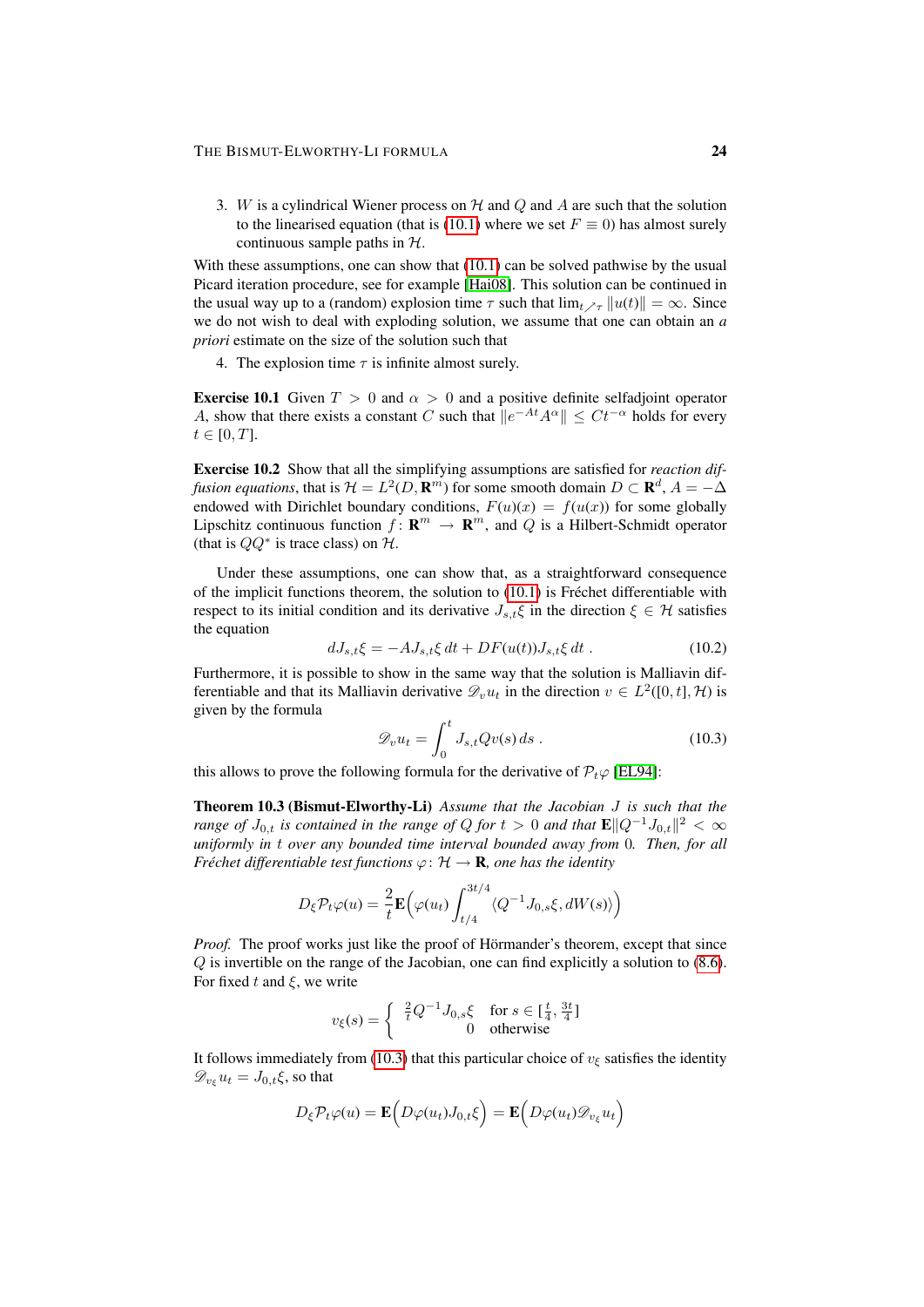$$
= \mathbf{E}\Big(\varphi(u_t)\int \langle v_{\xi}(s), dW(s)\rangle\Big)\;,
$$

which is the desired result.

Verifying the conditions of Theorem [10.3](#page-23-1) is not a trivial task by far in general. However, there is a heuristic argument that allows to 'guess' the right answer in many cases of interest. It is based on the following two facts:

- The solution to [\(10.1\)](#page-22-1) has very often the same regularity as the solution to the linear equation with  $F \equiv 0$ . This is because most parabolic PDEs have some smoothing property that would cause the solutions to the deterministic equation  $(Q \equiv 0)$  to become  $C^{\infty}$  immediately. Therefore, the driving noise is the only factor that limits the regularity of the solutions.
- The Jacobian  $J_{0,t}$  typically has  $1 \alpha$  powers of A more smoothness than the solutions to [\(10.1\)](#page-22-1). (Here, the exponent  $\alpha$  is the one appearing in assumption 2 above.) This is about the maximal amount of regularity that one can expect from [\(10.2\)](#page-23-2). Indeed, the variation of constants formula yields

$$
J_{0,t}\xi = \int_0^t e^{-A(t-s)} DF(u(s))J_{0,s}\xi ds .
$$

Even if one assumes that  $J_{0,s}\xi$  is extremely smooth, due to assumption 2 one would in general expect  $DF(u)$  to have  $\alpha$  powers of A less regularity than u. The convolution with the semigroup generated by  $A$  however allows to gain one power of A in terms of regularity, since the operator  $A^{\beta}e^{-At}$  behaves like  $t^{-\beta}$ for small t, so that this singularity is integrable provided  $\beta < 1$ .

Of course, this heuristic can be expected to hold only if the range of  $Q$  can be described as a space of functions with a given degree of regularity. This is the case for example if Q is given by a negative power of the Laplacian or some other elliptic differential operator.

Combining these facts with the expression [\(9.5\)](#page-21-4) for the covariance of the linear equation, we deduce from these heuristic considerations that the Bismut-Elworthy-Li formula is applicable provided that the operator  $Q^{-1}A^{\alpha-1}e^{-At}Q$  is Hilbert-Schmidt and that its Hilbert-Schmidt norm is square-integrable at  $t \approx 0$ . If Q and A commute, the borderline case for this condition occurs when  $A^{\alpha - \frac{3}{2}}$  is a Hilbert-Schmidt operator.

# <span id="page-24-0"></span>11 The asymptotic strong Feller property

As we have seen in the previous section, the strong Feller property often fails to hold in infinite dimensions, simply because it is far 'too easy' for two measures in such spaces to be mutually singular. It would therefore be extremely convenient to have a weaker property that still allows to get an equivalent statement to Proposition [7.7.](#page-14-1) This is the idea of the *asymptotic strong Feller* property which, instead of prescribing a smoothing property at a fixed time  $t > 0$ , prescribes some kind of smoothing property 'at time  $\infty$ .

Since we are interested in invariant measures that are time-invariant objects, it is reasonable to expect that such an asymptotic smoothing property is sufficient to conclude that the topological supports of distinct ergodic invariant measures are disjoint. In order to give a precise definition of the asymptotic strong Feller property, we introduce the following notation:

 $\Box$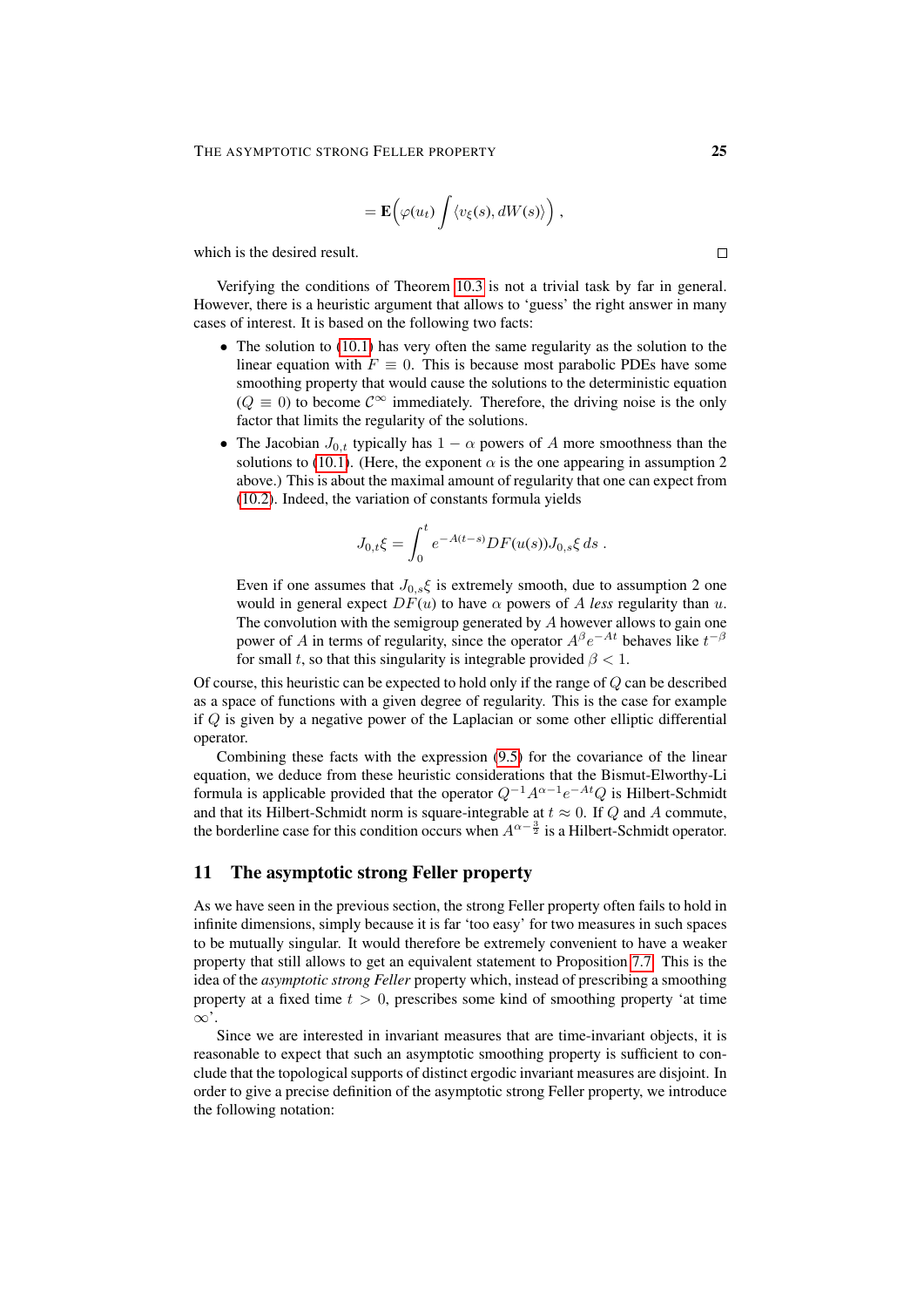**Definition 11.1** Given a Polish space X and a metric d on X, we lift d to the corresponding Wasserstein-1 metric on the space of probability measures on  $X$  via the formula

$$
\|\mu - \nu\|_d = \sup_{\text{Lip }\varphi = 1} \left( \int \varphi(x) \mu(dx) - \int \varphi(x) \nu(dx) \right).
$$

Here, Lip  $\varphi$  denotes the best Lipschitz constant for  $\varphi$ , taken with respect to the metric d.

The important fact about Wasserstein distances is:

**Theorem 11.2** If d is a bounded metric that generates the topology of  $X$ , then the *corresponding Wasserstein-*1 *metric generates the topology of weak convergence on the space of probability measures on*  $X$ *.* 

It is also possible to show that with this definition, the total variation distance between two probability measures (actually half of the usual total variation distance, so that the distance between mutually singular probability measures is normalised to 1) is given by the Wasserstein-1 distance corresponding to the metric

$$
d_{\mathrm{TV}}(x,y) = \begin{cases} 1 & \text{if } x \neq y, \\ 0 & \text{if } x = y. \end{cases}
$$

This is a metric that totally separates all the points of our space and therefore loses completely all information about the topology of  $\mathcal{X}$ . It suggests the following definition, which provides one way of approximating the total variation distance between two probability measures by a sequence of Wasserstein-1 distances.

**Definition 11.3** A sequence  $d_n$  of bounded continuous metrics is said to be *totally separating* if  $d_n(x, y) \nearrow 1$  as  $n \to \infty$  for every  $x \neq y$ .

With these notations at hand, we define the following notion that was introduced in [\[HM04\]](#page-28-16):

**Definition 11.4** A Markov transition semigroup  $\mathcal{P}_t$  on a Polish space X is asymptotically strong Feller at x if there exists a totally separating system of metrics  $\{d_n\}$  for X and a sequence  $t_n > 0$  such that

<span id="page-25-0"></span>
$$
\inf_{U \in \mathcal{U}_x} \limsup_{n \to \infty} \sup_{y \in U} \|\mathcal{P}_{t_n}(x, \cdot) - \mathcal{P}_{t_n}(y, \cdot)\|_{d_n} = 0,
$$
\n(11.1)

It is said to have the asymptotic strong Feller property if the above property holds at every  $x \in \mathcal{X}$ .

**Remark 11.5** If  $\mathcal{B}(x, \gamma)$  denotes the open ball of radius  $\gamma$  centered at x in some metric defining the topology of  $\mathcal{X}$ , then it is immediate that [\(11.1\)](#page-25-0) is equivalent to

$$
\lim_{\gamma \to 0} \limsup_{n \to \infty} \sup_{y \in \mathcal{B}(x,\gamma)} ||\mathcal{P}_{t_n}(x,\cdot) - \mathcal{P}_{t_n}(y,\cdot)||_{d_n} = 0.
$$

**Remark 11.6** If there exists  $t > 0$  such that  $\mathcal{P}_t$  is continuous in the total variation topology, then this is also the case for  $P_s$  with all  $s > t$ . In this case, it is a straightforward exercise to check that the semigroup  $\{\mathcal{P}_t\}$  satisfies the asymptotic strong Feller property. On the other hand, it is a known fact [\[DM83,](#page-28-17) [Sei01\]](#page-29-10) if  $\mathcal{P}_t$  is strong Feller, then  $\mathcal{P}_{2t}$  is continuous in the total variation topology. This shows that the asymptotic strong Feller property is a genuine generalisation of the strong Feller property.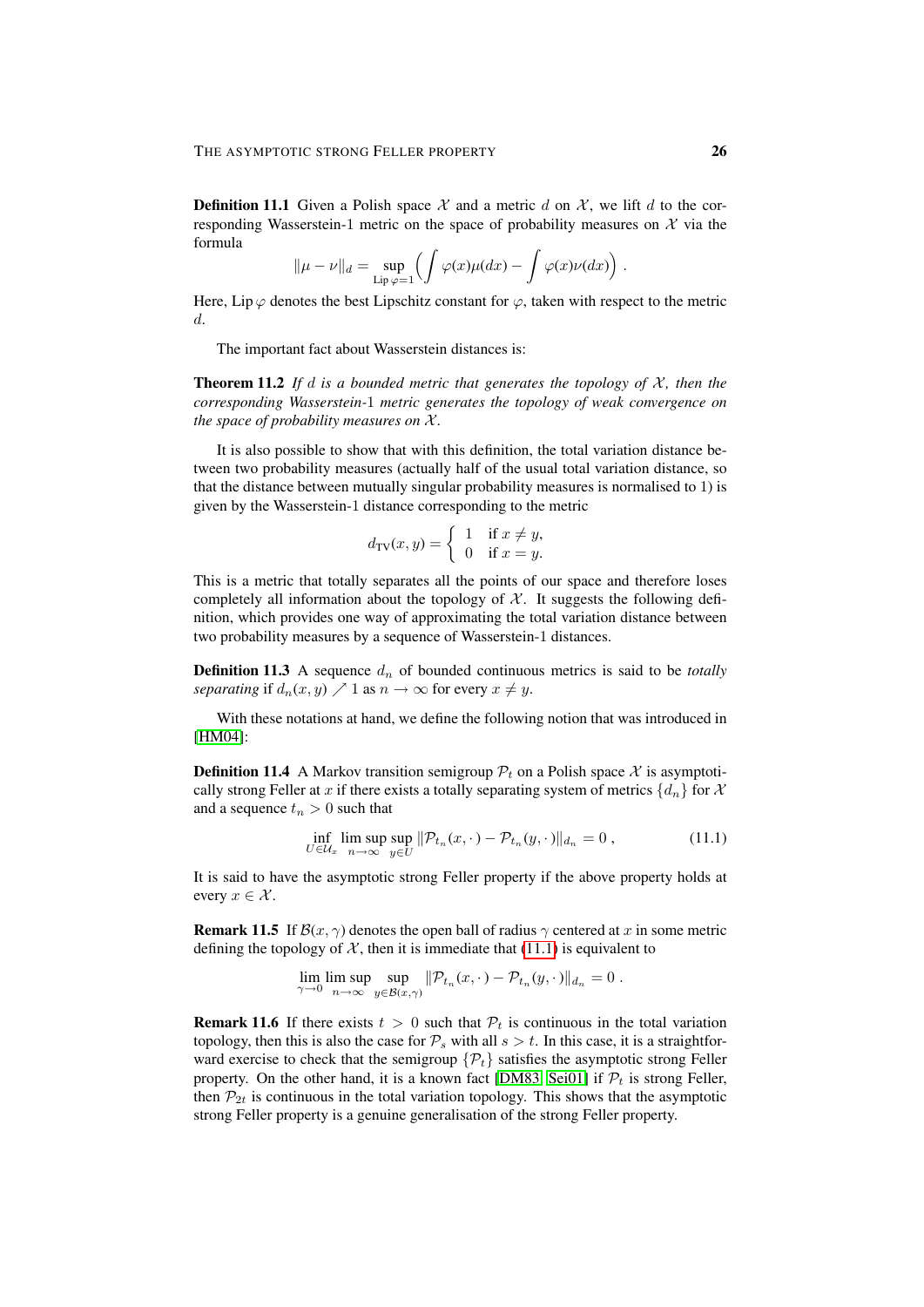The interest consequence of a Markov semigroup having the asymptotic strong Feller property is that one does have the following analogue of Proposition [7.7:](#page-14-1)

**Theorem 11.7** *If a Markov semigroup*  $\{\mathcal{P}_t\}$  *over a Polish space* X *is asymptotically strong Feller at*  $x \in \mathcal{X}$ *, then* x *cannot belong simultaneously to the topological supports of two distinct ergodic invariant measures for*  $P_t$ .

*Proof.* For every measurable set A, every  $t > 0$ , and every metric d on X with  $d \le 1$ , the triangle inequality for  $\|\cdot\|_d$  implies

<span id="page-26-0"></span>
$$
\|\mu - \nu\|_d \le 1 - \min\{\mu(A), \nu(A)\} \Big(1 - \max_{y,z \in A} \|\mathcal{P}_t(z, \cdot) - \mathcal{P}_t(y, \cdot)\|_d\Big). \tag{11.2}
$$

To see this, set  $\alpha = \min\{\mu(A), \nu(A)\}\$ . If  $\alpha = 0$  there is nothing to prove so assume  $\alpha > 0$ . Clearly there exist probability measures  $\bar{\nu}$ ,  $\bar{\mu}$ ,  $\nu_A$ , and  $\mu_A$  such that  $\nu_A(A)$  $\mu_A(A) = 1$  and such that  $\mu = (1 - \alpha)\bar{\mu} + \alpha\mu_A$  and  $\nu = (1 - \alpha)\bar{\nu} + \alpha\nu_A$ . Using the invariance of the measures  $\mu$  and  $\nu$  and the triangle inequality implies

$$
\begin{aligned}\n\|\mu - \nu\|_d &= \|\mathcal{P}_t \mu - \mathcal{P}_t \nu\|_d \le (1 - \alpha) \|\mathcal{P}_t \bar{\mu} - \mathcal{P}_t \bar{\nu}\|_d + \alpha \|\mathcal{P}_t \mu_A - \mathcal{P}_t \nu_A\|_d \\
&\le (1 - \alpha) + \alpha \int_A \int_A \|\mathcal{P}_t(z, \cdot) - \mathcal{P}_t(y, \cdot)\|_d \mu_A(dz) \nu_A(dy) \\
&\le 1 - \alpha \Big( 1 - \max_{y, z \in A} \|\mathcal{P}_t(z, \cdot) - \mathcal{P}_t(y, \cdot)\|_d \Big) \ .\n\end{aligned}
$$

Continuing with the proof of the corollary, by the definition of the asymptotic strong Feller property there exist constants  $N > 0$ , a sequence of totally separating metrics  $\{d_n\}$ , and an open set U containing x such that  $\|\mathcal{P}_{t_n}(z, \cdot) - \mathcal{P}_{t_n}(y, \cdot)\|_{d_n} \leq 1/2$  for every  $n > N$  and every  $y, z \in U$ . (Note that by the definition of totally separating pseudo-metrics  $d_n \leq 1$ .)

Let now  $\mu$  and  $\nu$  be two distinct ergodic invariant measures and assume by contradiction that  $x \in \text{supp }\mu \cap \text{supp }\nu$  and therefore that one has  $\alpha = \min(\mu(U), \nu(U)) > 0$ . Taking  $A = U$ ,  $d = d_n$ , and  $t = t_n$  in [\(11.2\)](#page-26-0), we then get  $||\mu - \nu||_{d_n} \leq 1 - \frac{\alpha}{2}$  for every  $n > N$ . On the other hand, it is possible to show that if  $d_n$  is a totally separating sequence of metrics, then  $\|\mu - \nu\|_{d_n} \to \|\mu - \nu\|_{TV}$ , so that  $\|\mu - \nu\|_{TV} \leq 1 - \frac{\alpha}{2}$ , thus leading to a contradiction with the fact that  $\mu$  and  $\nu$  are mutually singular.

A useful criterion for checking that the strong Feller property holds for a given Markov semigroup is the following:

**Proposition 11.8** Let  $t_n$  and  $\delta_n$  be two positive sequences with  $\{t_n\}$  increasing to *infinity and*  $\{\delta_n\}$  *converging to zero. A semigroup*  $\mathcal{P}_t$  *on a Hilbert space*  $\mathcal{H}$  *is asymptotically strong Feller if, for all*  $\varphi : \mathcal{H} \to \mathbf{R}$  *with*  $\|\varphi\|_{\infty}$  *and*  $\|D\varphi\|_{\infty}$  *finite one has the bound*

<span id="page-26-1"></span>
$$
||D\mathcal{P}_{t_n}\varphi(h)|| \le C(||h||)(||\varphi||_{L^{\infty}} + \delta_n ||D\varphi||_{L^{\infty}})
$$
\n(11.3)

*for all*  $n > 0$  *and*  $h \in H$ *, where*  $C : \mathbf{R}_{+} \to \mathbf{R}$  *is a fixed non-decreasing function.* 

*Proof.* For  $\varepsilon > 0$ , we define on H the distance  $d_{\varepsilon}(h_1, h_2) = 1 \wedge \varepsilon^{-1} ||h_1 - h_2||_{\mathcal{H}}$ , and we denote by  $\|\cdot\|_{\varepsilon}$  the corresponding Wasserstein-1 distance. It is clear that if  $\delta_n$  is any decreasing sequence converging to 0,  $\{d_{\delta_n}\}\$ is a totally separating system of metrics for H.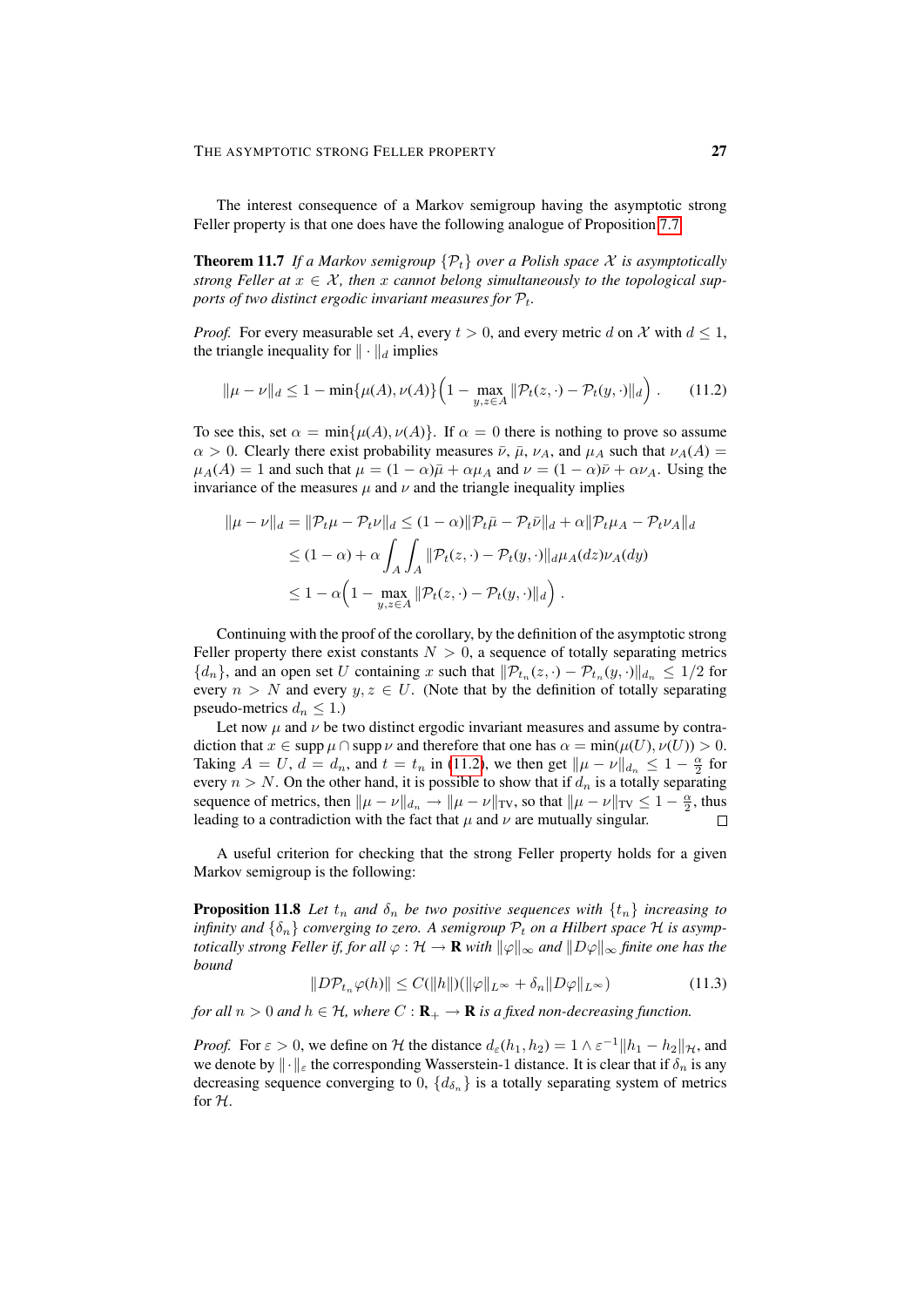Note now that if  $\varphi$  is a Fréchet differentiable function with Lipschitz constant 1 with respect to  $d_{\varepsilon}$ , then  $||D\varphi(h)|| \leq \varepsilon^{-1}$  for every  $h \in \mathcal{H}$ . It therefore follows from [\(11.3\)](#page-26-1) that for every Fréchet differentiable function  $\varphi$  from H to **R** with  $\|\varphi\|_{\varepsilon} \leq 1$  one has

$$
\int_{\mathcal{H}} \varphi(h) \left( \mathcal{P}_{t_n}(h_1, dh) - \mathcal{P}_{t_n}(h_2, dh) \right) \le ||h_1 - h_2||C(||h_1|| \vee ||h_2||) \left( 1 + \frac{\delta_n}{\varepsilon} \right). \tag{11.4}
$$

Choosing  $\varepsilon = \delta_n$ , we thus obtain the bound

$$
\|\mathcal{P}_{t_n}(h_1,\cdot)-\mathcal{P}_{t_n}(h_2,\cdot)\|_{\delta_n}\leq 2C(\|h_1\|\vee\|h_2\|)\|h_1-h_2\|,
$$

which in turn implies that  $P_t$  is asymptotically strong Feller.

How does on go about showing such a bound in practice for an SPDE of the type [\(10.1\)](#page-22-1)? If we were able, given any  $\xi \in \mathcal{H}$ , to find a control v such that

$$
J_{0,t}\xi = \mathscr{A}_{0,t}v = \int_0^t J_{s,t}Qv(s) \, ds \,,
$$

then we could use the integration by parts formula in order to show that  $P_t$  is strong Feller. Suppose now that this relation is not satisfied exactly, but that we have some 'error term'  $\rho_t = J_{0,t} \xi - \mathcal{A}_{0,t} v$  left. Then, we obtain

$$
D_{\xi} \mathcal{P}_{t} \varphi = \mathbf{E} \Big( \varphi(x_{t}) \int_{0}^{t} \langle v_{s}, dW(s) \rangle \Big) + \mathbf{E} (D \varphi(x_{t}) \varrho_{t})
$$
  

$$
\leq ||\varphi||_{L^{\infty}} \mathbf{E} \Big| \int_{0}^{t} \langle v_{s}, dW(s) \rangle \Big| + ||D \varphi||_{L^{\infty}} \mathbf{E} ||\varrho_{t}||,
$$

which is precisely of the required form, provided that we can choose  $v$  in such a way that  $\mathbf{E}(\int_0^\infty \langle v(s), dW(s) \rangle)^2 < \infty$  and  $\lim_{t \to \infty} \mathbf{E} ||\varrho_t|| = 0$ .

It turns out that the asymptotic strong Feller property is satisfied by a much larger class of stochastic PDEs than the strong Feller property. The reason is that such equations typically have infinitely many 'stable directions', where the dynamic itself takes care of driving  $\varrho_t$  to 0. The control problem of finding a suitable v can then typically be reduced to a situation that is much more similar to the finite-dimensional case. For example, we have the following result:

**Theorem 11.9** In the setting of before, assume furthermore that  $F: \mathcal{H} \to \mathcal{H}$  is glob*ally Lipschitz with Lipschitz constant* K *and that the range of* Q *contains the linear span*  $\mathcal{H}_{\ell}$  *of the eigenvalues of A with values less than*  $K + 1$ *. Then, the corresponding semigroup is asymptotically strong Feller.*

*Proof.* Note that  $\varrho_t$  satisfies the random evolution equation

$$
\frac{d\varrho_t}{dt} = -A\varrho_t + DF(u_t)\,\varrho_t + Q\,v_t.
$$

Denote now be  $\varrho_t^{\ell}$  the orthogonal projection of  $\varrho_t$  onto  $\mathcal{H}_{\ell}$  and by  $\varrho_t^h$  the projection onto its orthogonal complement. Since the range of  $Q$  contains  $\mathcal{H}_{\ell}$ , it is straightforward to find a control v such that  $Qu_t$  only takes values in  $\mathcal{H}_\ell$  and such that  $\varrho_\ell(t) \equiv 0$  for all  $t \geq 1$ , say. It then suffices to note that one has

$$
\frac{1}{2}\frac{d}{dt}\|\varrho_t^h\|^2 = -\langle \varrho_t^h, A\varrho_t^h \rangle + \langle \varrho_t^h, DF(u_t)\varrho_t^h \rangle \le -(K+1) \|\varrho_t^h\|^2 + K \|\varrho_t^h\|^2 \le -\|\varrho_t^h\|^2,
$$

so that one has the bound  $||\varrho_t||^2 \le ||\varrho_1||^2 e^{-(t-1)}$ . We leave it as an exercise to verify that the control  $v$  achieving this is still square integrable.  $\Box$ 

 $\Box$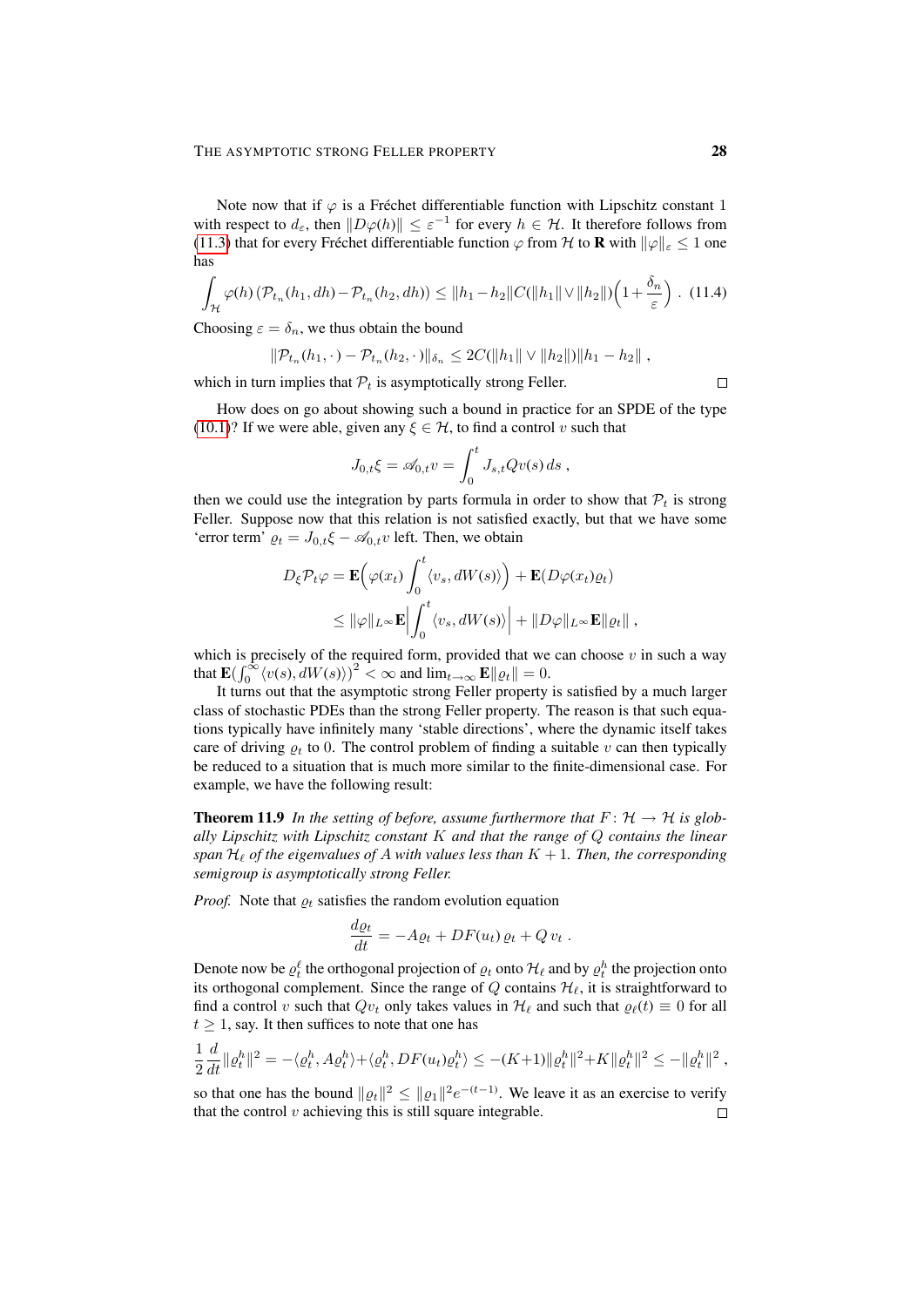### **References**

- <span id="page-28-7"></span>[Bis81] J.-M. BISMUT. Martingales, the Malliavin calculus and hypoellipticity under general Hörmander's conditions. Z. Wahrsch. Verw. Gebiete 56, no. 4, (1981), 469-505.
- <span id="page-28-11"></span>[Bog98] V. I. BOGACHEV. *Gaussian measures*, vol. 62 of *Mathematical Surveys and Monographs*. American Mathematical Society, Providence, RI, 1998.
- <span id="page-28-0"></span>[Bro28] R. BROWN. A brief account of microscopical observations made in the months of june, july and august, 1827, on the particles contained in the pollen of plants; and on the general existence of active molecules in organic and inorganic bodies. *Phil. Mag.* 4, (1828), 161–173.
- <span id="page-28-17"></span>[DM83] C. DELLACHERIE and P.-A. MEYER. *Probabilites et potentiel. Chapitres IX ´ a XI `* . Publications de l'Institut de Mathématiques de l'Université de Strasbourg [Publications of the Mathematical Institute of the University of Strasbourg], XVIII. Hermann, Paris, revised ed., 1983. Théorie discrète du potential. [Discrete potential theory], Actualités Scientifiques et Industrielles [Current Scientific and Industrial Topics], 1410.
- <span id="page-28-12"></span>[DPZ92] G. DA PRATO and J. ZABCZYK. *Stochastic Equations in Infinite Dimensions*. University Press, Cambridge, 1992.
- <span id="page-28-13"></span>[DPZ96] G. DA PRATO and J. ZABCZYK. *Ergodicity for Infinite Dimensional Systems*, vol. 229 of *London Mathematical Society Lecture Note Series*. University Press, Cambridge, 1996.
- <span id="page-28-1"></span>[Ein05] A. EINSTEIN. Über die von der molekularkinetischen Theorie der Wärme geforderte Bewegung von in ruhenden Flüssigkeiten suspendierten Teilchen. Annalen der Physik 17, (1905), 549–560.
- <span id="page-28-15"></span>[EL94] K. D. ELWORTHY and X.-M. LI. Formulae for the derivatives of heat semigroups. *J. Funct. Anal.* 125, no. 1, (1994), 252–286.
- <span id="page-28-2"></span>[Fed69] H. FEDERER. *Geometric measure theory*. Die Grundlehren der mathematischen Wissenschaften, Band 153. Springer-Verlag New York Inc., New York, 1969.
- <span id="page-28-3"></span>[Geo88] H.-O. GEORGII. *Gibbs measures and phase transitions*, vol. 9 of *de Gruyter Studies in Mathematics*. Walter de Gruyter & Co., Berlin, 1988.
- <span id="page-28-14"></span>[Hai08] M. HAIRER. An introduction to stochastic PDEs, 2008. URL [http://www.](http://www.hairer.org/Teaching.html) [hairer.org/Teaching.html](http://www.hairer.org/Teaching.html). Unpublished lecture notes.
- <span id="page-28-16"></span>[HM04] M. HAIRER and J. C. MATTINGLY. Ergodic properties of highly degenerate 2D stochastic Navier-Stokes equations. *C. R. Math. Acad. Sci. Paris* 339, no. 12, (2004), 879–882.
- <span id="page-28-5"></span>[Hör67] L. HÖRMANDER. Hypoelliptic second order differential equations. Acta Math. 119, (1967), 147–171.
- <span id="page-28-6"></span>[Hör85] L. HÖRMANDER. The Analysis of Linear Partial Differential Operators I-IV. Springer, New York, 1985.
- <span id="page-28-4"></span>[Kry95] N. V. KRYLOV. *Introduction to the theory of diffusion processes*, vol. 142 of *Translations of Mathematical Monographs*. American Mathematical Society, Providence, RI, 1995. Translated from the Russian manuscript by Valim Khidekel and Gennady Pasechnik.
- <span id="page-28-8"></span>[KS84] S. KUSUOKA and D. STROOCK. Applications of the Malliavin calculus. I. In *Stochastic analysis (Katata/Kyoto, 1982)*, vol. 32 of *North-Holland Math. Library*, 271–306. North-Holland, Amsterdam, 1984.
- <span id="page-28-9"></span>[KS85] S. KUSUOKA and D. STROOCK. Applications of the Malliavin calculus. II. *J. Fac. Sci. Univ. Tokyo Sect. IA Math.* 32, no. 1, (1985), 1–76.
- <span id="page-28-10"></span>[KS87] S. KUSUOKA and D. STROOCK. Applications of the Malliavin calculus. III. *J. Fac. Sci. Univ. Tokyo Sect. IA Math.* 34, no. 2, (1987), 391–442.